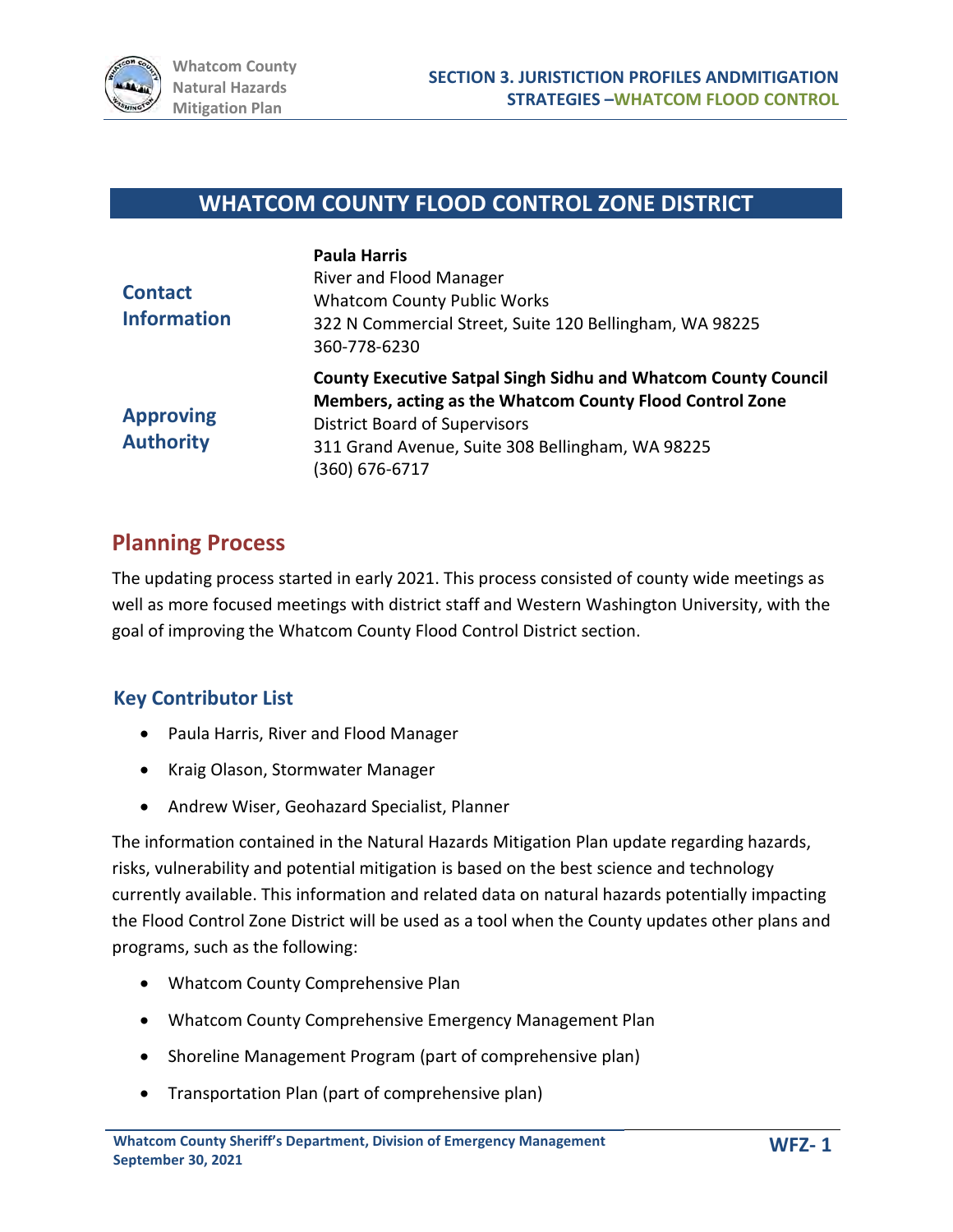- Urban Growth Areas SubArea Plans
- Zoning Code
- Capital Improvement Program for Whatcom County Facilities

As additional information becomes available from other planning sources that can enhance this Plan, that information will be incorporated through the periodic update process.

### **Plan Maintenance for Whatcom Flood Control Zone District**

The Whatcom County Flood Control Zone District (FCZD) has initiated the Floodplain Integrate Planning (FLIP) process to update and expand the Lower Nooksack River Comprehensive Flood Hazard Management Plan (CFHMP) to include the Upper Forks of the Nooksack River. The Whatcom County River and Flood Division of the Public Works Department is overseeing and coordinating the planning process. An extensive stakeholder group has been established that includes representatives from the resource agencies and special districts involved in river management to contribute to this planning process. Throughout the planning process, regular updates are provided to and feedback solicited from the FCZD Advisory Committee, a citizens committee that includes floodplain residents, mayors of two small cities and interested parties. These meetings are open to the public and are advertised through press releases, emailed agendas to those who request them, and postings on the Whatcom County website calendar. Additional opportunities for public input occur during regular updates to the Whatcom County FCZD Board of Supervisors, which occur during meetings of the Whatcom County Council. Once the CFHMP update is complete, the new risk and mitigation information will be incorporated into the next version of this Plan.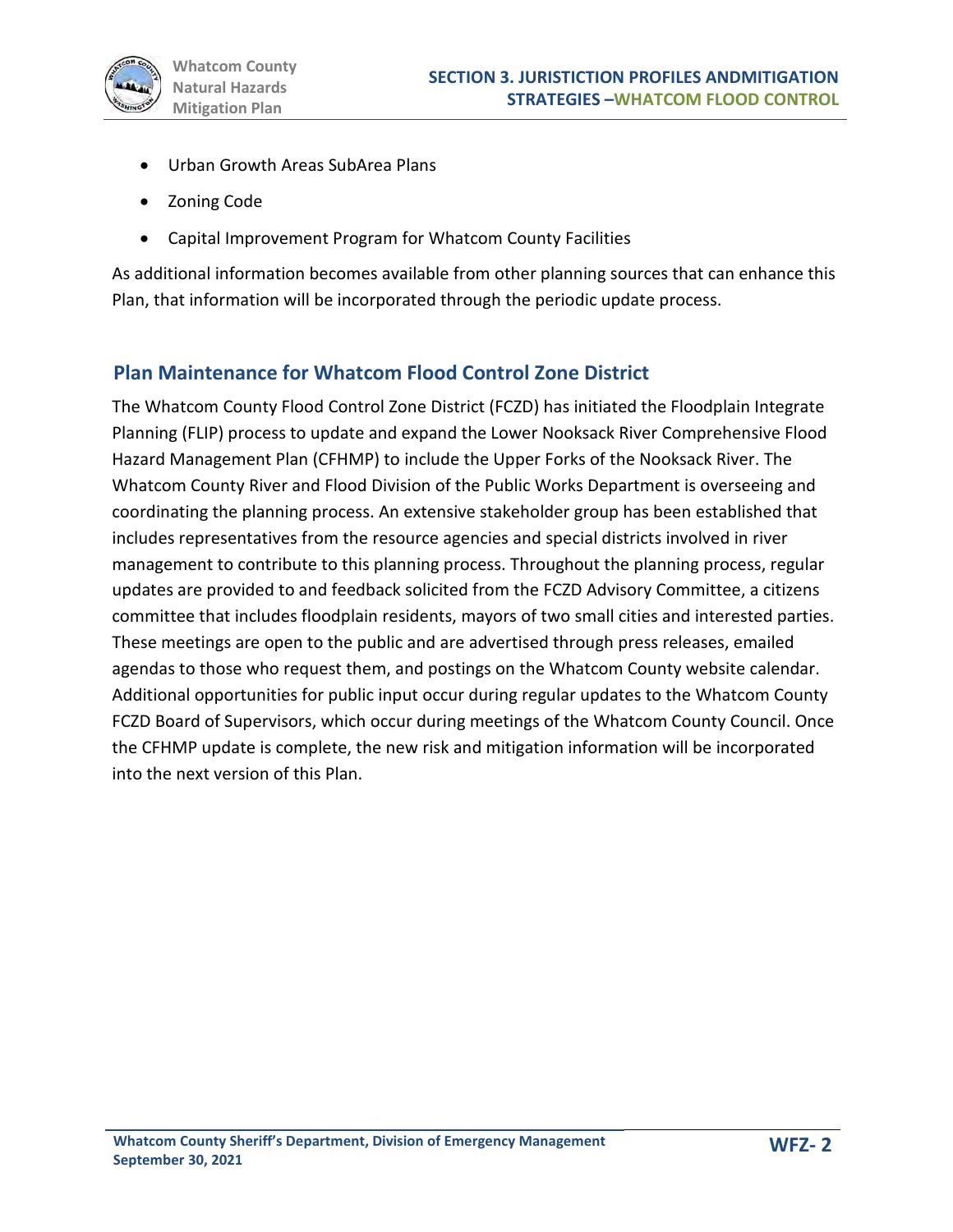

# **Public Outreach and Education**

| Program                                                                                                                                                    | Yes/No, Year Adopted | <b>Description</b>                                                                                           |
|------------------------------------------------------------------------------------------------------------------------------------------------------------|----------------------|--------------------------------------------------------------------------------------------------------------|
| <b>Nonprofit organizations or</b><br>local residents groups<br>focused on hazard<br>mitigation, emergency<br>preparedness, vulnerable<br>populations, etc. | <b>No</b>            |                                                                                                              |
| Ongoing public education or<br>information programs                                                                                                        | Yes                  | Provide information of flood<br>hazards and mitigation<br>measures to individuals and<br>as projects develop |
| <b>School-related programs for</b><br>natural hazard safety                                                                                                | <b>No</b>            |                                                                                                              |
| <b>Public education or</b><br>information program                                                                                                          | Yes                  | <b>Community Rating System</b>                                                                               |
| <b>StormReady certification</b>                                                                                                                            | <b>No</b>            | Whatcom County is a<br>StormReady county.                                                                    |
| <b>Firewise Community</b><br>certification                                                                                                                 | <b>No</b>            |                                                                                                              |
| <b>Public-Private Partnership</b><br>initiatives addressing<br>disaster-related issues                                                                     | <b>No</b>            |                                                                                                              |
| <b>Other</b>                                                                                                                                               |                      |                                                                                                              |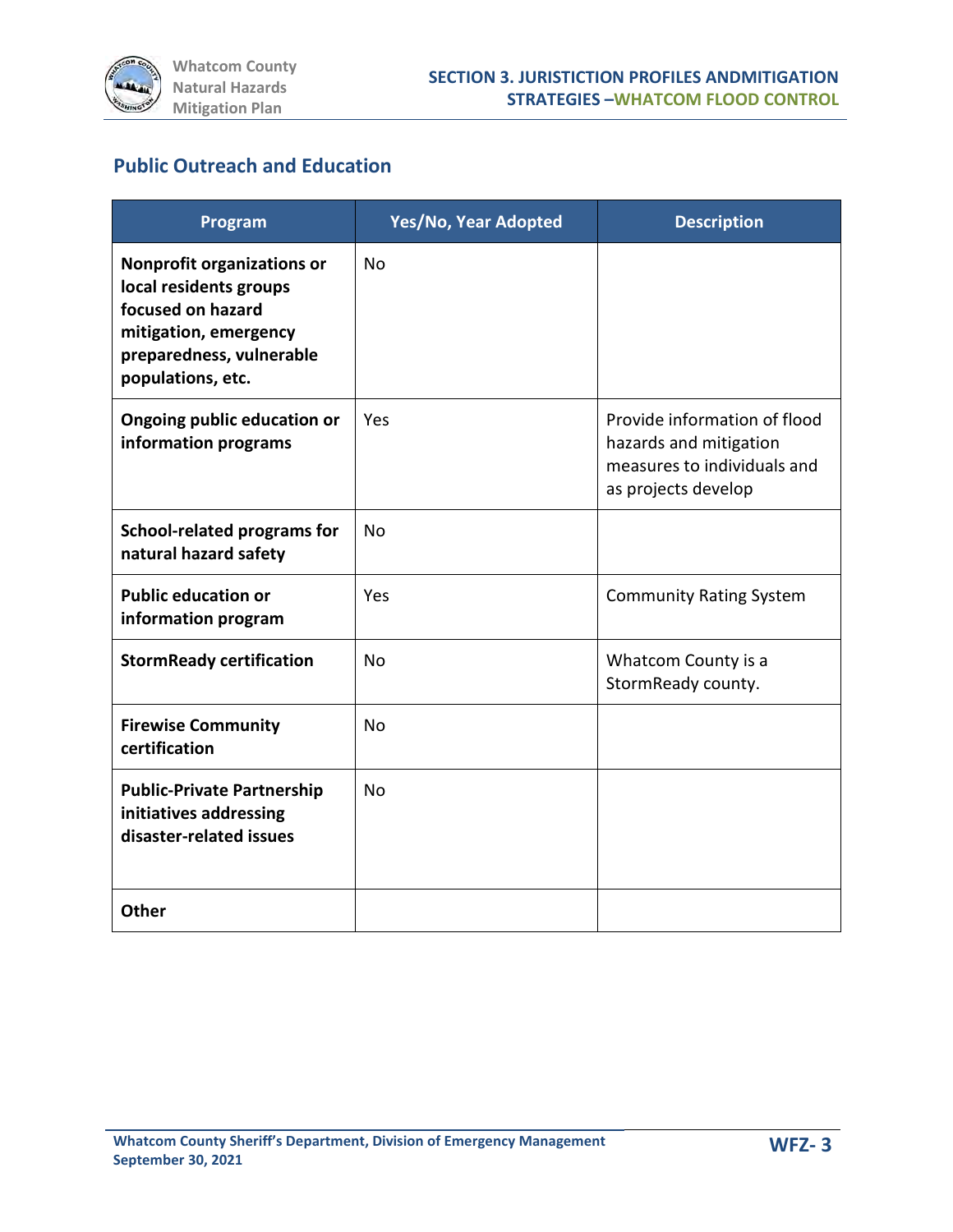# **Overview of Whatcom Flood Control District, Hazards and Assets**

## **Geography of The Whatcom Flood Control Zone District**

| Flood Control Zone District Total<br>Population  | 228,000 (2020 Census estimate) |
|--------------------------------------------------|--------------------------------|
| Unincorporated Area Population                   | 95,300 (2020 Census estimate)  |
| Flood Control Zone District Total Area           | 2,120 mi                       |
| Flood Control Zone District Incorporated<br>Area | 95.4 mi                        |
| Flood Control Zone District Unincorporated Area  | 2,024.6 mi                     |

### **Growth Trends**

This maps below display the district boundaries, population, and the UGA for the Flood Control Zone District, as designated by the Whatcom County Comprehensive Plan.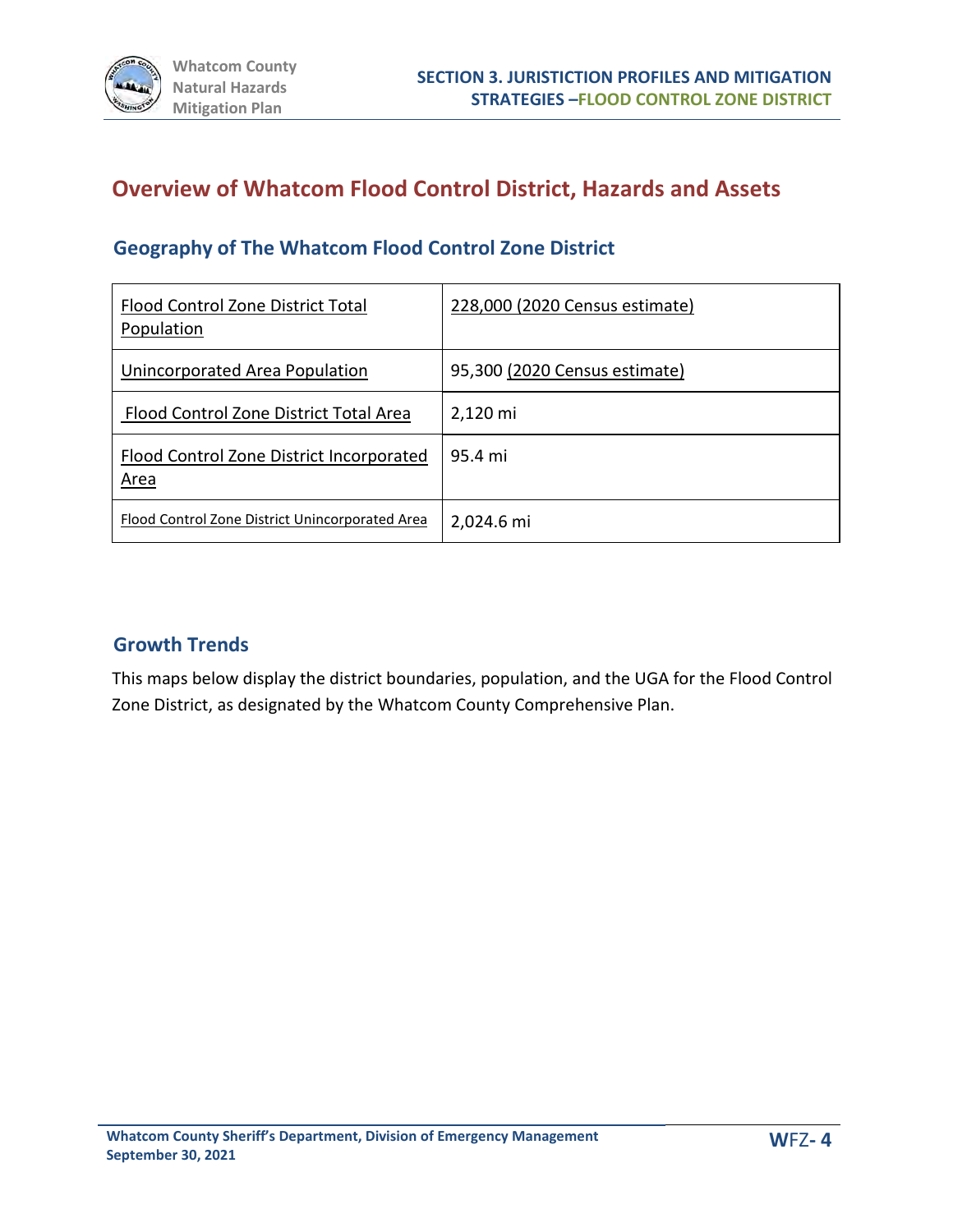



*Washington State Office of Financial Management (OFM) 2020 population and housing estimates for 2010-2020 census block data. This map uses the 2016- 2020 average population to show population density per square mile.*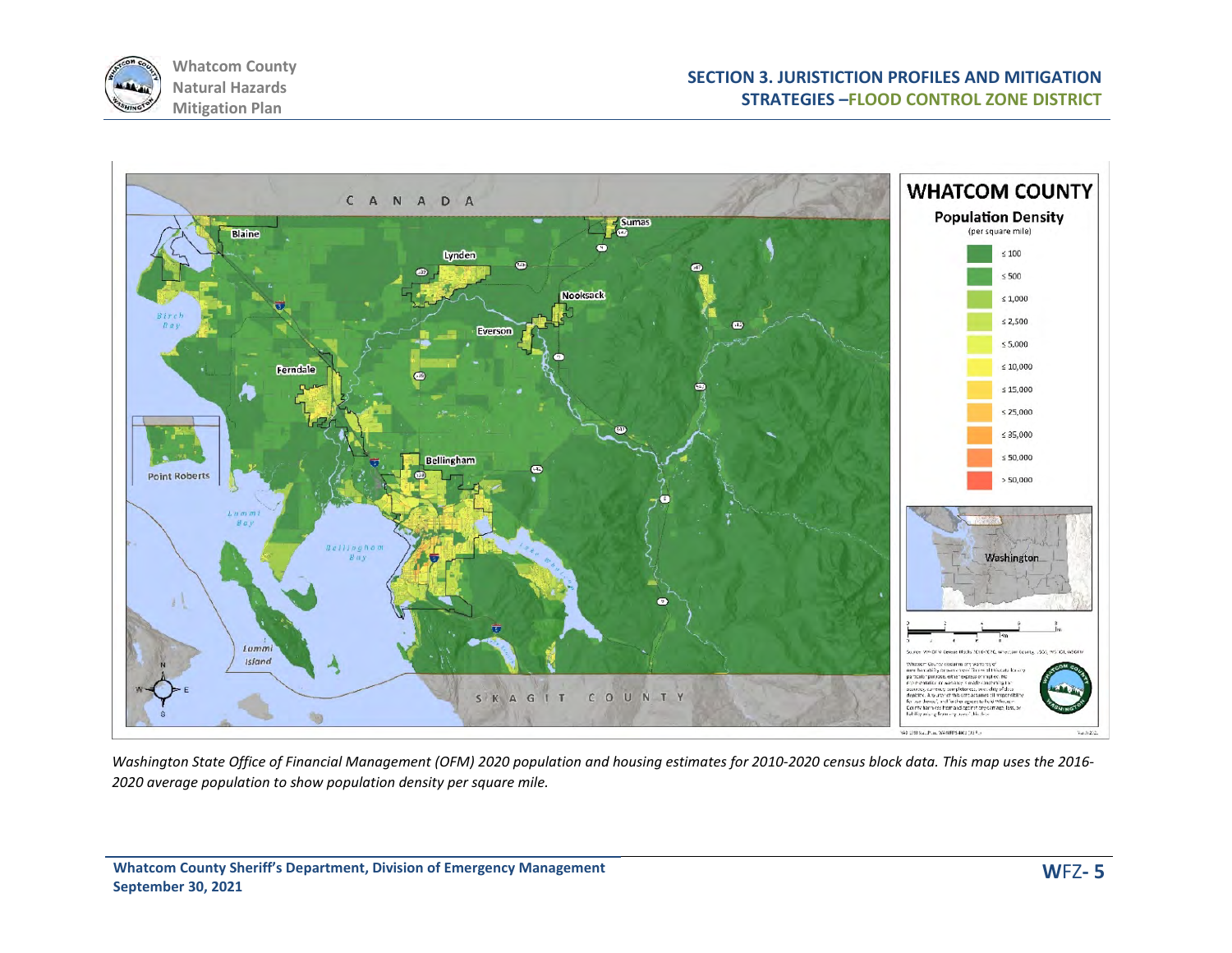

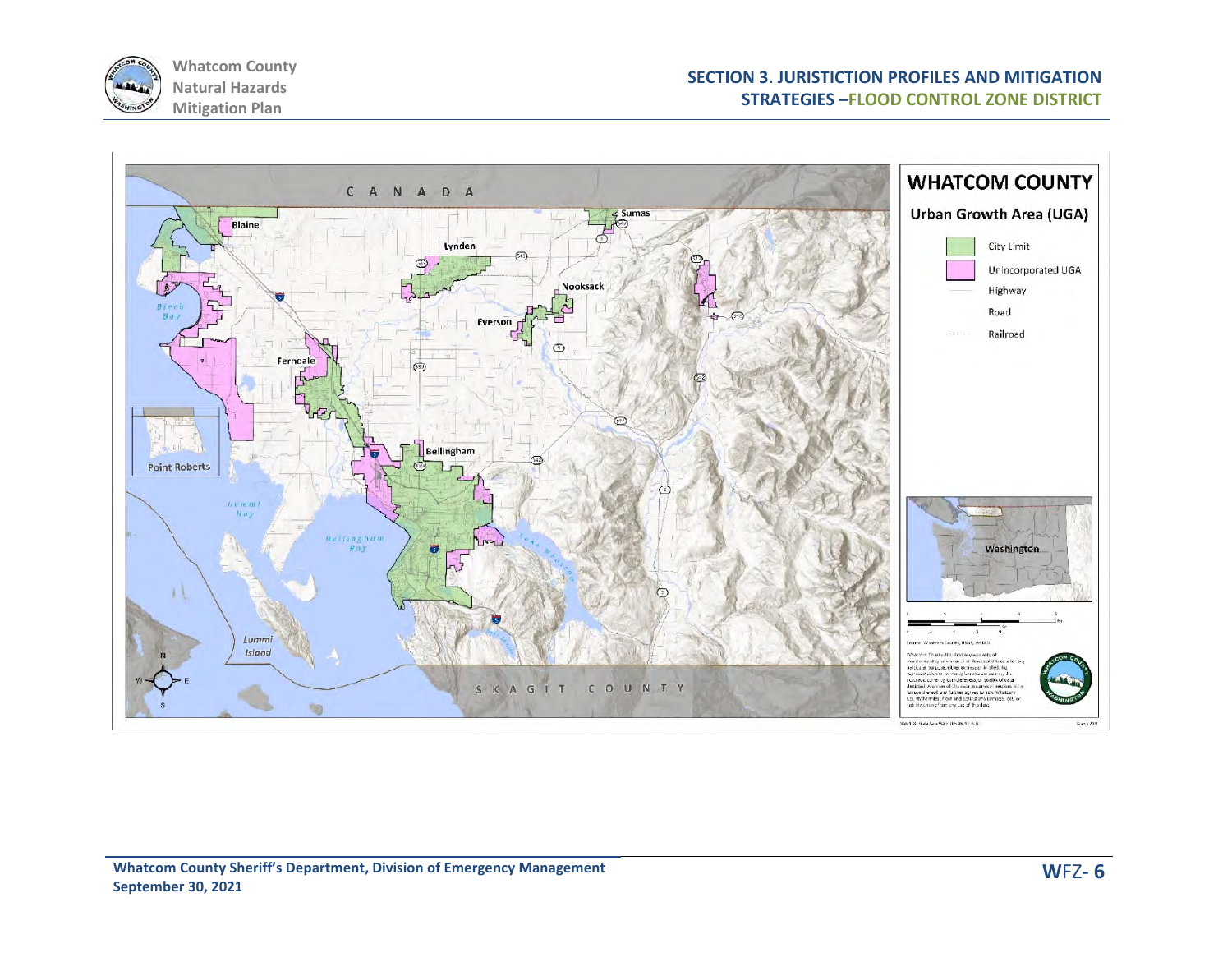### **Presence of Hazards and their Impacts in the Flood Control Zone District**

The Flood Control Zone District encompasses the same area that Whatcom County does, and therefore has the same hazard exposure and impacts. The Flood Control Zone District is primarily concerned with the impacts of flooding and erosion. See the profiles of other jurisdictions or Whatcom County for details on more hazards.

Flooding on the Nooksack River in February of 2020 resulted in significant overflows at Everson that impacted the communities of Everson, Nooksack and Sumas as well as the unincorporated areas. In addition to structural damages to residences and businesses in the Everson-Sumas overflow corridor, the transportation infrastructure in the corridor was impacted for several days during and after the flood.

The Flood Control Zone District's growth is the same as Whatcom County's and the individual communities that make up the district. See their sections for more detail on growth, including exposure to hazards.

In the table below is a list of the major hazards that affect Whatcom County. The second column provides the percentage of the Flood Control Zone District's total area that is exposed to each hazard. The third column indicates the severity of anticipated impacts to community function, considering the credible worst-case hazard scenario. Severity of anticipated impacts considers effects on basic community function such as shelter, transportation, utilities, commerce, industry, agriculture, education, health, recreation, and cultural identity. Severity ranges from none to extreme, as shown in the key below the table. Finally, the last column of the table describes where the hazard impacts the community and which services the hazard would most significantly impact.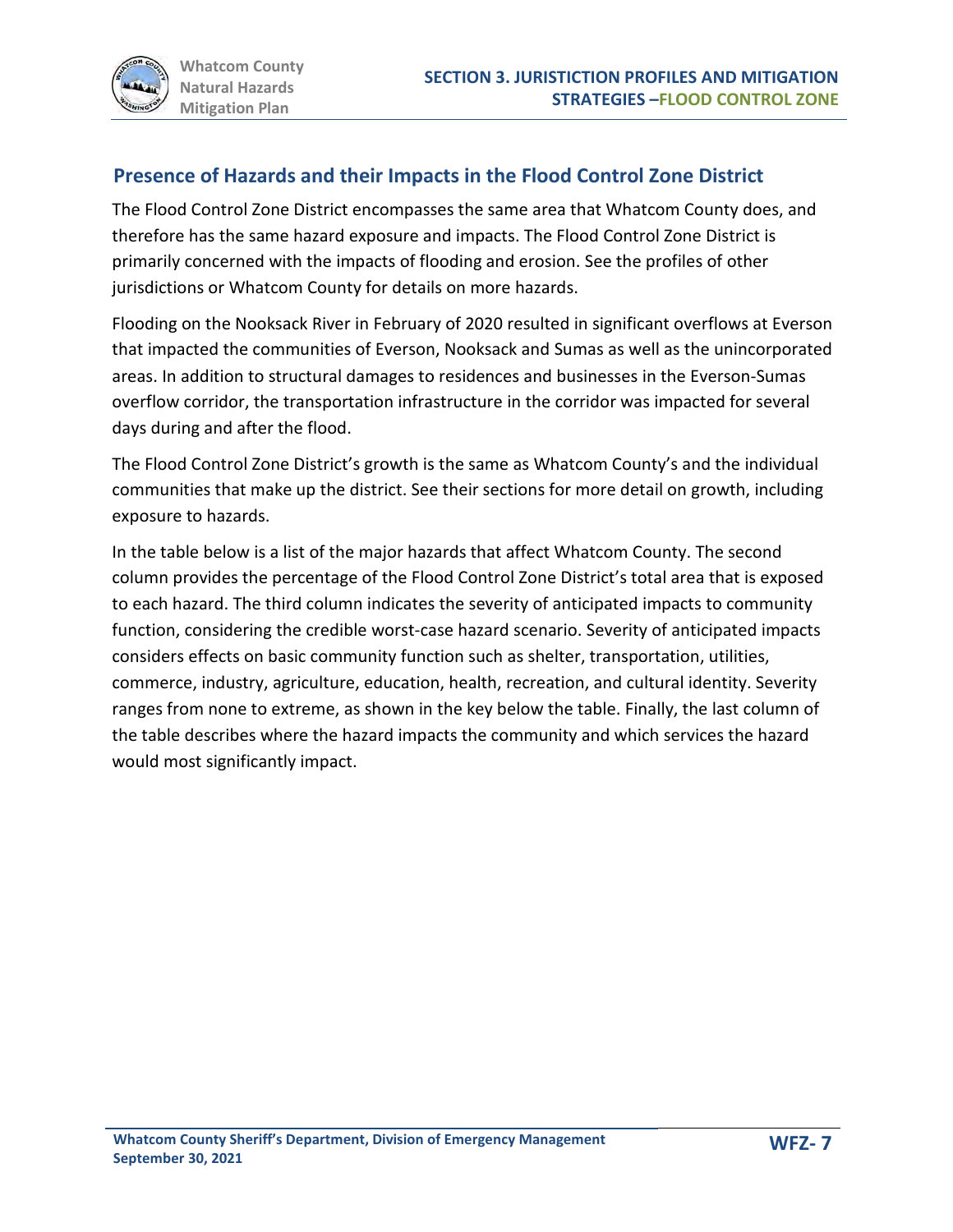

|             | <b>Hazard</b>       | $%$ area       | <b>Severity of</b>         | <b>Hazard Descriptions</b>                                                                                                                                                                                                                                                                                                                                                                                                                                                |  |  |  |
|-------------|---------------------|----------------|----------------------------|---------------------------------------------------------------------------------------------------------------------------------------------------------------------------------------------------------------------------------------------------------------------------------------------------------------------------------------------------------------------------------------------------------------------------------------------------------------------------|--|--|--|
|             |                     | <b>Exposed</b> | <b>Anticipated</b>         |                                                                                                                                                                                                                                                                                                                                                                                                                                                                           |  |  |  |
|             | Earthquake          | 86.4%          | <b>Impacts</b><br>Moderate |                                                                                                                                                                                                                                                                                                                                                                                                                                                                           |  |  |  |
|             |                     |                | to High                    | The risk of earthquakes to the county is<br>moderate to high. Lake shores are<br>especially subject to damage, as well as<br>characteristics of geologic materials in the<br>County have caused major slides that<br>impacted ground transportation.                                                                                                                                                                                                                      |  |  |  |
| Geological  | Liquefaction        | 25.5%          | Moderate<br>to High        | The loss of intergranular strength in<br>saturated, loosely packed sediment due to<br>elevated pore pressures typically<br>generated by seismic shaking during large<br>magnitude earthquakes. Liquefaction can<br>result in a loss of foundation bearing<br>support and significant building damage,<br>as well as lateral spreading, sand boils, and<br>excessive ground settlement with<br>associated disruption of utilities, roadway<br>systems, and infrastructure. |  |  |  |
|             | Landslide           | 5.8%           | Moderate                   | Multiple areas around the county are at<br>risk of landslides and debris flows due to<br>unstable geologic conditions.                                                                                                                                                                                                                                                                                                                                                    |  |  |  |
|             | <b>Volcano</b>      | 33.9%          | High                       | Many of the populated areas are at risk in<br>the event of a volcanic eruption from<br>Mount Baker and associated lahars.                                                                                                                                                                                                                                                                                                                                                 |  |  |  |
|             | Tsunami             | 1.2%           | Low                        | Portions of the county exposed to the<br>western straits are at risk of tsunami<br>damage, specifically the area around<br>Sandy Point, Lummi Peninsula, and the<br>Nooksack and Lummi River deltas and<br>floodplain upstream to Ferndale.                                                                                                                                                                                                                               |  |  |  |
|             | <b>Mine Hazards</b> | 0.1%           | Low                        | Mine hazards are present throughout the<br>county. Whatcom has a history of coal<br>mining.                                                                                                                                                                                                                                                                                                                                                                               |  |  |  |
| Hydrologica | <b>Flooding</b>     | 4.8%           | High                       | The Nooksack River, its upstream forks,<br>alluvial fans on tributaries and coastal<br>areas are subject to flooding.<br>The main coastal communities impacted<br>by coastal flooding are Sandy Point, Birch<br>Bay, Point Roberts, and Lummi Peninsula.                                                                                                                                                                                                                  |  |  |  |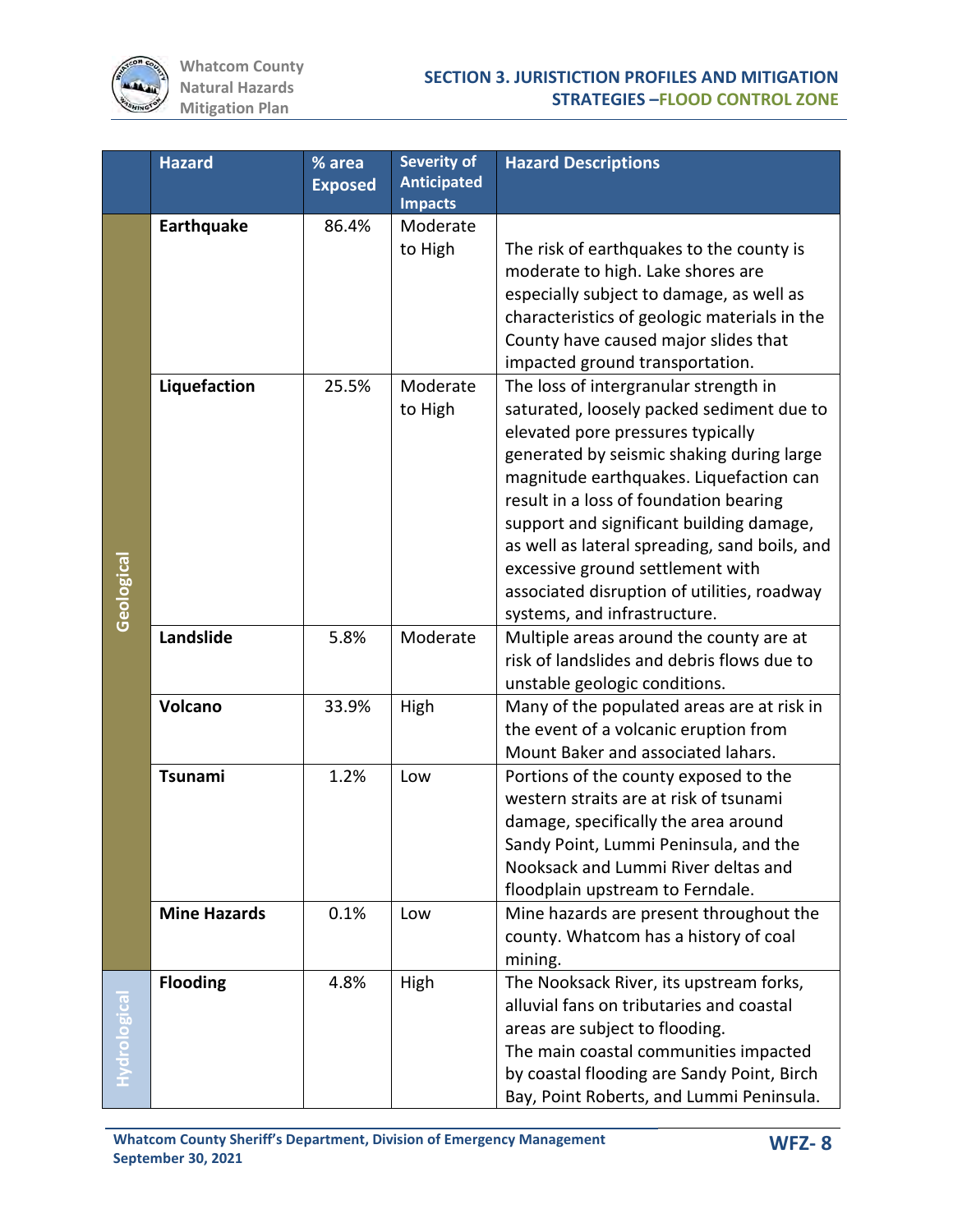

|                       |                 |       |          | Damages can include structural damage to<br>residences and seawalls as large debris is<br>carried by waves hitting the shoreline,<br>inundation damage to structures, and<br>debris accumulation and flooding of<br>roadways. |
|-----------------------|-----------------|-------|----------|-------------------------------------------------------------------------------------------------------------------------------------------------------------------------------------------------------------------------------|
| <b>Meteorological</b> | <b>Wildfire</b> | 12.3% | Moderate | Certain Communities at Risk have been<br>identified, as well as levels of fire risk.                                                                                                                                          |

Severity Scale: **None** = no impact to community function

**Low** = minor degradation of community functions, not widespread **Mod**erate = moderate degradation over multiple weeks or widespread **High** =degradation or loss over many weeks, widespread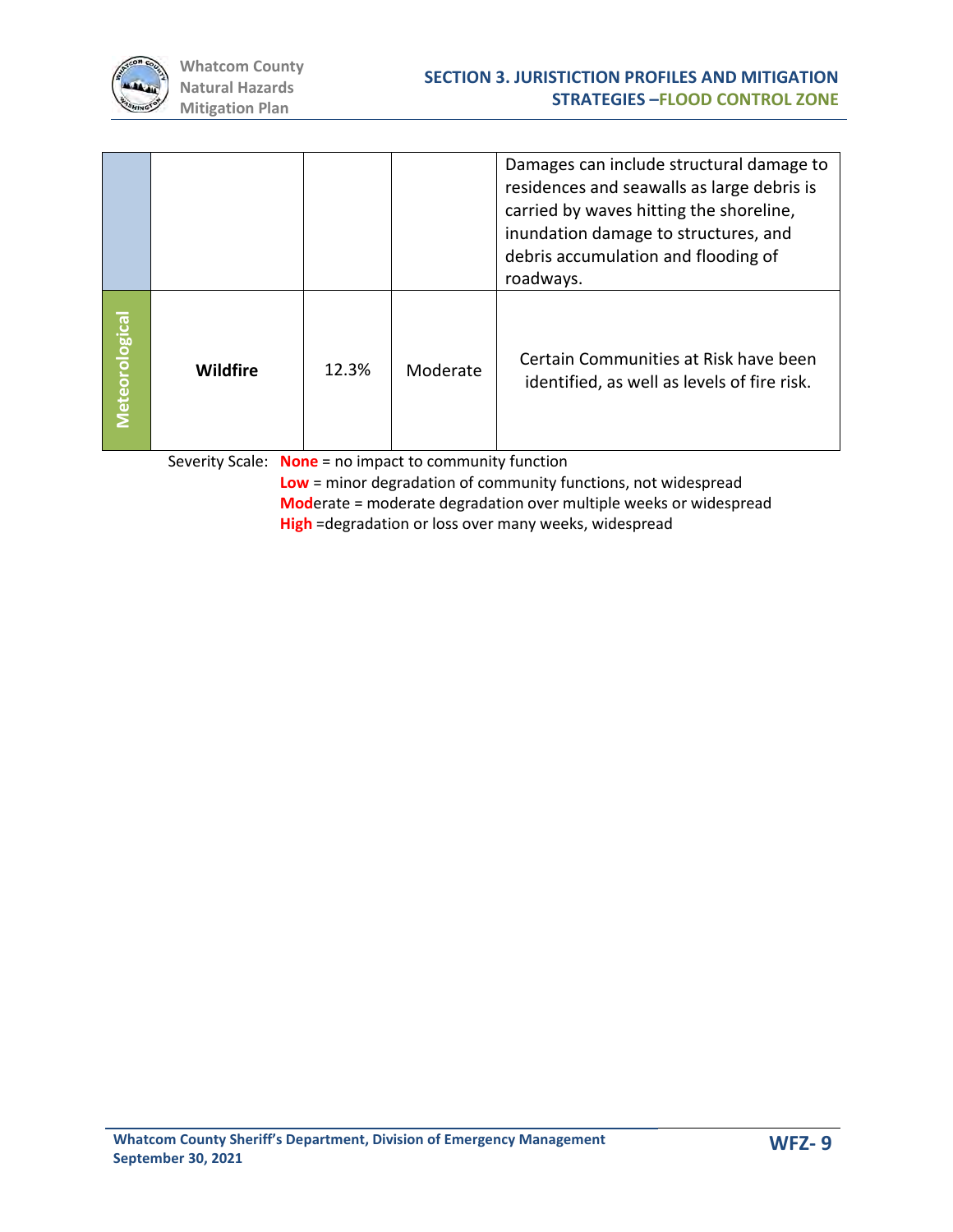

# **Natural Hazard Maps**

Natural hazard maps for the Flood Control District can be found in Section 2, which provides hazard maps for the entire county.

### **Whatcom Flood Control Zone District Critical Facility List**

| <b>Facility Name</b>                               | <b>Facility</b><br><b>Type</b> | Signi-<br>ficance | <b>Location</b>                                   | <b>Assessed</b><br><b>Dollar Value</b> | <b>Notes</b>                                                          |
|----------------------------------------------------|--------------------------------|-------------------|---------------------------------------------------|----------------------------------------|-----------------------------------------------------------------------|
| Columbia Valley<br><b>Water District</b>           | LUS                            | 3                 | 6229 Azure<br>Way, Maple<br>Falls, WA 98266       |                                        | <b>Water District</b>                                                 |
| Lummi Law &<br>Order                               | EF                             | 3                 | Lummi<br>Reservation                              |                                        | Lummi Police                                                          |
| <b>Nooksack Police</b><br>Department               | EF                             | 3                 | 111 W Main St.,<br>Everson, WA<br>98247           |                                        | Nooksack Police                                                       |
| Northwest Water<br>Works, Inc.                     | LUS                            | 3                 | 5207 Graveline<br>Rd., Bellingham,<br>WA 98226    |                                        | <b>Utility: Water</b>                                                 |
| Pole Road Water<br>Association                     | LUS                            | 3                 | 6912 Hannegan<br>Rd. #105,<br>Lynden, WA<br>98264 |                                        | <b>Utility: Water</b>                                                 |
| <b>Schools: Districts</b><br>501, 503, 505,<br>507 | EF                             | $\mathbf{1}$      | 10 Schools Total                                  |                                        | School, possible<br>shelter,<br>distribution site<br>or staging area. |
| Search & Rescue                                    | LUS                            | 3                 | 1041 W Smith<br>Rd, Bellingham,<br>WA 98226       |                                        |                                                                       |
| Seattle City Light                                 | LUS                            | 3                 | Newhalem                                          |                                        | <b>Utility: Power</b>                                                 |
| <b>Fire Protection</b><br>District - 38 Total      | EF                             | 3                 | Various                                           |                                        | Critical<br>Government<br>Facility                                    |
| Water District #2<br>- Bellingham                  | LUS                            | 3                 | 1615 Bayon<br>Rd, Bellingham,<br>WA 98225         |                                        | <b>Utility: Water</b>                                                 |
| Water District #7<br>- Bellingham                  | LUS                            | 3                 | 1615 Bayon<br>Rd, Bellingham,<br>WA 98225         |                                        | <b>Utility: Water</b>                                                 |
| Water District #4<br>- Point Roberts               | LUS                            | 3                 | 1405 Gulf Rd,<br>Point Roberts,<br>WA 98281       |                                        | <b>Utility: Water</b>                                                 |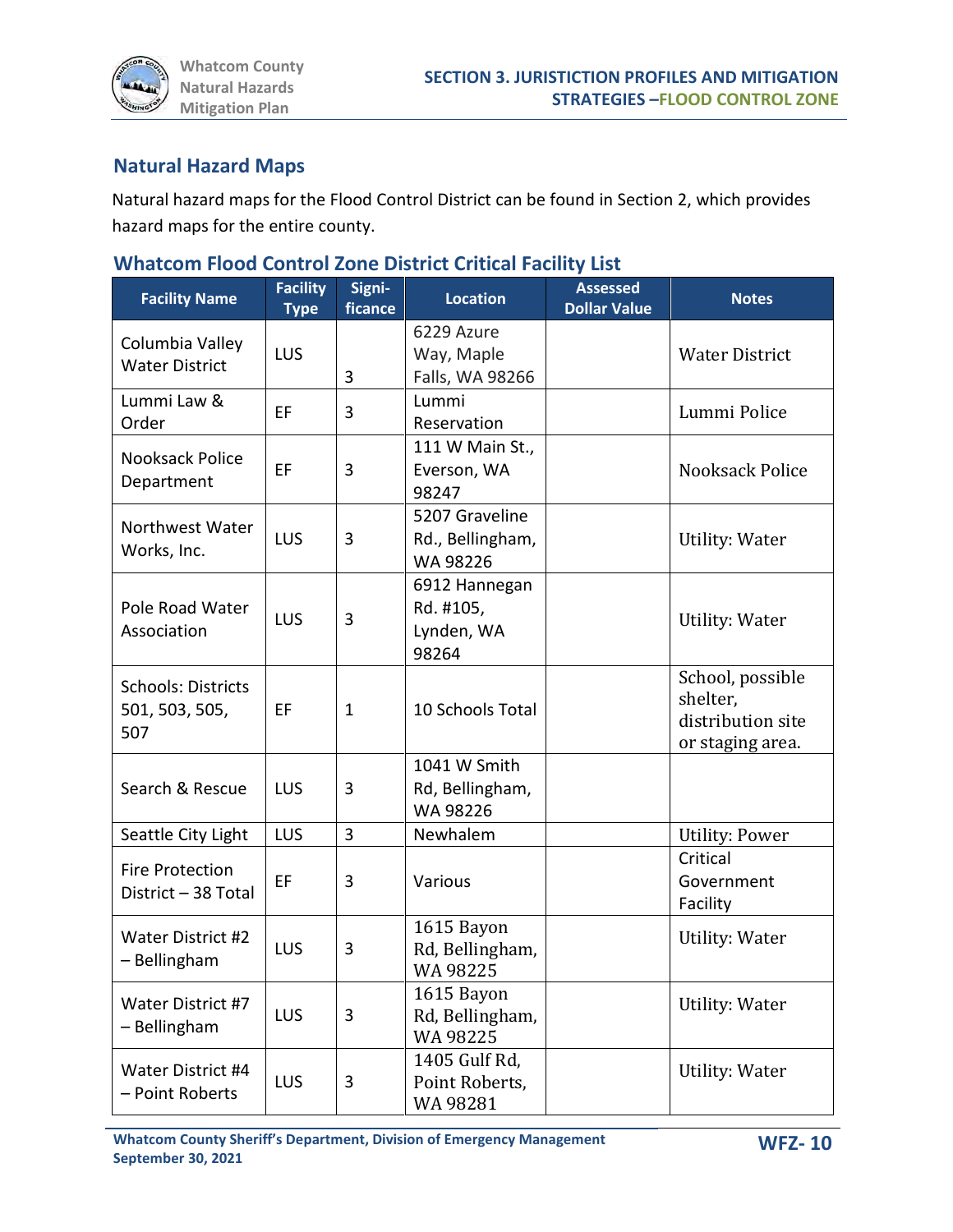

**Whatcom County Natural Hazards Mitigation Plan**

| <b>Water District</b><br>$#10 -$<br>Geneva/Sudden<br>Valley   | LUS  | 3              | 1220 Lakeway<br>Dr, Bellingham,<br>WA 98229                     | <b>Utility: Water</b>              |
|---------------------------------------------------------------|------|----------------|-----------------------------------------------------------------|------------------------------------|
| <b>Water District</b><br>$#12 -$ Lake<br>Samish               | LUS  | 3              | 2195 Nulle<br>Road Bellingha<br>m, WA 98229                     | <b>Utility: Water</b>              |
| <b>Water District</b><br>#13 - Maple Falls                    | LUS  | 3              | 6229 Azure<br>Way, Maple<br>Falls, WA<br>98266                  | <b>Utility: Water</b>              |
| <b>Water District</b><br>#14 - Glacier                        | LUS  | 3              | 9973 Mt Baker<br>Hwy, Deming,<br>WA 98244                       | <b>Utility: Water</b>              |
| <b>Water District</b><br>$#18 -$ Acme                         | LUS  | 3              | 5456<br>Rothenbuhler<br>Rd.,<br>Acme, WA 9822<br>$\overline{0}$ | <b>Utility: Water</b>              |
| <b>BP-Cherry Point</b><br>Refinery                            | Fuel | $\overline{2}$ | 4519 Grandview<br>Road                                          |                                    |
| <b>Birch Bay Water</b><br>and Sewer<br>(District 8)           | LUS  | 3              | 7096 Pt.<br>Whitehorn<br>Road                                   | <b>Utility: Water</b>              |
| <b>Birch Bay Water</b><br>Connection                          | LUS  | 3              | 2701 Bell Road                                                  | <b>Utility: Water</b>              |
| <b>Whatcom Unified</b><br>Emergency<br>Coordination<br>Center | EF   | 3              | 3888 Sound<br>Way                                               | Critical<br>Government<br>Facility |

**Facility Type**: **EF** = Essential Facility; **HMF** = Hazardous Materials Facility; **HPL** = High Potential Loss; **LUS** = Lifeline Utility System

**Significance to community function: 1=**Moderate; **2=** High; **3 =**Very High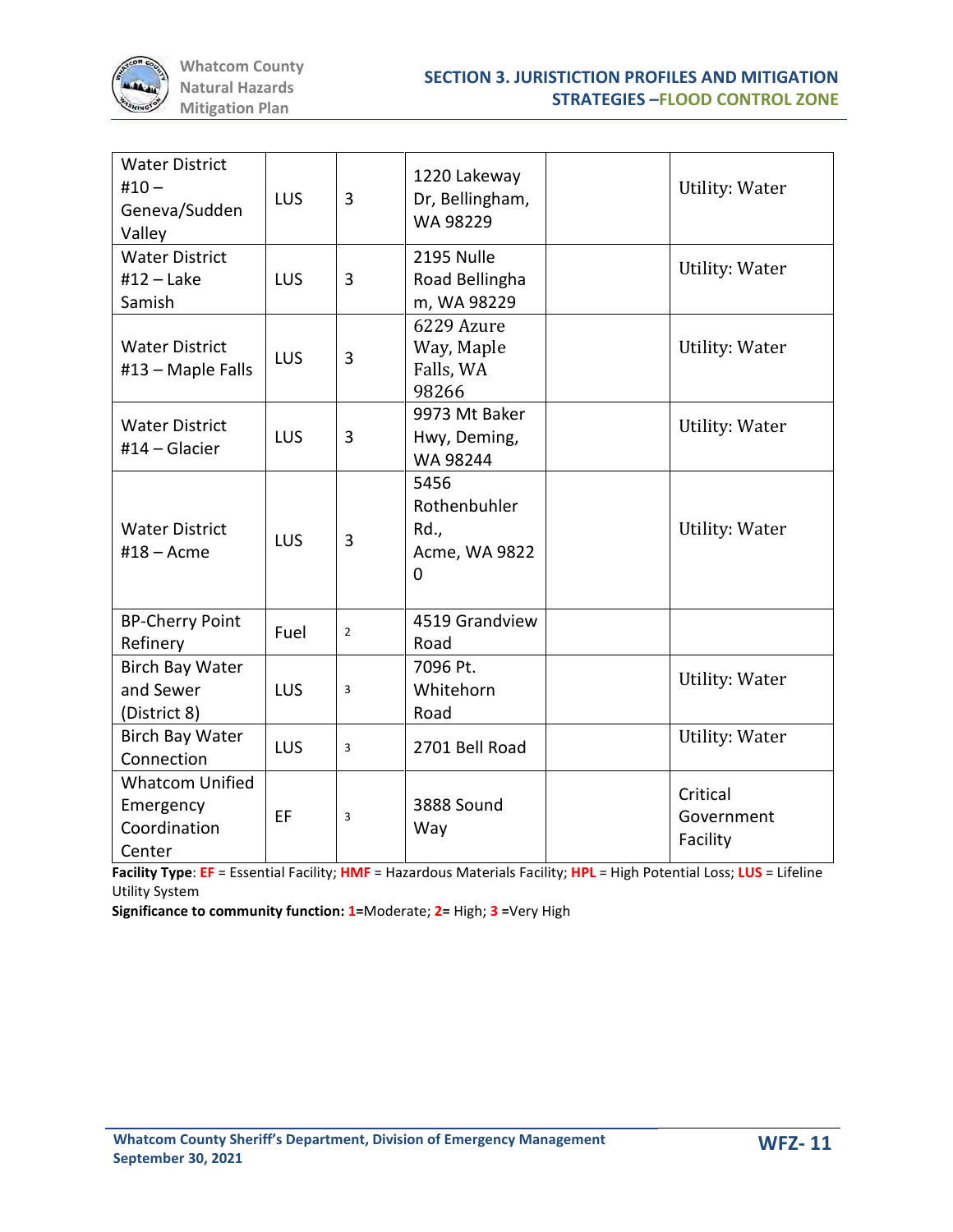



*Map of critical facilities identified by the Whatcom County Flood Control Zone District. Across Whatcom County, critical facilities fell into 15 categories. Unique categories developed for this plan update include mass shelter, assisted living, and recovery resources. Mass shelter includes facilities such as fairgrounds and community centers. Recovery resources are facilities that are required post-hazard event, for example public works and private construction companies. Not all judications identified or included critical facilities in each category.*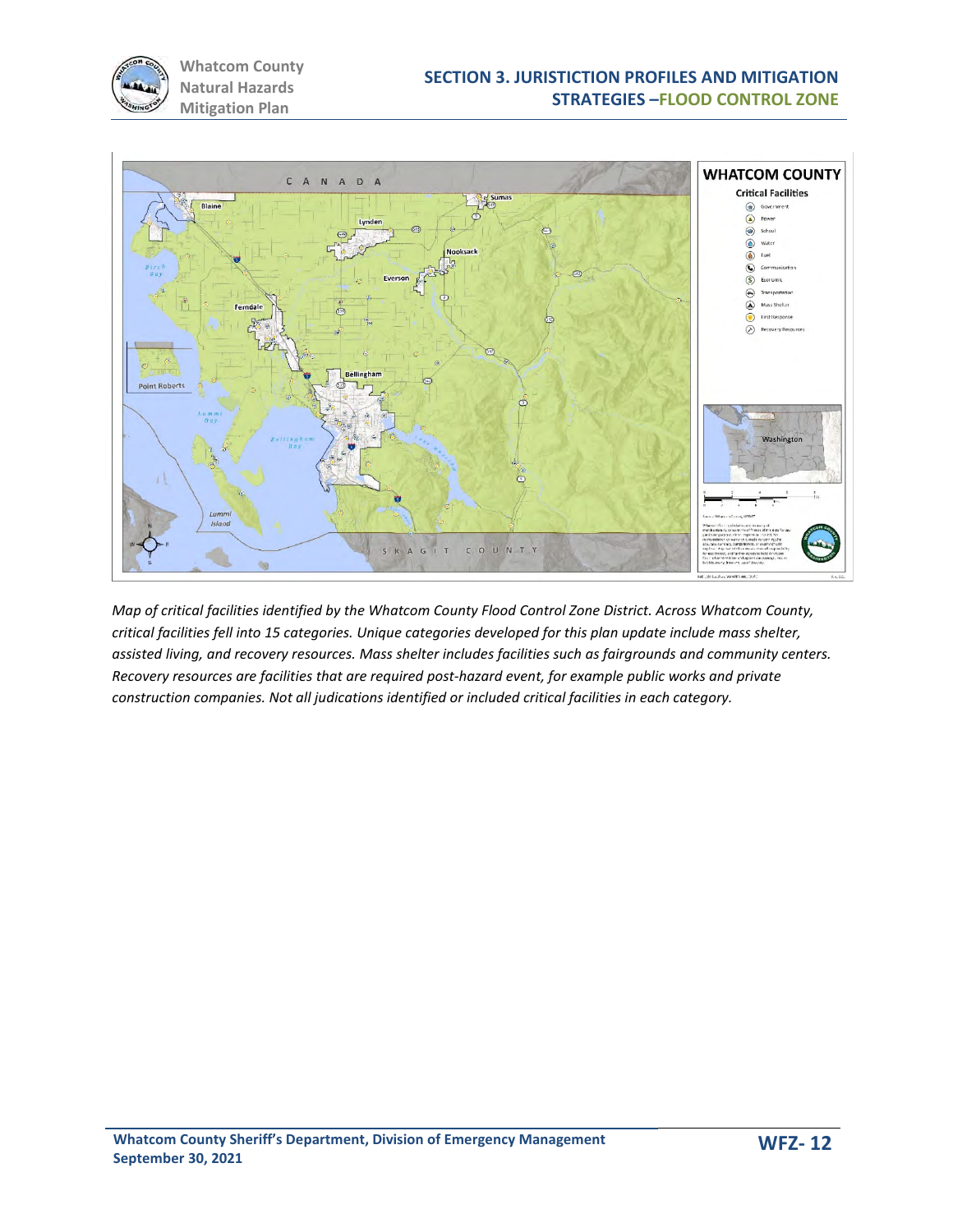

# **Critical Facility Rankings for the Flood Control Zone District**

The table below indicates whether each critical facility falls within known hazard zones for earthquake, liquefaction, landslide, tsunami, volcano, riverine flooding, coastal flooding and wildfire zones. A rank assessment in the last column indicates how the relative risk of community impact. This ranking considers the significance of the facility to the community and the number of hazard zones the facility is within. The frequency of each hazard is also considered, such that being in a low frequency hazard zone would receive a lower ranking than that same facility being in a high frequency hazard zone. Ranking is on a scale of 1 to 10, with 1 being the facility with the highest-ranking score, and 10 being a facility with the lowest ranking score in the jurisdiction.

|                       | EQ Zone | LQ Zone | LS Zone |              | WF Zone |  |
|-----------------------|---------|---------|---------|--------------|---------|--|
| Rank = Significance * |         |         |         | <del>.</del> |         |  |
|                       | EQ Frea | LQ Frea | LS Freg |              | WF Freg |  |

Ranking value will be from 0.0 to 1.0, scaled to the highest ranking in jurisdiction.

**Significance**: 1=moderate; 2=high; 3=very high, as assessed in the critical facilities list in the previous section

**Zone**: 0=facility not in hazard zone; 1 = facility in the hazard zone

**Frequency** (e.g. EQ\_Freq, LQ\_Freq) is the most difficult variable to which to assign a value. Frequency varies based upon the magnitude of a hazard event and varies from one place to another. It was not possible within the time constraints to assess frequency of hazard at each critical facility location. Instead, a qualitative assessment of e hazard frequency across the entire county was made, as shown in the chart below.

| <b>Description</b>                                | <b>Freg Value</b><br>used in<br>formula | <b>Hazards</b>                                                       |
|---------------------------------------------------|-----------------------------------------|----------------------------------------------------------------------|
| Frequent, occurring on the<br>order of decades    | 3                                       | Riverine flooding (FL); Coastal flooding<br>(COA)                    |
| Rare, occurring on the order of<br>centuries      | 2                                       | Earthquake (EQ); Liquefaction (LQ);<br>Landslide (LS); Wildfire (WF) |
| Very rare, occurring on the<br>order of millennia |                                         | Tsunami (TSU); Volcano (VOL)                                         |

Note: Severe storm, a very frequent hazard, was omitted because it is ubiquitous and because no hazard map of storm severity was available.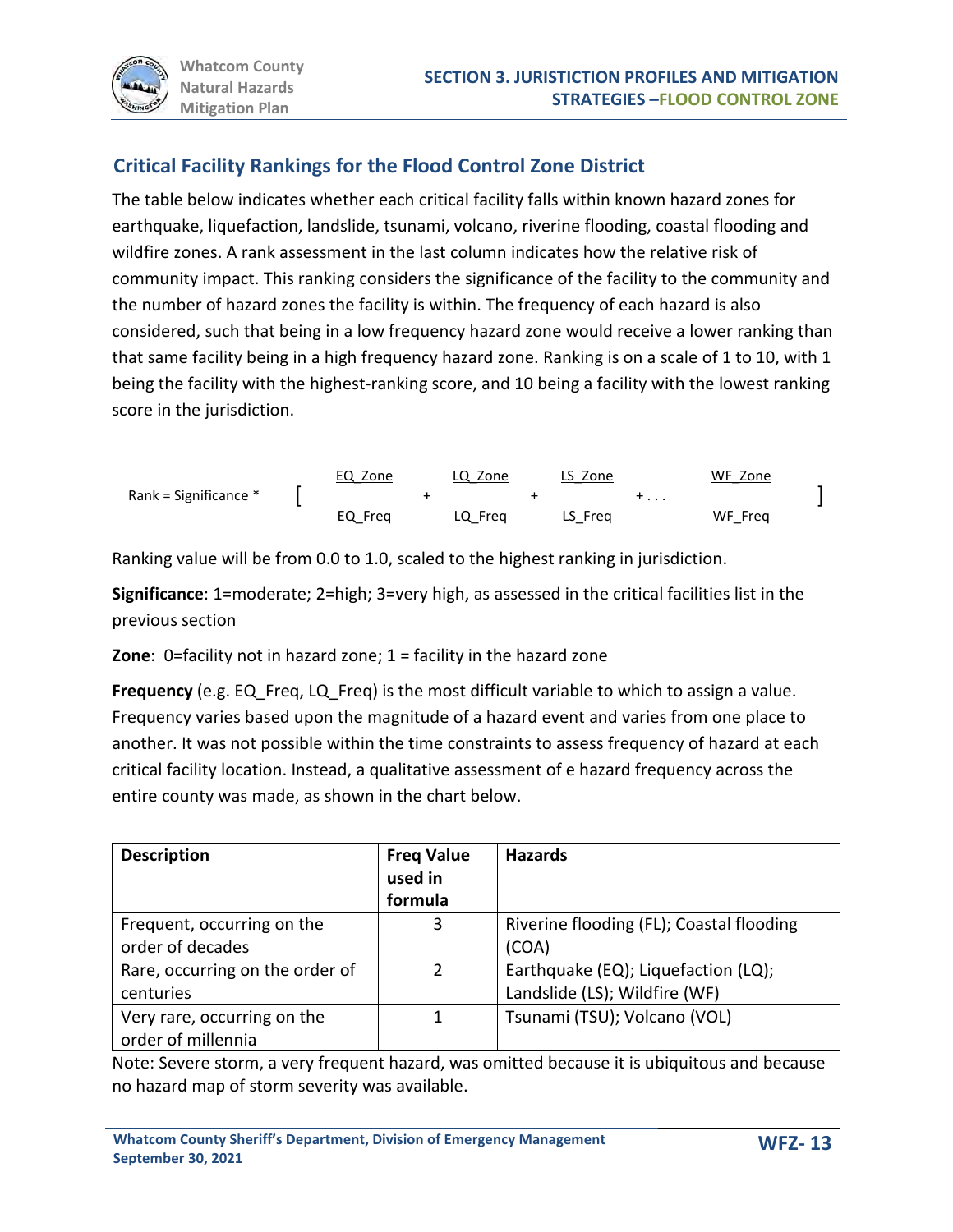

# **Critical Facilities Ranking Table**

| <b>Facility Name</b>                            | <b>Facility</b><br><b>Type</b> | Signi-<br>ficance | $\overline{a}$ | $\overline{a}$                                                             | $\overline{a}$ | LSU            | Joy            | 군              | COA            | $\overline{\mathsf{S}}$ | <b>Rank</b><br><b>Assessment</b> |
|-------------------------------------------------|--------------------------------|-------------------|----------------|----------------------------------------------------------------------------|----------------|----------------|----------------|----------------|----------------|-------------------------|----------------------------------|
| Columbia Valley<br><b>Water District</b>        | LUS                            | 3                 | 1              | $\mathbf{1}$                                                               | 0              | 0              | $\overline{0}$ | $\overline{0}$ | $\mathbf 0$    | $\mathbf{1}$            | 0.45                             |
| Lummi Law & Order                               | EF                             | 3                 | $\mathbf{1}$   | $\mathbf{1}$                                                               | $\mathbf 0$    | $\overline{0}$ | $\mathbf 0$    | $\overline{0}$ | $\overline{0}$ | $\mathbf{1}$            | 0.45                             |
| <b>Nooksack Police</b><br>Department            | EF                             | 3                 | 1              | $\mathbf{1}$                                                               | 0              | 0              | $\mathbf 0$    | $\overline{0}$ | $\overline{0}$ | $\mathbf 0$             | 0.30                             |
| Northwest Water<br>Works, Inc.                  | LUS                            | 3                 | 1              | 1                                                                          | 0              | 0              | $\mathbf 0$    | 0              | $\mathbf 0$    | $\mathbf 0$             | 0.30                             |
| Pole Road Water<br>Association                  | LUS                            | 3                 | $\mathbf{1}$   | $\mathbf 1$                                                                | 0              | 0              | 0              | 0              | $\mathbf 0$    | $\mathbf 0$             | 0.30                             |
| <b>Schools: Districts</b><br>501, 503, 505, 507 | EF                             | $\mathbf 1$       |                | See Whatcom Unincorporated in<br>Section 3 for individual school listings. |                |                |                |                |                |                         | $0.05 - 0.33$                    |
| Search & Rescue                                 | LUS                            | 3                 | $\mathbf{1}$   | $\mathbf{1}$                                                               | $\mathbf 0$    | $\overline{0}$ | $\overline{0}$ | $\overline{0}$ | $\overline{0}$ | 0                       | 0.30                             |
| Seattle City Light                              | LUS                            | 3                 | $\mathbf{1}$   | 0                                                                          | $\mathbf 0$    | 0              | 0              | $\mathbf{1}$   | $\overline{0}$ | $\mathbf 0$             | 0.25                             |
| <b>Fire Protection</b><br>District - 38 Total   | EF                             | 3                 |                | See Whatcom Unincorporated in<br>Section 3 for individual school listings. |                |                |                |                |                |                         | $0.3 - 0.75$                     |
| Water District $#2 -$<br>Bellingham             | LUS                            | 3                 | $\mathbf{1}$   | $\mathbf{1}$                                                               | $\mathbf 0$    | $\overline{0}$ | $\overline{0}$ | $\overline{0}$ | $\overline{0}$ | $\mathbf{1}$            | 0.45                             |
| Water District #7 -<br>Bellingham               | LUS                            | 3                 | $\mathbf{1}$   | $\mathbf{1}$                                                               | 0              | 0              | 0              | $\overline{0}$ | $\overline{0}$ | $\mathbf{1}$            | 0.45                             |
| Water District #4 -<br><b>Point Roberts</b>     | LUS                            | 3                 | $\mathbf{1}$   | $\mathbf{1}$                                                               | 0              | $\mathbf{1}$   | 0              | $\overline{0}$ | $\overline{0}$ | $\mathbf{1}$            | 0.75                             |
| Water District #10-<br>Geneva/Sudden<br>Valley  | LUS                            | 3                 | 1              | $\mathbf{1}$                                                               | $\mathbf{0}$   | $\mathbf{0}$   | $\mathbf 0$    | $\mathbf 0$    | $\mathbf 0$    | $\mathbf{1}$            | 0.45                             |
| Water District #12 -<br>Lake Samish             | LUS                            | 3                 | $\mathbf{1}$   | $\mathbf{1}$                                                               | 0              | $\mathbf 0$    | $\mathbf 0$    | 0              | $\mathbf 0$    | $\mathbf{1}$            | 0.45                             |
| Water District #13-<br>Maple Falls              | LUS                            | 3                 | $\mathbf{1}$   | $\mathbf{1}$                                                               | 0              | $\mathbf 0$    | $\mathbf 0$    | $\mathbf 0$    | $\mathbf 0$    | $\mathbf{1}$            | 0.45                             |
| Water District #14 -<br>Glacier                 | LUS                            | 3                 | $\mathbf{1}$   | $\mathbf{1}$                                                               | $\mathbf{1}$   | 0              | $\mathbf{1}$   | $\mathbf{1}$   | $\mathbf 0$    | $\mathbf{1}$            | $\mathbf{1}$                     |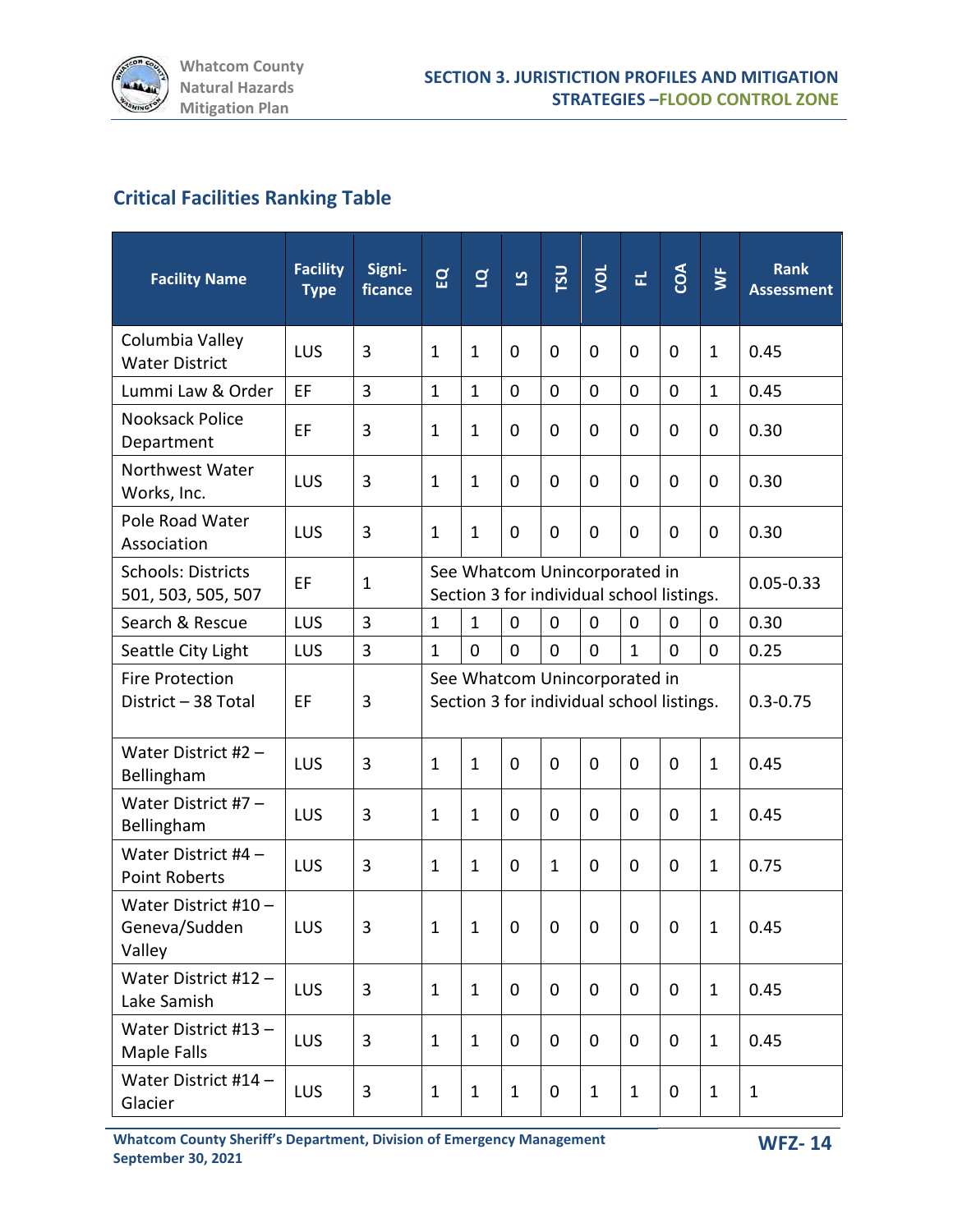

**Whatcom County Natural Hazards Mitigation Plan**

| Water District #18-<br>Acme                                       | LUS  | 3              | 1           | 1 | $\mathbf 0$ | 0           | 1           | 1           | 0 | 1           | 0.85 |
|-------------------------------------------------------------------|------|----------------|-------------|---|-------------|-------------|-------------|-------------|---|-------------|------|
| <b>BP-Cherry Point</b><br>Refinery                                | Fuel | $\overline{2}$ | 1           | 1 | $\mathbf 0$ | 0           | 0           | $\mathbf 0$ | 0 | $\mathbf 1$ | 0.30 |
| Birch Bay Water<br>and Sewer (District<br>8)                      | LUS  | 3              | $\mathbf 1$ | 1 | $\mathbf 0$ | $\mathbf 1$ | $\mathbf 0$ | $\mathbf 0$ | 0 | $\mathbf 1$ | 0.75 |
| <b>Birch Bay Water</b><br>Connection                              | LUS  | 3              | 1           | 1 | 0           | 1           | 0           | $\mathbf 0$ | 0 | $\mathbf 1$ | 0.75 |
| <b>Whatcom Unified</b><br>Emergency<br><b>Coordination Center</b> | EF   | 3              | 1           | 1 | $\mathbf 0$ | 0           | $\mathbf 0$ | $\mathbf 0$ | 0 | 0           | 0.30 |

Notes: **EQ** = Earthquake; **LQ** =Liquefaction; **LS** = Landslide; **TSUN** = Tsunami; **VOL** = Volcano; **FL** = Riverine Flooding; **COA** = Coastal Flooding; **WF** = Wildland Fire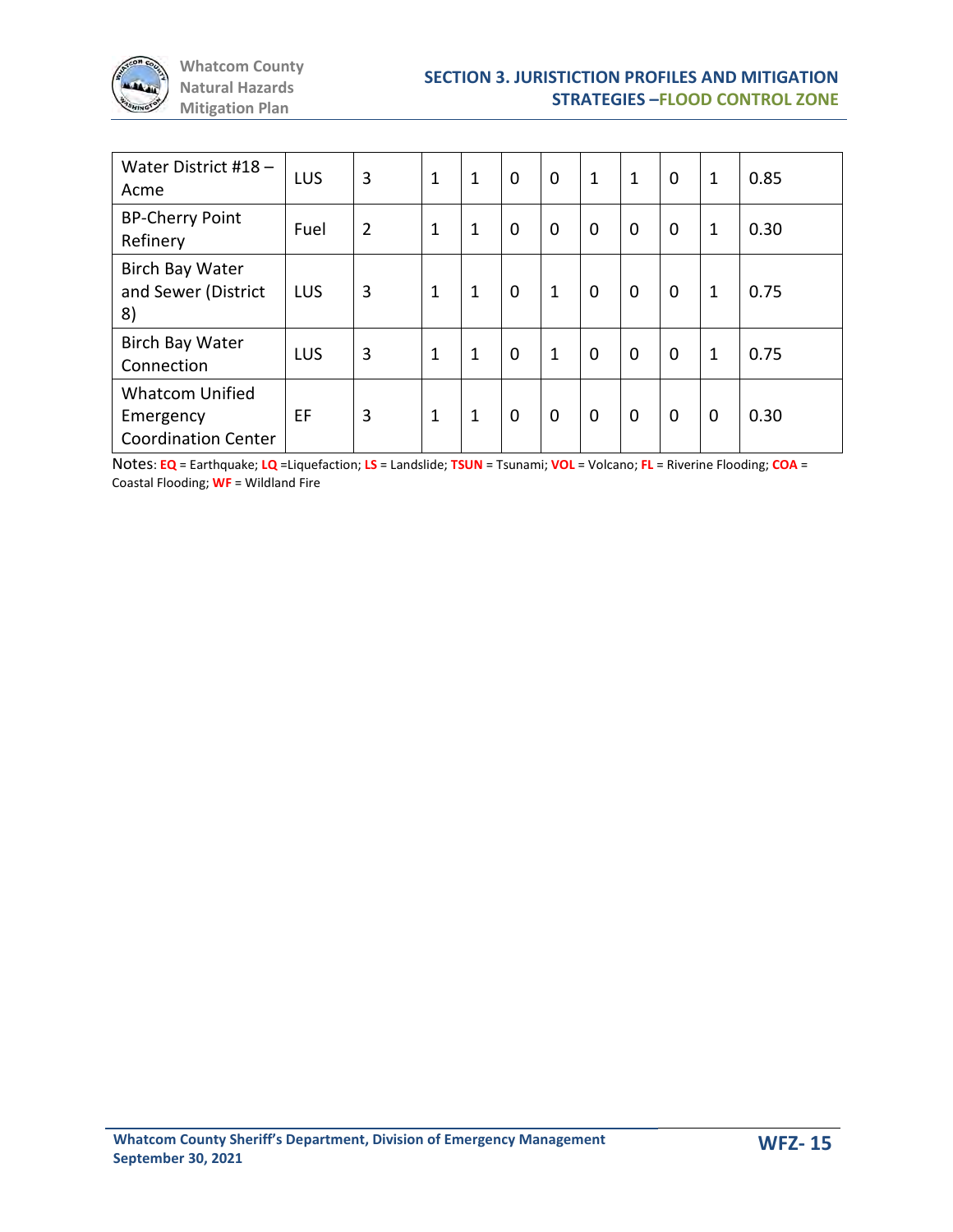

## **Areas and Assets Exposed, Per Hazard**

|                    | <b>Flood Control Zone District Exposure to Natural Hazards</b> |                          |                                  |                          |                                      |                                                             |  |  |  |  |  |  |
|--------------------|----------------------------------------------------------------|--------------------------|----------------------------------|--------------------------|--------------------------------------|-------------------------------------------------------------|--|--|--|--|--|--|
|                    |                                                                |                          | <b>Asset County (% of Total)</b> |                          |                                      | <b>Critical</b>                                             |  |  |  |  |  |  |
|                    | <b>Hazard Susceptibility</b>                                   |                          | <b>Population</b>                | <b>Parcels</b>           | <b>Critical</b><br><b>Facilities</b> | <b>Facilities</b><br><b>Appraised</b><br>Value<br>(Million) |  |  |  |  |  |  |
|                    | Earthquake, Shaking Intensity                                  |                          |                                  |                          |                                      |                                                             |  |  |  |  |  |  |
|                    | MMI IV                                                         | 7.7%                     |                                  | 0.03%                    |                                      |                                                             |  |  |  |  |  |  |
|                    | MMI V                                                          | 31.7%                    | 15.3%                            | 15.7%                    | 23.6%                                | \$153                                                       |  |  |  |  |  |  |
|                    | MMI VI                                                         | 29.6%                    | 63.5%                            | 66.8%                    | 58.4%                                | \$1181                                                      |  |  |  |  |  |  |
|                    | <b>MMI VII</b>                                                 | 11.7%                    | 13.8%                            | 8.4%                     | 7.9%                                 | \$14                                                        |  |  |  |  |  |  |
|                    | MMI VIII - IX                                                  | 5.7%                     | 7.3%                             | 7.4%                     | 10.1%                                | \$40                                                        |  |  |  |  |  |  |
|                    | <b>TOTAL</b>                                                   | 86.4%                    | 99.9%                            | 98.3%                    | 100%                                 | \$1388                                                      |  |  |  |  |  |  |
|                    | Liquefaction                                                   |                          |                                  |                          |                                      |                                                             |  |  |  |  |  |  |
|                    | Very Low to Low                                                | 14.6%                    | 45.4%                            | 41.8%                    | 51.7%                                | \$215                                                       |  |  |  |  |  |  |
|                    | Low to Moderate                                                | 6.5%                     | 24.4%                            | 27.5%                    | 24.7%                                | \$1052                                                      |  |  |  |  |  |  |
| Geological Hazards | Moderate                                                       | $\overline{\phantom{0}}$ |                                  | $\overline{\phantom{a}}$ |                                      | $\overline{\phantom{a}}$                                    |  |  |  |  |  |  |
|                    | Moderate to High                                               | 4.4%                     | 7.5%                             | 8.5%                     | 7.9%                                 | \$34                                                        |  |  |  |  |  |  |
|                    | High                                                           | 0.02%                    | $\qquad \qquad \blacksquare$     | 0.04%                    | $\qquad \qquad \blacksquare$         |                                                             |  |  |  |  |  |  |
|                    | <b>TOTAL</b>                                                   | 25.5%                    | 77.3%                            | 77.84%                   | 84.3%                                | \$1301                                                      |  |  |  |  |  |  |
|                    | Landslide                                                      |                          |                                  |                          |                                      |                                                             |  |  |  |  |  |  |
|                    | Landslide Low                                                  | 0.7%                     | 0.2%                             | 0.25                     | $\overline{\phantom{a}}$             |                                                             |  |  |  |  |  |  |
|                    | Landslide<br>Moderate                                          | 1%                       | 0.2%                             | 0.1%                     | $\overline{\phantom{a}}$             |                                                             |  |  |  |  |  |  |
|                    | Landslide High                                                 | 2.9%                     | 1.2%                             | 1.9%                     | 1.1%                                 | \$0.1                                                       |  |  |  |  |  |  |
|                    | Fan Low                                                        | 0.1%                     | 0.1%                             | 0.06%                    | $\qquad \qquad \blacksquare$         | $\qquad \qquad -$                                           |  |  |  |  |  |  |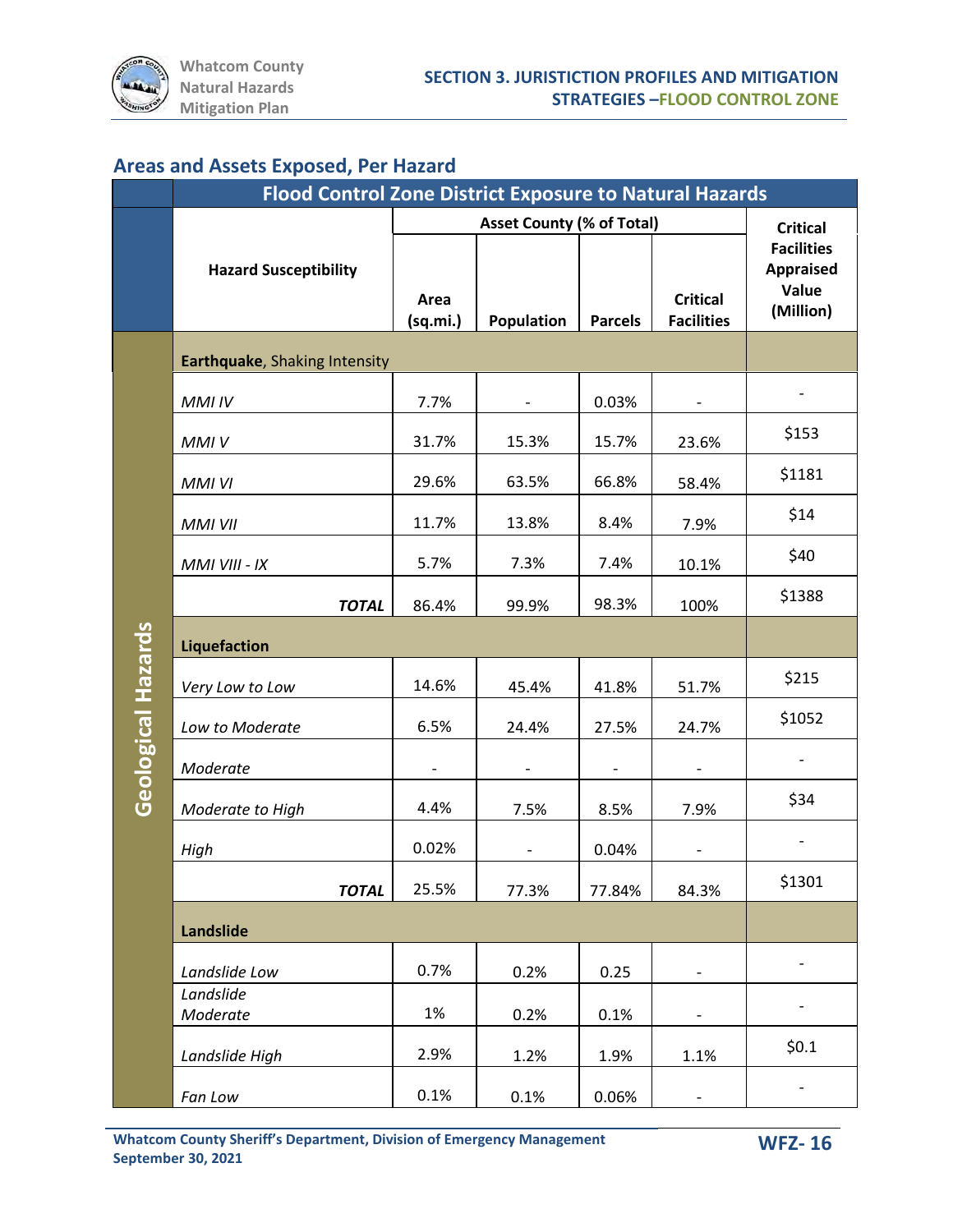

**Whatcom County Natural Hazards Mitigation Plan**

|                             | Fan Moderate                                           | 0.3%  | 0.2%  | 0.2%   | $\overline{\phantom{a}}$ |                          |
|-----------------------------|--------------------------------------------------------|-------|-------|--------|--------------------------|--------------------------|
|                             | Fan High                                               | 0.8%  | 2.4%  | 1.9%   | 2.2%                     | \$3                      |
|                             | Mine Hazard                                            | 0.1%  | 0.4%  | 2.1%   | 2.2%                     | \$17                     |
|                             | <b>TOTAL</b>                                           | 5.9%  | 4.7%  | 6.51%  | 5.5%                     | \$20.1                   |
|                             | <b>Volcanic Eruption</b>                               |       |       |        |                          |                          |
|                             | Case 1 Debris Flows                                    | 1.6%  | 1.9%  | 2.1%   | 2.2%                     | \$0.5                    |
|                             | Case 2 Debris Flows                                    | 0.9%  | 1.2%  |        |                          |                          |
|                             | Case M Flows                                           | 2.9%  | 5.6%  | 6.3%   | 7.9%                     | \$34                     |
|                             | Pyroclastic Flows, Lava<br>Flows, and Ballistic Debris |       |       |        |                          |                          |
|                             |                                                        | 5.8   | 0.2%  | 0.6%   | 1.1%                     | $\overline{\phantom{a}}$ |
|                             | <b>Lateral Blast Hazard Zone</b>                       | 22.7% | 3.8%  | 5.5%   | 6.7%                     | \$11                     |
|                             | <b>TOTAL</b>                                           | 33.9% | 12.7% | 14.5%  | 17.9%                    | \$45.5                   |
|                             | Tsunami, Inundation Zone                               |       |       |        |                          |                          |
|                             | Low to Moderate Inundation                             |       |       |        |                          |                          |
|                             | Potential                                              | 0.3%  | 2.2%  | 0.6%   | 2.3%                     | \$2                      |
|                             | Moderate to High Inundation<br>Potential               | 0.3%  | 2.4%  | 0.5%   | $\overline{\phantom{a}}$ |                          |
|                             | <b>High Inundation Potential</b>                       | 0.6%  | 0.7%  | 5.6%   | 2.3%                     | \$0.4                    |
|                             | <b>TOTAL</b>                                           | 1.2%  | 5.3%  | 6.7%   | 4.6%                     | \$2.4                    |
|                             | <b>Flooding</b>                                        |       |       |        |                          |                          |
|                             | 100-year Flood                                         | 3.5%  | 6.7%  | 8%     | 3.4%                     | \$1                      |
|                             | 500-year Flood                                         | 0.4%  | 1.9%  | 3.4%   | 4.5%                     | \$4                      |
|                             | Floodway                                               | 0.9%  | 1.4%  |        | $\qquad \qquad -$        |                          |
| <b>Hydrological Hazards</b> | Undetermined<br>(Zone D)                               | 52.1% | 0.1%  | 0.05%  | 1.1%                     | \$9                      |
|                             | <b>TOTAL</b>                                           | 4.8%  | 10.1% | 11.45% | 9%                       | \$14                     |
|                             |                                                        |       |       |        |                          |                          |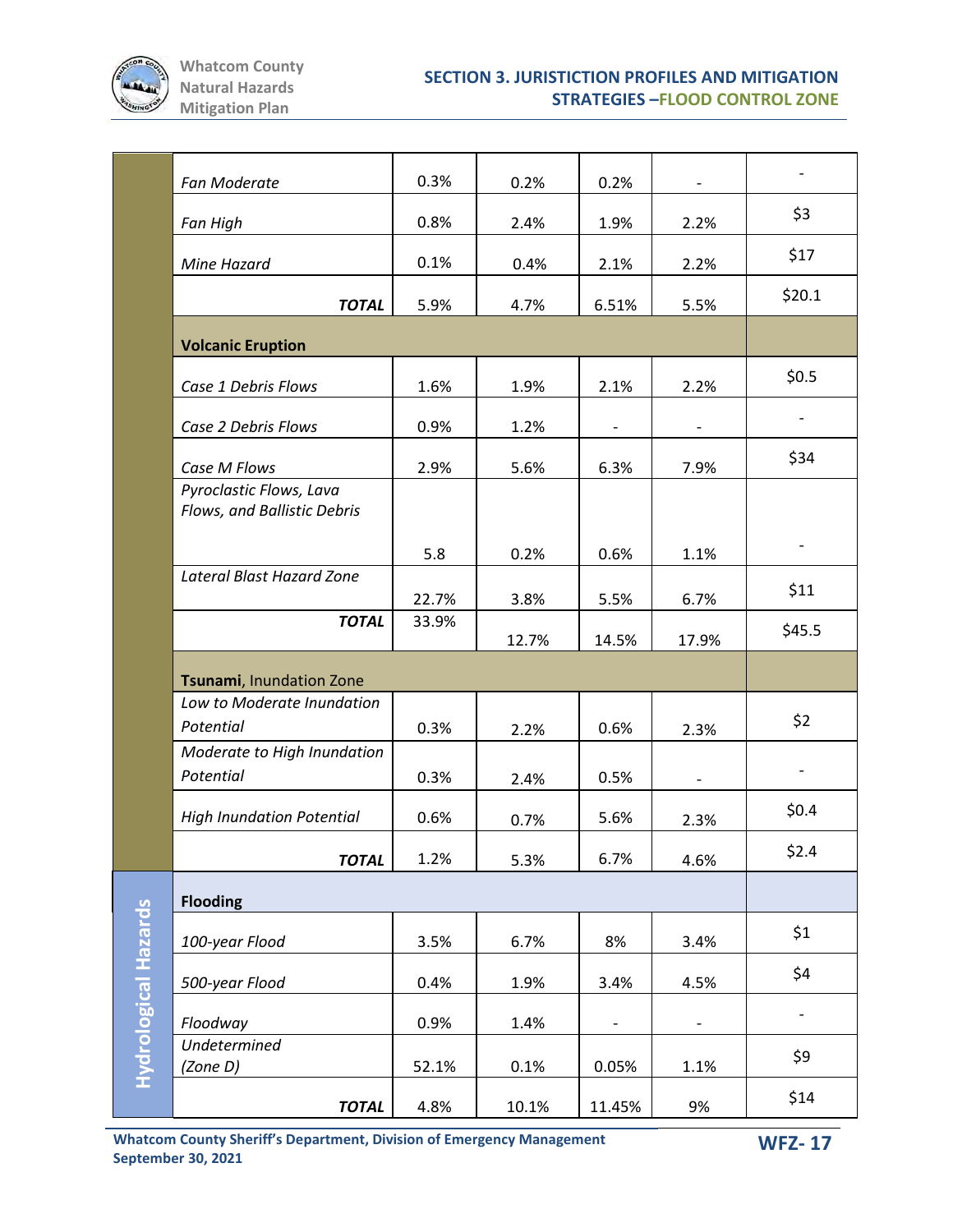

**Whatcom County Natural Hazards Mitigation Plan**

|                       | <b>Wildfire Zones</b>                              |       |       |       |       |          |
|-----------------------|----------------------------------------------------|-------|-------|-------|-------|----------|
|                       | Interface Very Low-Low<br><b>Structure Density</b> | 0.9%  | 1.9%  | 7.7%  | 1.1%  | \$0.4    |
| <b>Meteorological</b> | Interface Medium-High<br><b>Structure Density</b>  | 1.4%  | 23.2% | 26.9% | 41.6% | \$1208   |
|                       | Intermix Very Low-Low<br><b>Structure Density</b>  | 5.9%  | 17.2% | 1.6%  | 30.3% | \$112    |
|                       | Intermix Medium-High<br><b>Structure Density</b>   | 4.1%  | 32.1% | 30.4% | 22.5% | \$36     |
|                       | <b>TOTAL</b>                                       | 12.3% | 74.4% | 66.6% | 95.5% | \$1356.4 |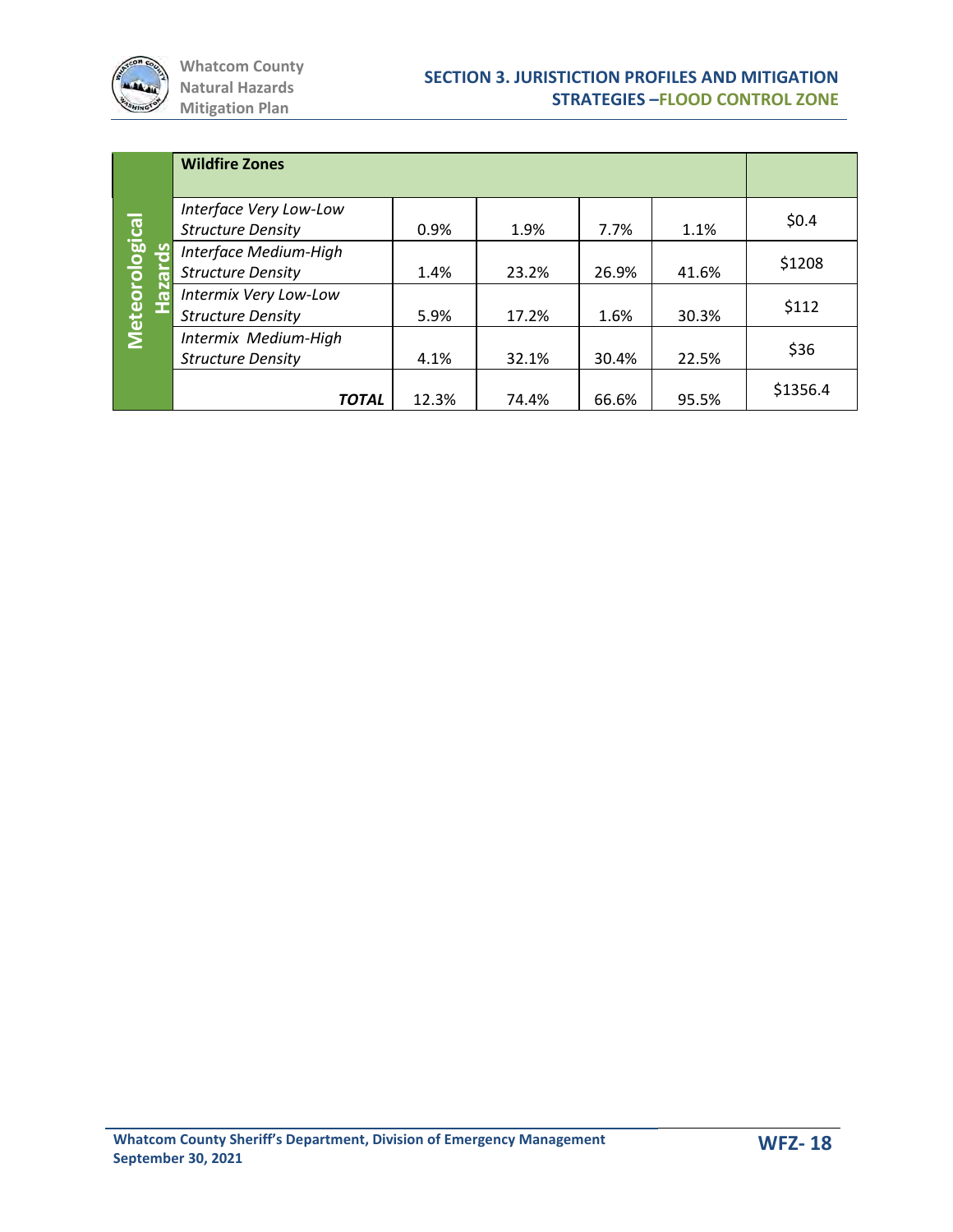# **Status of Whatcom County Flood Control Zone District's 2016-2020 and Ongoing Hazard Mitigation Actions**

This section describes the status of mitigation actions that were proposed in the 2016 Mitigation Plan and are now 1) currently being implemented and are ongoing, 2) are now completed, or 3) are now discontinued because they are no longer needed. The actions are organized by hazard and indicate the lead agency, funding source, and status.

| Lead Agency           | May be more than one lead agency indicating shared responsibility<br>and coordination   |
|-----------------------|-----------------------------------------------------------------------------------------|
| <b>Funding Source</b> | Local; State; FEMA; Private; Other                                                      |
| <b>Current Status</b> | Action Discontinued / Action Completed / Action ongoing and<br>expected completion date |

## **Education and Outreach**

#### **EO-a. Ensure Welfare and Safety of Residents**

For alluvial fans and landslides, additional measures recommended by studies are listed below. In general, the following steps should be implemented to reduce risk of the four geologic hazards – alluvial fans, coalmines, landslides, and seismic hazards – affecting Whatcom County:

- Train local Fire District volunteers on using the County's reverse 911 notification system to message community members in alluvial fan areas when danger is eminent.
- Limit, and if possible, eliminate new development in high-risk hazard areas.
- If new development is to be permitted, mitigate new construction to address the specific geological hazard.
- Educate existing property owners at risk to help minimize the risk of the local hazards.
- If cost effective, buyout high-risk properties.
- As a last-case resort, consider engineering solutions to manage the specific geologic hazard, if proven effective.

The Whatcom County FCZD has developed hazard mitigation recommendations strategies for several of the more developed alluvial fans, including Canyon Creek and Jones Creek. See the Geologic Hazard section of this Plan for further details.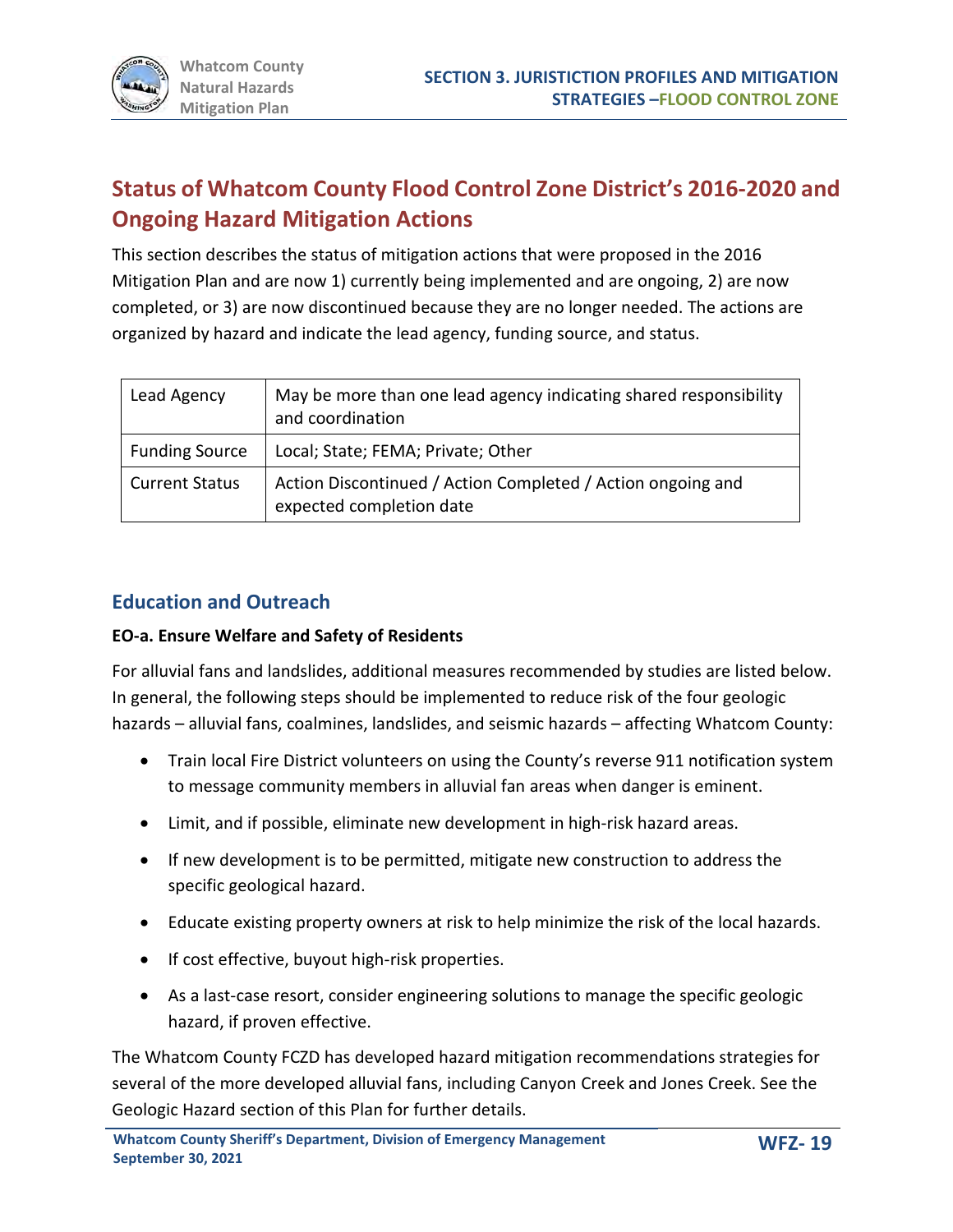

| Lead Agency           | FCZD                  |
|-----------------------|-----------------------|
| <b>Funding Source</b> | Local, state and FEMA |
| <b>Current Status</b> | Ongoing               |

**EO-b. Public service announcements**: Broadcast early warning video on local TV

| Lead Agency           | FCZD and Public Works River and Flood. |
|-----------------------|----------------------------------------|
| <b>Funding Source</b> | Local                                  |
| <b>Current Status</b> | Ongoing                                |

**EO-c. Newsletters:** Flood preparedness newsletter and related flood materials, such as homeowner's retrofit guide, etc. Annual distribution of flood preparedness newsletter to floodplain residents.

| Lead Agency           | FCZD and Public Works River and Flood. |
|-----------------------|----------------------------------------|
| Funding Source        | Local                                  |
| <b>Current Status</b> | Ongoing                                |

**EO-d. Direct Mailings:** Direct mailings to lenders/realtors/insurance agents and repetitive flood loss properties annually.

| Lead Agency           | FCZD and Public Works River and Flood. |
|-----------------------|----------------------------------------|
| <b>Funding Source</b> | Local                                  |
| <b>Current Status</b> | Ongoing                                |

### **Drought/heat wave**

No actions ongoing, discontinued, or completed for this hazard.

#### **Earthquake**

**EQ-a. Support County EQ recovery:** The FCZD will support Whatcom County in responding to any flood-related impacts that could result from an earthquake.

| Lead Agency           | <b>FCZD</b>           |
|-----------------------|-----------------------|
| <b>Funding Source</b> | Local, State and FEMA |
| <b>Current Status</b> | Ongoing               |

#### **Extreme Temp**

No actions ongoing, discontinued, or completed for this hazard.

### **Flooding**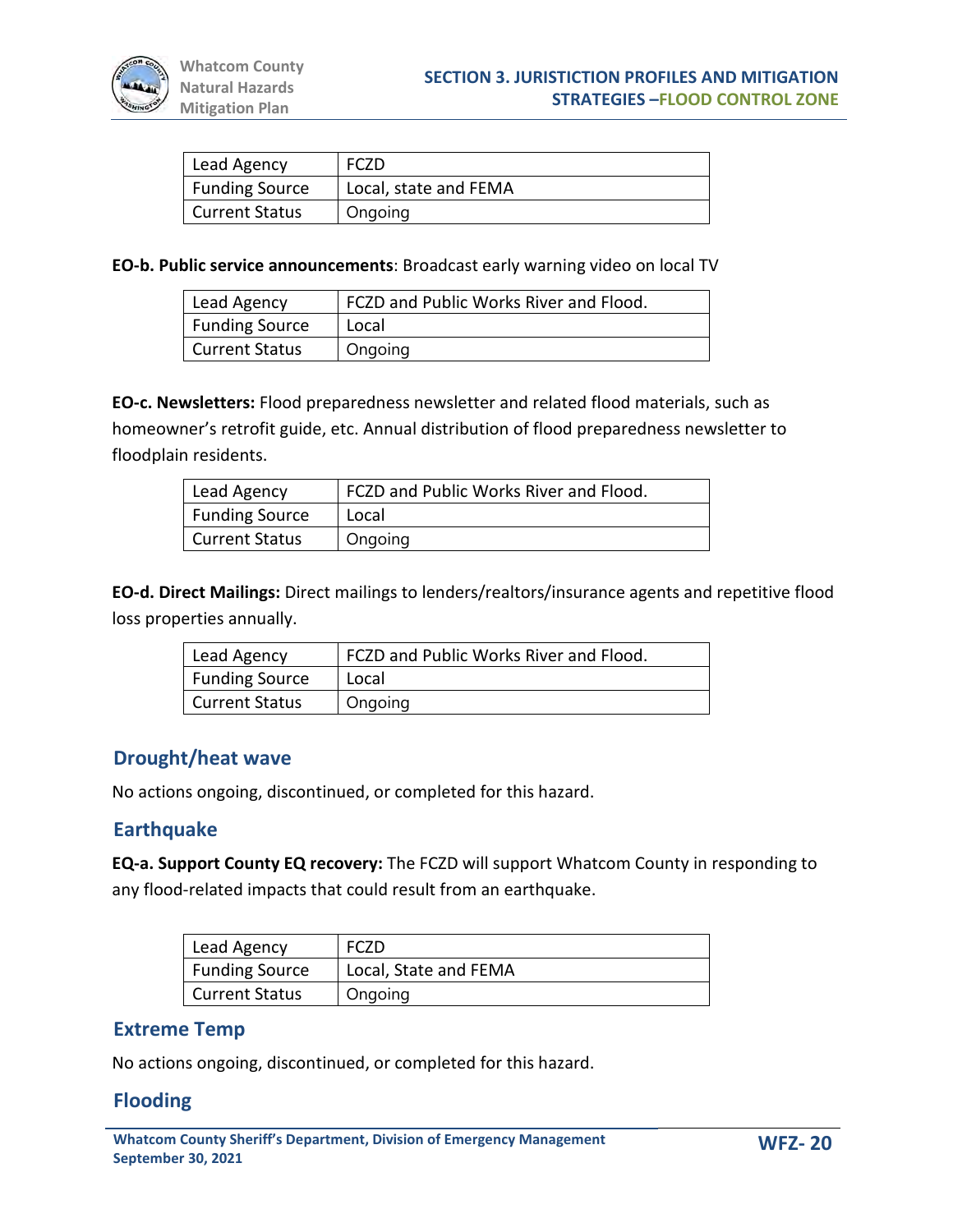

**FL-a. Comprehensive Flood Hazard Management Plan:** The mitigation strategies and recommendations for all five reaches of the Nooksack River and other areas prone to flooding are explored in the Flooding section of this Plan. The River and Flood Division, Whatcom County Public Works has published a Comprehensive Flood Hazard Management Plan (CFHMP) for the Lower Nooksack River which details the projects on the lower river downstream of Deming. This plan was prepared for the Whatcom County FCZD and was adopted by the District's Board of Supervisors. Since its adoption in 1999, the Whatcom County FCZD has been working to implement the plan. A multi-year collaborative process to update the plan and expand it to include the Upper Forks is currently underway.

| Lead Agency           | <b>FCZD</b>             |
|-----------------------|-------------------------|
| <b>Funding Source</b> | Local, State, EPA, NOAA |
| <b>Current Status</b> | Ongoing                 |

**FL-b. Adopt and Enforce Building Codes and Development Standards.** Whatcom County River and Flood continues to review all developments permits within the floodplain to ensure compliance with Whatcom County Title 17, Flood Damage Prevention and the National Flood Insurance Program.

| Lead Agency           | Whatcom County Public Works River and |
|-----------------------|---------------------------------------|
|                       | Flood and Whatcom County Planning     |
| <b>Funding Source</b> | Local, State, FEMA                    |
| <b>Current Status</b> | Ongoing                               |

**FL-c. Improve Flood Risk Assessment.** In January of 2019, FEMA adopted new floodplain maps for most of the flooding sources in Whatcom County except for the Lower Nooksack River. Work is ongoing to complete and adopt new mapping for the Lower Nooksack River.

| Lead Agency           | Whatcom County FCZD and Public Works River<br>and Flood |
|-----------------------|---------------------------------------------------------|
| <b>Funding Source</b> | Local, State, FEMA                                      |
| <b>Current Status</b> | Ongoing                                                 |

**FL-d. Improve Compliance with NFIP.** Whatcom County continues to educate the real estate and development community on flood hazards and the requirements for building within special flood hazard areas as part of the Community Rating System. An educational flyer is also being developed to help simplify the steps in permitting developments in the floodplain for property owners and their agents.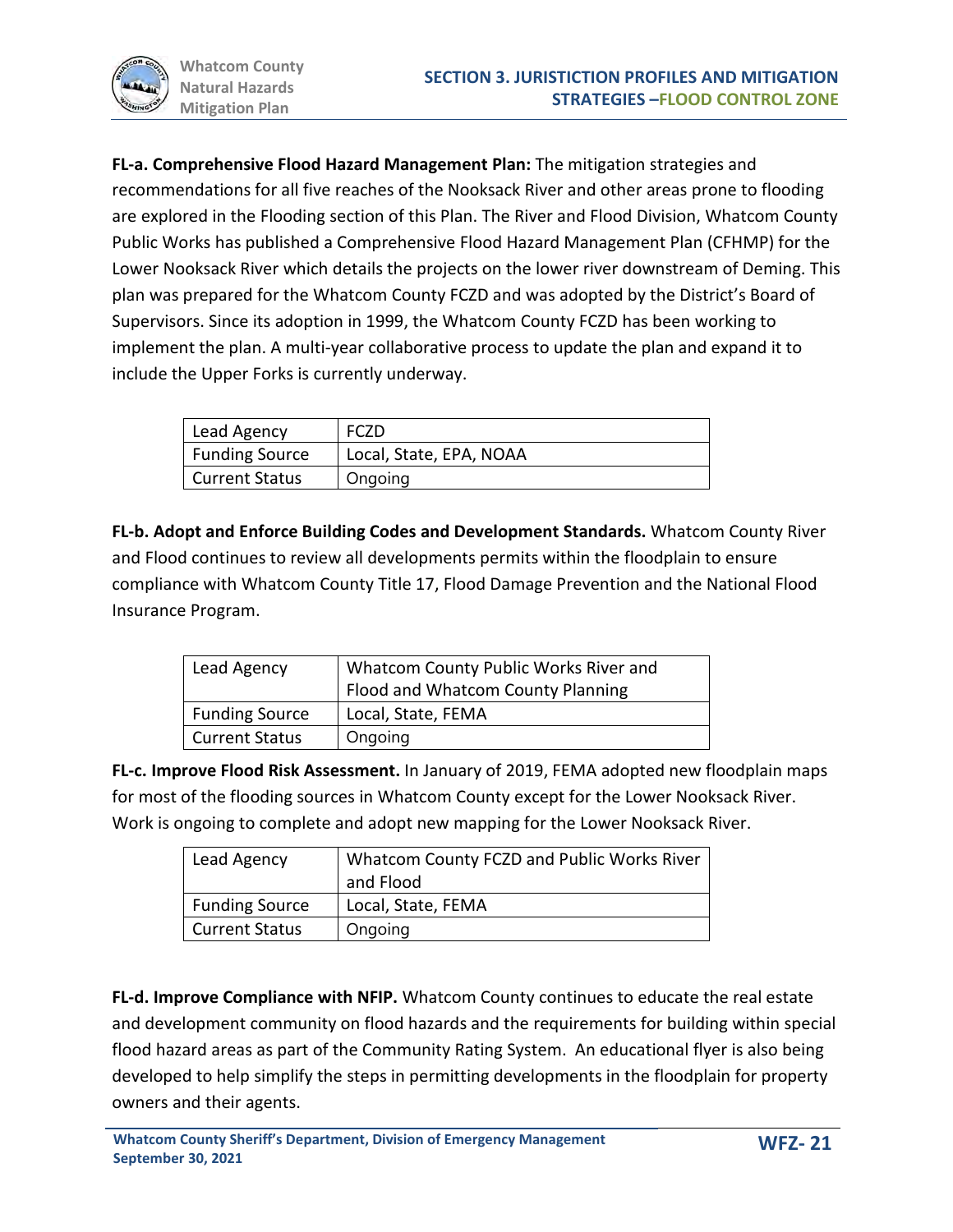

| Whatcom County Public Works River and<br>Lead Agency |                |
|------------------------------------------------------|----------------|
|                                                      | Flood          |
| <b>Funding Source</b>                                | Local, Private |
| <b>Current Status</b>                                | Ongoing        |

**FL-e. Manage the Floodplain Beyond Minimum Requirements.** Whatcom County's flood damage prevention ordinance requires new and substantially improved structures to be elevated one foot above the base flood elevation.

| Lead Agency           | Whatcom County Public Works River and |
|-----------------------|---------------------------------------|
|                       | Flood                                 |
| <b>Funding Source</b> | Local                                 |
| <b>Current Status</b> | Ongoing                               |

**FL-f. Participate in the CRS.** Whatcom County River and Flood administers the CRS program in Whatcom County and continues to maintain a CRS rating of 6, resulting in a 20% discount on flood insurance premiums for unincorporated Whatcom County residents.

| Lead Agency           | Whatcom County Public Works River and |
|-----------------------|---------------------------------------|
|                       | Flood                                 |
| <b>Funding Source</b> | Local, State, FEMA                    |
| <b>Current Status</b> | Ongoing                               |

**FL-g. Remove Existing Structures from Flood Hazard Areas.** The FCZD acquired three additional residences in Marietta and removed the structures from the parcels. Additionally, the FCZD acquired a large agricultural parcel in the floodplain north of Ferndale for future wetland mitigation and the existing residence was removed.

| Lead Agency           | Whatcom County FCZD/Public Works River<br>and Flood |
|-----------------------|-----------------------------------------------------|
| <b>Funding Source</b> | Local, State, FEMA                                  |
| <b>Current Status</b> | Ongoing                                             |

**FL-h. Improve Stormwater Drainage System Capacity.** Improved stormwater conveyance has been the focus of the BBWARM District (Birch Bay area of Whatcom County Stormwater Program) over the past decade. Projects from 2015 through 2020 include: Seaview Drive Drainage upgrade, replaced failing storm conveyance system, 2016 – Birch Point Drainage repair, replaced undersized marine outfall which resulted in regular flooding and landslides,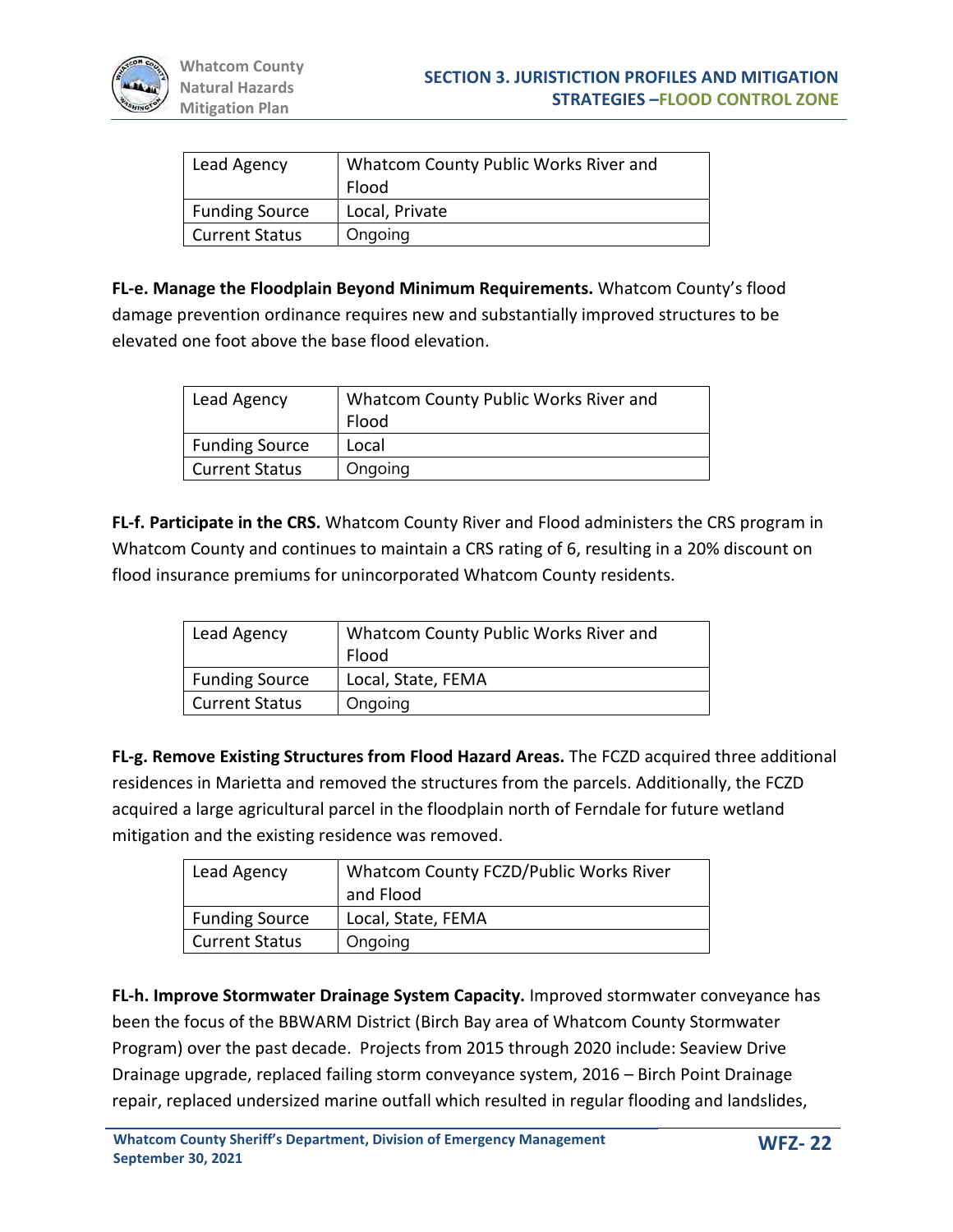2017 – upgraded an inlet and increased headwall bank height to reduce regular flooding of a neighborhood, 2018 – regraded ditches and replaced driveway culverts to improve drainage system capacity, 2019 – major capacity upgrade consisting of 3,000 feet of pipe and new outfall.

Another focus area within Whatcom County for stormwater improvements is the Lake Whatcom watershed which provides the drinking water to over 100,000 people. Projects typically focus on conveyance and treatment improvements which seek to reduce phosphorus runoff into the lake. Projects in this area from 2015 – 2020 include: Academy Road Improvements, a water quality treatment facility utilizing "Filtera" media and sand polishing cells, 2016- Cedar Hills/Euclid, a variety of water quality treatment methods including swales, treatment cells and cartridge vaults, 2018 – Agate Bay Phase 1, installation of 3 cartridge filter vaults and conveyance upgrades, 2019 – Agate Bay Phase 2, installation of 3 cartridge filter vaults and conveyance upgrades, 2020 – North Shore/Edgewater cartridge treatment vault and conveyance upgrade.

| Lead Agency           | Whatcom County FCZD/Public Works |
|-----------------------|----------------------------------|
|                       | Stormwater and Engineering       |
| <b>Funding Source</b> | Local, State                     |
| <b>Current Status</b> | Ongoing                          |

#### **FL-i. Conduct Regular Maintenance for Drainage Systems and Flood Control Structures.**

Whatcom County Maintenance & Operations continues to maintain the drainage system within the County's rights-of-way. Whatcom County River and Flood continues to with drainage and diking districts and Subzones to maintain the drainage systems and flood control structures within their districts.

| Lead Agency           | Whatcom County Public Works Maintenance |
|-----------------------|-----------------------------------------|
|                       | and Operations                          |
| <b>Funding Source</b> | Local                                   |
| <b>Current Status</b> | Ongoing                                 |

**FL-j. Protect Infrastructure.** The Deming Levee Improvement Project was constructed in 2017; a portion of the upstream end of the levee was set back from the river and raised to protect Nooksack tribal infrastructure, including their sewage treatment facilities for the former casino, as well as the town of Deming. Capital projects aimed at addressing deficiencies and/or repairing damages caused by floods. were conducted on the following levees during the 2016- 2020 timeframe: Twin View Levee, Hannegan Levee, Red River Levee, Rayhorst Levee and Marine Drive Levee. Emergency projects were implemented at Rutsatz Road and Truck Road to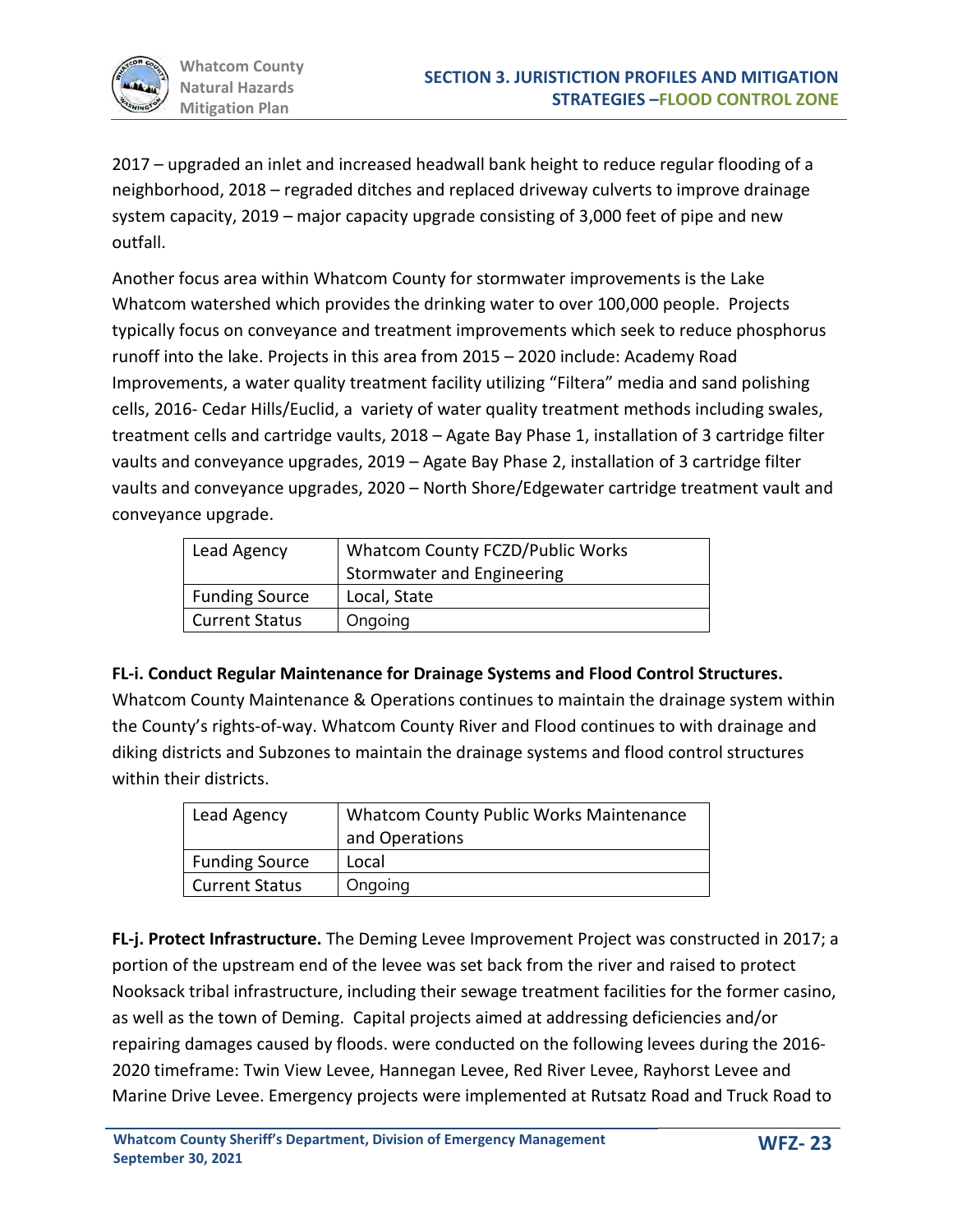prevent erosion damage to the roadways. Sediment traps were constructed on High Creek to reduce flooding of the Mt Baker Highway. A project to reduce the threat of erosion of the Abbott Levee and Abbott Road is currently in final design and planned for construction in 2021.

| Lead Agency           | Whatcom County FCZD/Public Works River |
|-----------------------|----------------------------------------|
|                       | and Flood                              |
| <b>Funding Source</b> | Local, state, USACE, Private, Other    |
| <b>Current Status</b> | Ongoing                                |

**FL-k. Protect Critical Facilities.** Detailed design work is underway for two levee improvement projects to protect critical infrastructure in the Cities of Lynden and Ferndale. Improvements to the Lynden Levee adjacent to their sewage treatment plant are planned for construction in 2021 by the USACE; this work is being done in conjunction with a FCZD project to realign the creek that runs behind and under the levee. Detailed design for improvements to the Ferndale Levee is still in the early stages; this levee protects the City's water and wastewater treatment plants and the PUD's water treatment facility. Detailed design and land acquisition is also underway for the Jones Creek deflection berm that will mitigate debris flood hazards to the Acme Elementary School.

| Lead Agency           | Whatcom County FCZD/Public Works River<br>and Flood |
|-----------------------|-----------------------------------------------------|
| <b>Funding Source</b> | Local, state, FEMA, Private, Other                  |
| <b>Current Status</b> | Ongoing                                             |

**FL-m. Protect and Restore Natural Flood Mitigation Features.** Incorporating natural flood mitigation features into flood control structure design has become the new norm. The Deming Levee was set back connecting more floodplain area and a disconnected tributary was reconnected to the river. The Lynden Levee project includes realigning a small tributary behind the levee farther from the wastewater treatment plant facilities and improving habitat. The Abbott Levee project has been designed as habitat structures along the bank that will reduce the risk of the river eroding into the levee prism.

| Lead Agency           | Whatcom County FCZD/Public Works River<br>and Flood |
|-----------------------|-----------------------------------------------------|
| <b>Funding Source</b> | Local, state, FEMA, Private, Other                  |
| <b>Current Status</b> | Ongoing                                             |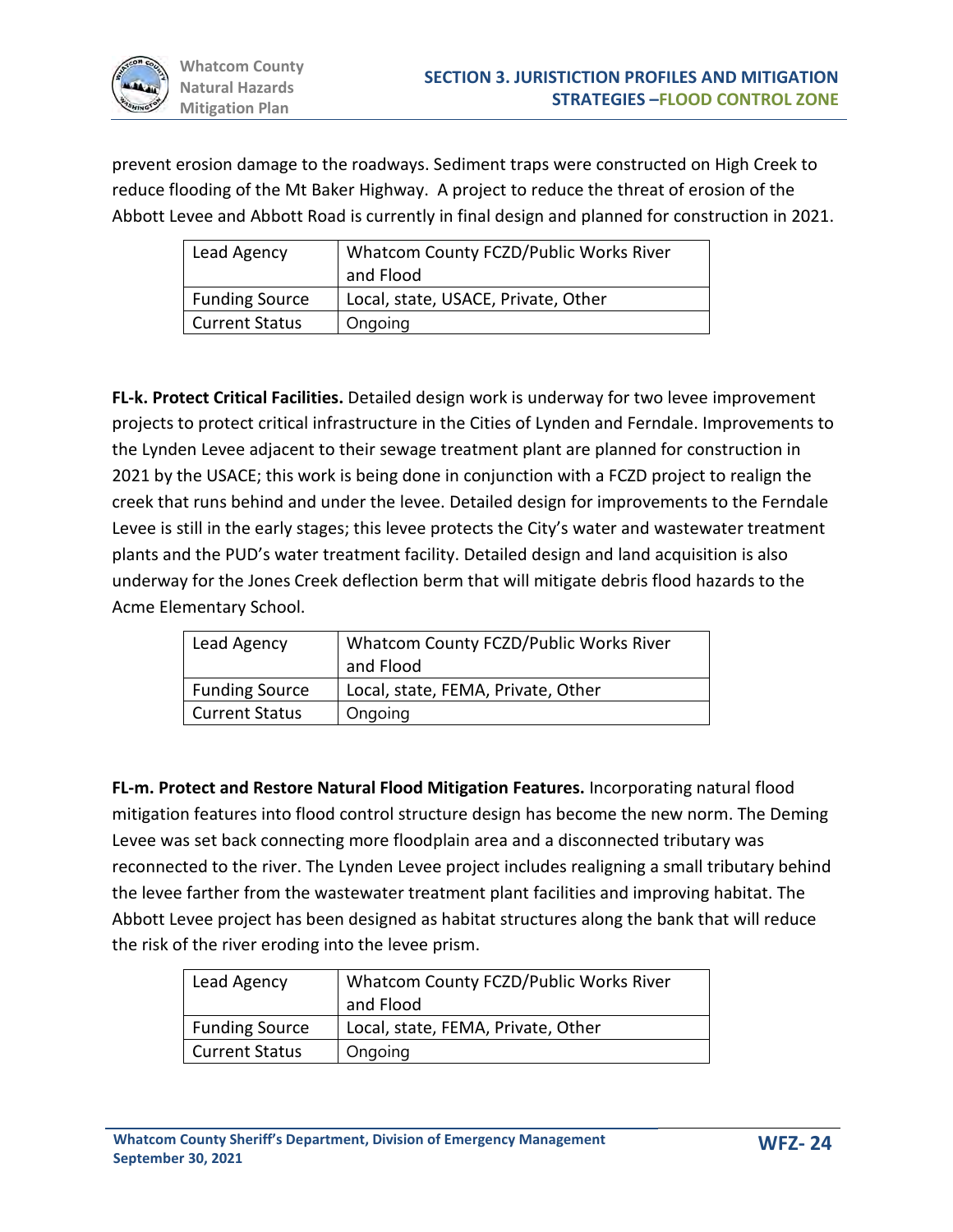

### **Alluvial Fans**

**AF-a. Map and Assess Alluvial Fans Hazards.** A detailed hazard assessment was performed for the Glacier-Gallup alluvial fans in the town of Glacier. This work will be used in developing a long-term solution to addressing the levee deficiency on the Glacier Levee and reducing risk to the town of Glacier.

| Lead Agency           | Whatcom County FCZD/Public Works River<br>and Flood |
|-----------------------|-----------------------------------------------------|
| <b>Funding Source</b> | Local                                               |
| <b>Current Status</b> | Ongoing                                             |

**AF-b. Manage Development in Alluvial Fan Hazard Areas.** Whatcom County Planning and Development Services continues to review new development proposals in alluvial fans to ensure compliance with the Critical Areas Ordinance.

| Lead Agency           | <b>Whatcom County Planning</b> |
|-----------------------|--------------------------------|
| <b>Funding Source</b> | Local, Private                 |
| <b>Current Status</b> | Ongoing                        |

**AF-c. Promote or Require Site and Building Design Standards to Minimize Risk on Alluvial** 

**Fans.** Residential development that has occurred in regulated Alluvial Fan Hazard Areas has been subject to recommendations prepared by a qualified professional (Licensed Geologist) intended to mitigate hazards posed to the development and life-safety. Recommendations primarily consist of siting recommendations intended to achieve hazard avoidance to the maximum extent feasible as well as prevent the transfer of risk to adjacent or down-stream properties. In the event that avoidance cannot be accomplished due to site constraints, estimates of debris flow/flood conditions anticipated during a code-defined event (500-year recurrence debris flow) are provided by the qualified professional for incorporation in the foundation and building design by the project structural engineer. Structural measures employed vary based on proximity to the hazard source and the severity of estimated flow/flood conditions, but typically included elevating finish floor above estimated flow/flood depths, deepened foundation embedment with armoring to prevent scour, and increased foundation reinforcement to withstand flood and debris impacts or pier foundations to allow flow through of flood waters and debris.

| Lead Agency           | Whatcom County Planning |
|-----------------------|-------------------------|
| <b>Funding Source</b> | Local, Private          |
| <b>Current Status</b> | Ongoing                 |
|                       |                         |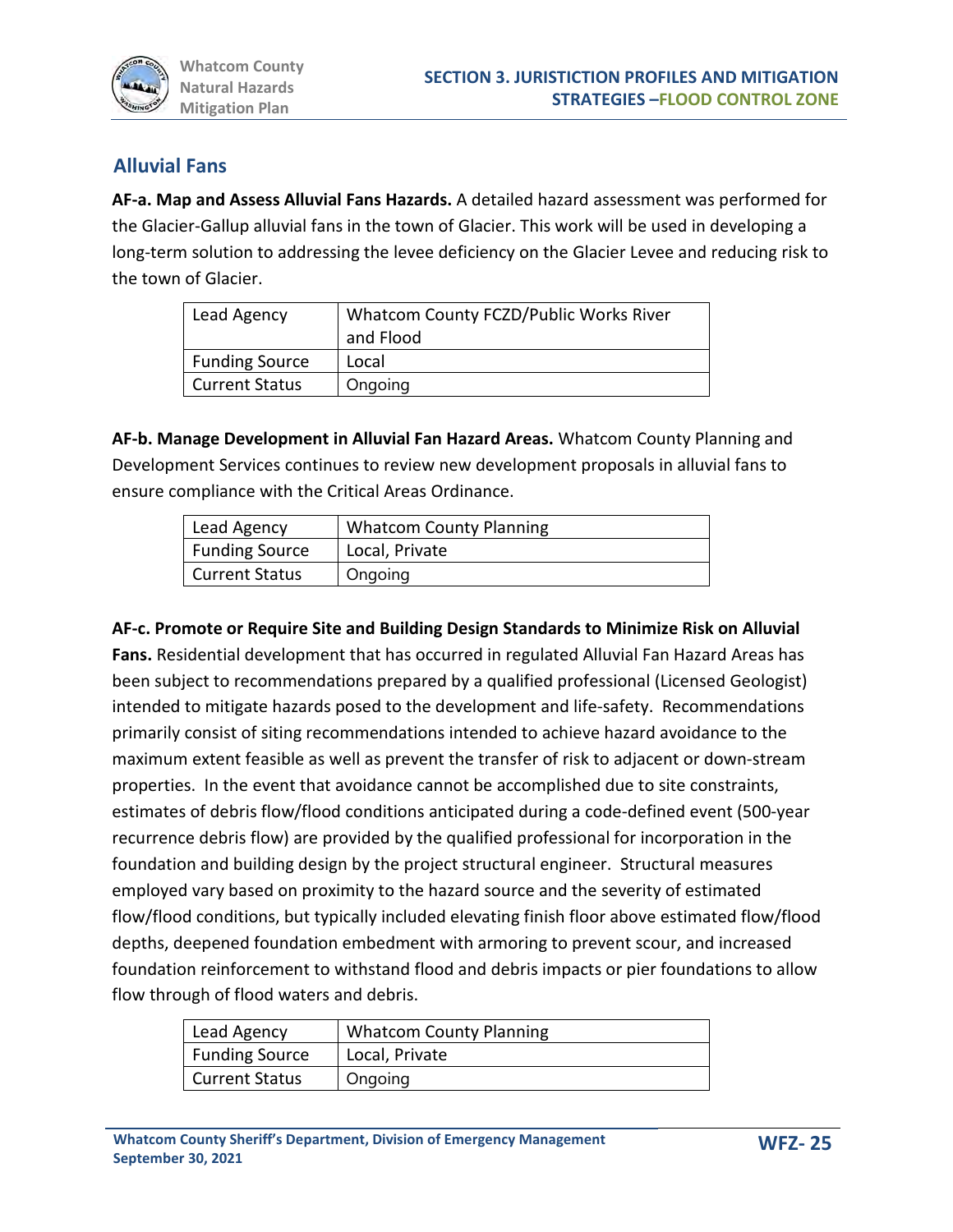#### **AF-d. Remove Existing Buildings and Infrastructure from Erosion/Alluvial Fan Hazard Areas.**

One resident on the Jones Creek alluvial fan is being relocated to enable construction of the Jones Creek deflection berm. Once acquired all structures will be removed.

| Lead Agency           | Whatcom County FCZD/Public Works River |
|-----------------------|----------------------------------------|
|                       | and Flood                              |
| <b>Funding Source</b> | Local, State, FEMA                     |
| <b>Current Status</b> | Ongoing                                |

**AF-e. Develop Basin-Specific Plans for Alluvial Fan Hazard Areas.** With the Glacier-Gallup hazard assessment now complete, work is underway to evaluate alternatives to address the deficiencies on the Glacier Levee and reduce the risk to the town of Glacier.

| Lead Agency           | Whatcom County FCZD/Public Works River<br>and Flood |
|-----------------------|-----------------------------------------------------|
| <b>Funding Source</b> | Local                                               |
| <b>Current Status</b> | Ongoing                                             |

**AF-f. Construct Mitigation Measures on Alluvial Fan Hazard Areas.** Detailed design of the Jones Creek deflection berm is ongoing and will be completed once the final properties needed for construction of the deflection berm are acquired.

| Lead Agency           | Whatcom County FCZD/Public Works River |  |  |  |  |
|-----------------------|----------------------------------------|--|--|--|--|
|                       | and Flood                              |  |  |  |  |
| <b>Funding Source</b> | Local, State, FEMA, Private            |  |  |  |  |
| <b>Current Status</b> | Ongoing                                |  |  |  |  |

**AF-g. Increase Awareness of Alluvial Fan Hazards.** Whatcom County Public Works participates with the Acme Fire District during their annual outreach activities with the community of Acme; these have included public meetings, response and evacuation planning and reverse 911 call outs to the community. Community involvement is also an integral part of the Glacier-Gallup project; a community meeting was held at the start of the project in 2019 and more are planned as the project proceeds.

| Lead Agency           | Whatcom County FCZD/Public Works and  |  |  |  |  |  |  |
|-----------------------|---------------------------------------|--|--|--|--|--|--|
|                       | Whatcom Unified Emergency Management. |  |  |  |  |  |  |
| <b>Funding Source</b> | Local                                 |  |  |  |  |  |  |
| <b>Current Status</b> | Ongoing                               |  |  |  |  |  |  |

## **Landslide/erosion**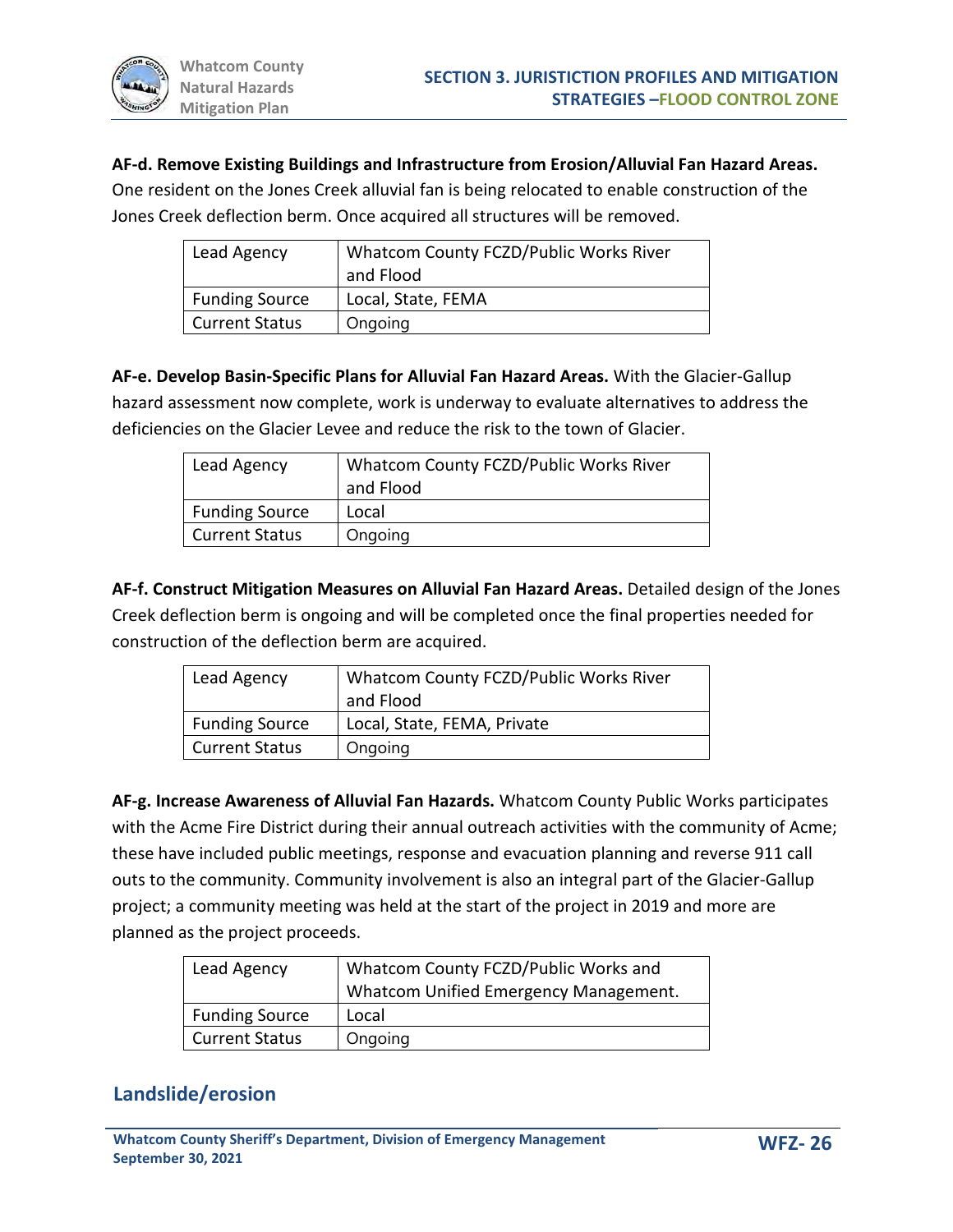

No actions ongoing, discontinued, or completed for this hazard.

#### **Landslide Subsidence**

No actions ongoing, discontinued, or completed for this hazard.

#### **Lightning**

No actions ongoing, discontinued, or completed for this hazard.

#### **Severe Storm**

No actions ongoing, discontinued, or completed for this hazard.

#### **Severe Wind**

No actions ongoing, discontinued, or completed for this hazard.

#### **Tornadoes**

No actions ongoing, discontinued, or completed for this hazard.

#### **Tsunami**

**TSU-a. Ensure the Welfare and Safety of Residents.** With new data available, tsunamis have been identified as a greater threat to Whatcom County and the jurisdictions within than previously thought. Education about tsunamis and acceptance of the threat must precede any plans. Both civic leaders and the public need to understand that there is a threat, and further, have a clear understanding of what the threat entails. Even with the current new data, there is not a clear understanding of the extent of a tsunami threat. More data needs to be obtained, specific to each community along the western border of Whatcom County. There is more tsunami mitigation plan information contained within the tsunami section of this Plan.

The following steps have been implemented to reduce tsunami risk:

- Finish all tsunami inundation mapping for the coast line of Whatcom County.
- Secure tsunami hazard signs from the State of Washington to post in the newly mapped inundation areas.
- Limit, and if possible, eliminate new development in high-risk hazard areas.
- If new development is to be permitted, mitigate new construction to address the specific tsunami hazard.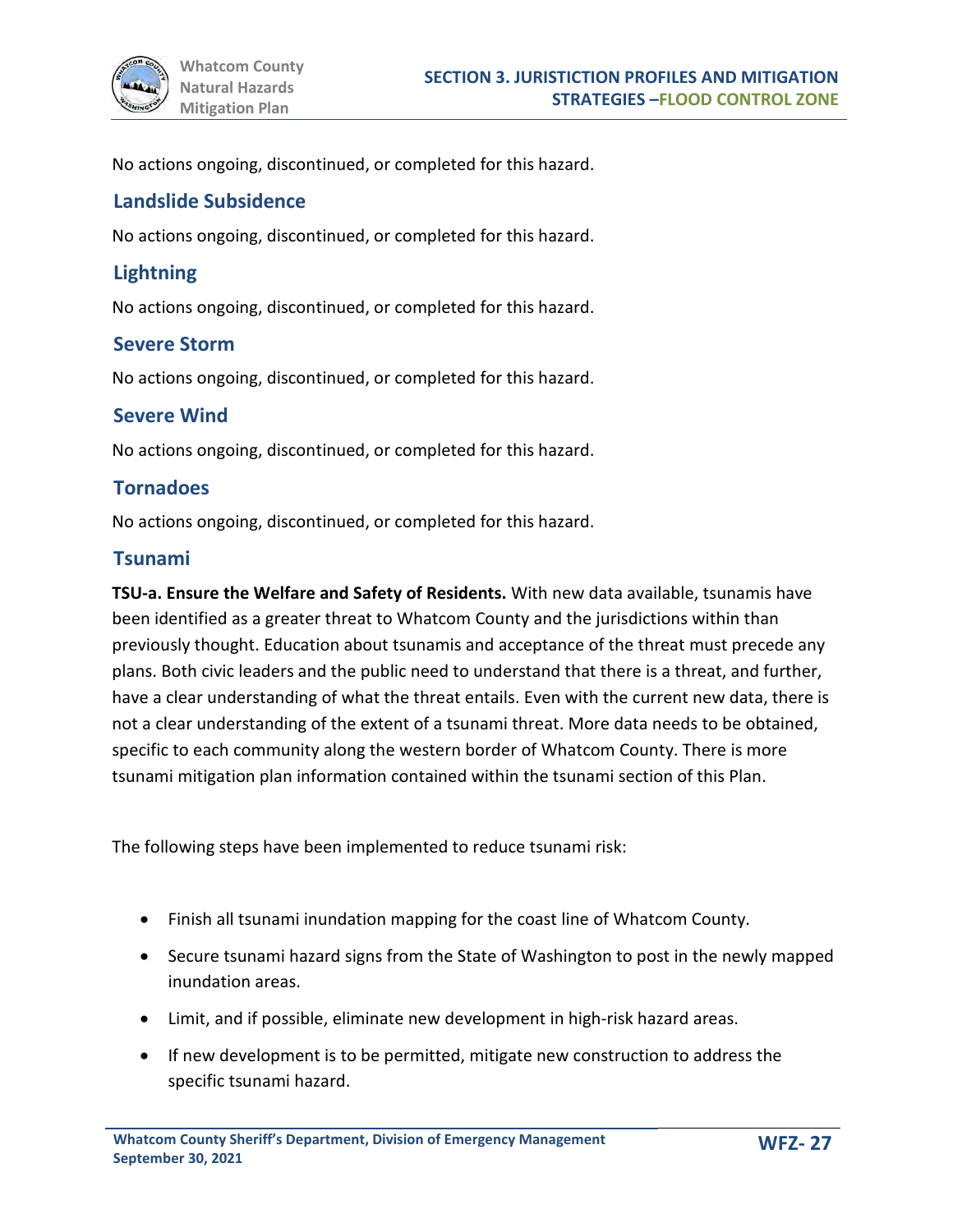

• As funding permits acquire more tsunami AHAB sirens for the remaining areas threatened by inundation.

The FCZD will support Whatcom County in responding to flooding associated with a tsunami.

| Lead Agency           | <b>FCZD</b>           |
|-----------------------|-----------------------|
| <b>Funding Source</b> | Local, state and FEMA |
| <b>Current Status</b> | Ongoing               |

#### **Volcanoes**

**VOL-a. Reduce Risk from Volcanic Activity.** Raising awareness and educating both civic leaders and the public in the areas subject to volcano-related damage is very important. Recent statewide campaigns and the news-related stories of volcanoes in the state have sparked interest for those living in the shadow of Mount Baker, Whatcom County's volcano. More awareness and education needs to take place, especially with regards to warning signals of a volcanic eruption and the types of damage that can occur with an eruption with special attention to Lahars. There is more information about volcano-hazard mitigation planning under the Volcano section of this Plan.

The following steps have been implemented to reduce risk of volcanic activity:

- Finish the Mt. Baker / Glacier Peak Volcanic Eruption Plan, and complete a table top exercise based on it.
- Continue to message the citizens who reside in Glacier and Mt. Baker areas on the risks of living on a volcano.

The FCZD will support Whatcom County in responding to any flood-related impacts that could result from a volcano.

| Lead Agency           | FCZD                  |
|-----------------------|-----------------------|
| <b>Funding Source</b> | Local, state and FEMA |
| <b>Current Status</b> | Ongoing               |

### **Wildfire**

**WF-a. Create Mitigation Strategies in Cooperation with State and Federal Departments.** In cooperation with fire managers from WDNR, NW Region, three mitigation strategies were developed to address Whatcom County's fire hazards: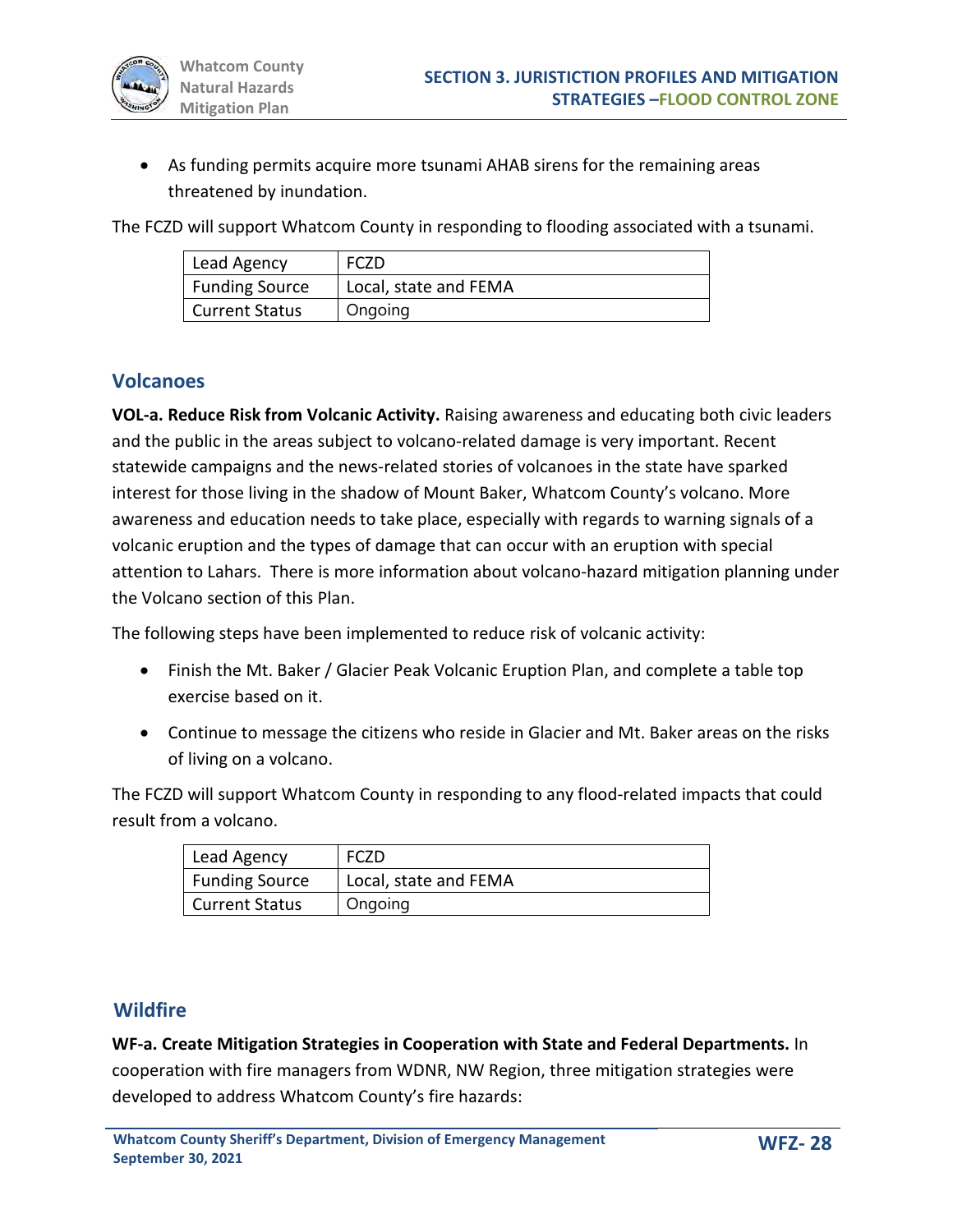

- Inter-Agency Cooperation
- County-wide Wildland Fire Prevention
- Wildland/Urban Interface Communities at Risk

The FCZD will support Whatcom County in responding to any flood-related impacts that could result from any wildfires. More information and details can be found in the Wildland Fire section of this Plan.

| Lead Agency           | FCZD                  |
|-----------------------|-----------------------|
| <b>Funding Source</b> | Local, state and FEMA |
| Current Status        | Completed             |

### **Winter storms/Freezes**

No actions ongoing, discontinued, or completed for this hazard.

#### **Multiple Hazards**

No actions ongoing, discontinued, or completed for this hazard.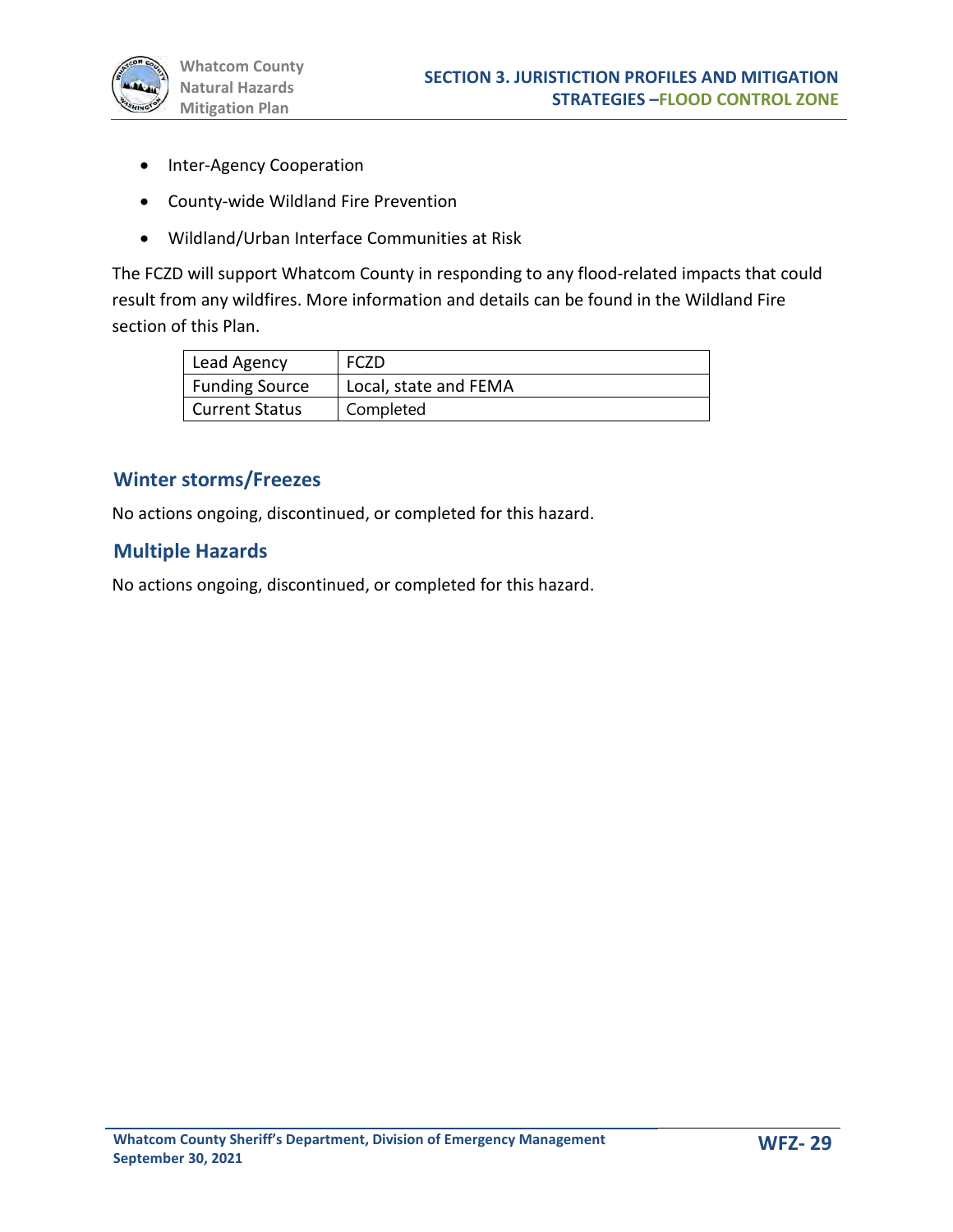# **Flood Control Zone District 2021-2025 Hazard Mitigation Strategy**

## **Whatcom County Hazard Mitigation Goals**

Whatcom County has identified five overarching hazard mitigation goals, which represent what a community seeks to achieve through mitigation actions.

**Goal 1.** Protect Life, Property and Public Welfare

**Goal 2.** Increase Public Awareness

**Goal 3.** Preserve and Enhance Natural Systems

**Goal 4.** Encourage Partnership for Implementation

**Goal 5.** Ensure Continuity of Emergency Services

These countywide goals help guide any prioritization and implementation of mitigation actions, ensuring that the actions contribute to a community's vision for the future.

## **Flood Control Zone District-Specific Hazard Mitigation Goals**

The 1999 Lower Nooksack River CFHMP included the following community-specific mitigation planning goals for the Flood Control Zone District:

**FCZD Goal A:** Protect lives

**FCZD Goal B:** Minimize damage to public and private property and to public resources

**FCZD Goal C:** Provide a comprehensive understanding of the river

**FCZD Goal D:** Propose projects with a positive environmental benefit

**FCZD Goal E:** Maintain ongoing jurisdictional involvement and cooperation

**FCZD Goal F:** Emphasize long-term solutions

**FCZD Goal G:** Minimize public expenditures related to flooding

### **Mitigation Action Options**

Appendix E of the Whatcom County Natural Hazard Mitigation Plan provides a list of mitigation options. Flood Control Zone District considered mitigation options related to those that Whatcom County itself has considered, especially those related to flooding and alluvial fans, because these hazards have the potential to cause the greatest loss and damage. Not all mitigation options in Appendix E were relevant or a strong priority for the Flood Control Zone District. Some options have already been implemented or are ongoing in Flood Control Zone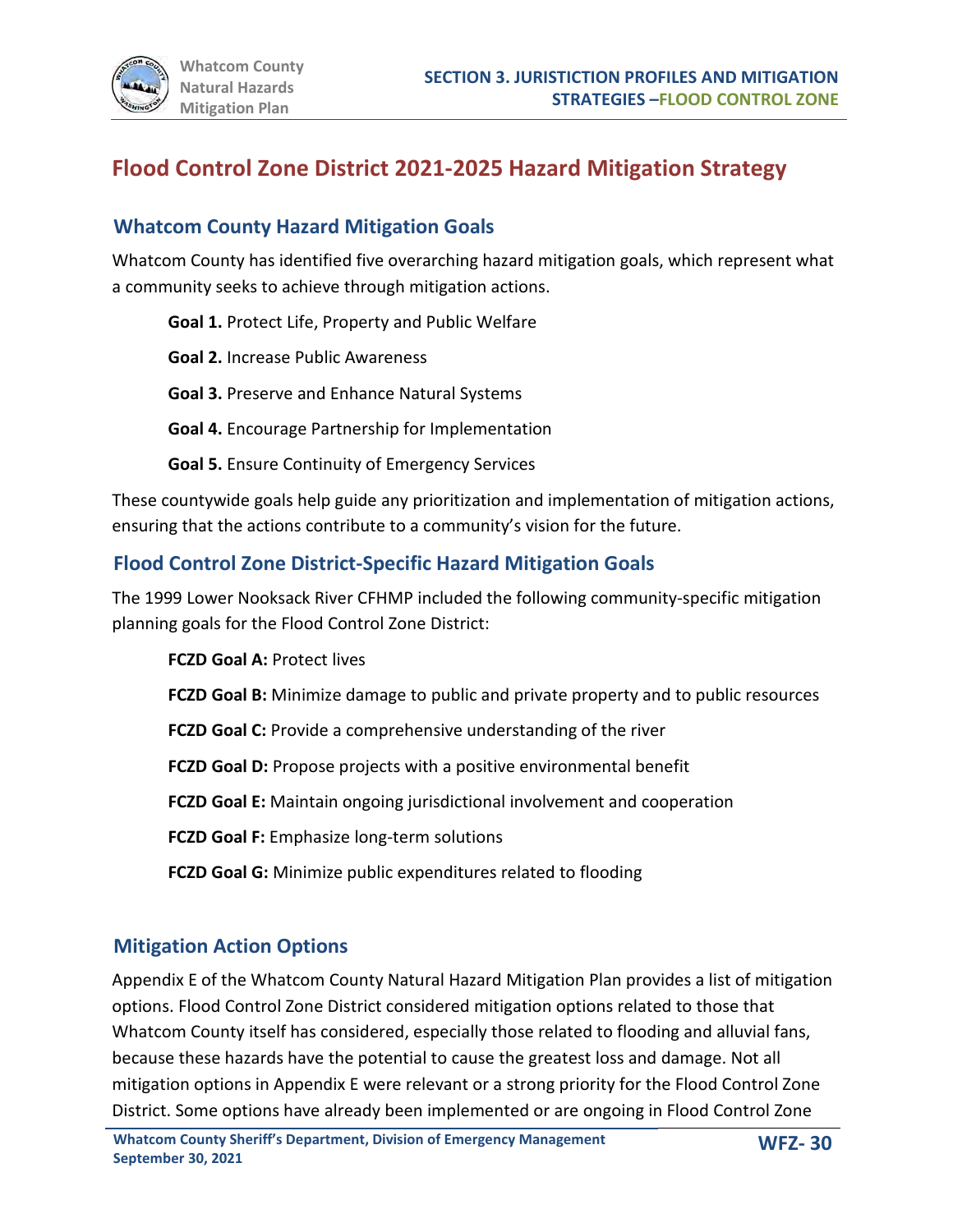

District, as documented in the section above on the status of 2016-2020 and ongoing hazard mitigation actions.

### **Mitigation Action Prioritization**

Whatcom County FCZD chose to prioritize its hazard mitigation strategies according to hazard, not by specific facilities. The FCZD is currently very involved with flood hazard mitigation and will continue with flooding as the primary mitigation project priority. Flood-related mitigation related to geological hazards is also a District priority.

The mitigation actions in this section are new actions that Flood Control Zone District has prioritized for the 2021-2025 planning period and beyond. Mitigation options were prioritized based upon review of the following two criteria: 1) The action's Overall Feasibility based on engineering, environmental, financial and political considerations, 2) The Criticality of the action, based upon a consideration of which actions had the greatest potential to protect life, property and public welfare. Flood Control Zone District is working in cooperation with the County and other participating communities and special districts to develop a systematic methodology that would use multiple evaluation criteria to determine mitigation action prioritization. This new methodology will be used in future updates of this Plan.

In the following Identified Mitigation Actions 2021-2025 table, each priority action is listed by hazard. Each action is followed by planning goals, lead agency, the priority evaluation, timeline, funding source and estimated cost, where such information is available. This information can be used by local decision makers in pursuing strategies for implementation.

| Goals                     | Indicates the hazard mitigation planning goal or goals this action addresses;<br>countywide and/or community-specific |
|---------------------------|-----------------------------------------------------------------------------------------------------------------------|
| Lead Agency               | May be more than one lead agency indicating shared responsibility and<br>coordination                                 |
| Priority:                 | H (High); M (Medium); L (Low)                                                                                         |
| Timeline:                 | Short-Range (less than 2 years); Mid-Range (2-5 years); Long-Range (more<br>than 5 years)                             |
| <b>Funding</b><br>Source: | Local; State; FEMA; Private; Other                                                                                    |
| <b>Estimated Cost:</b>    | Actual; Estimated                                                                                                     |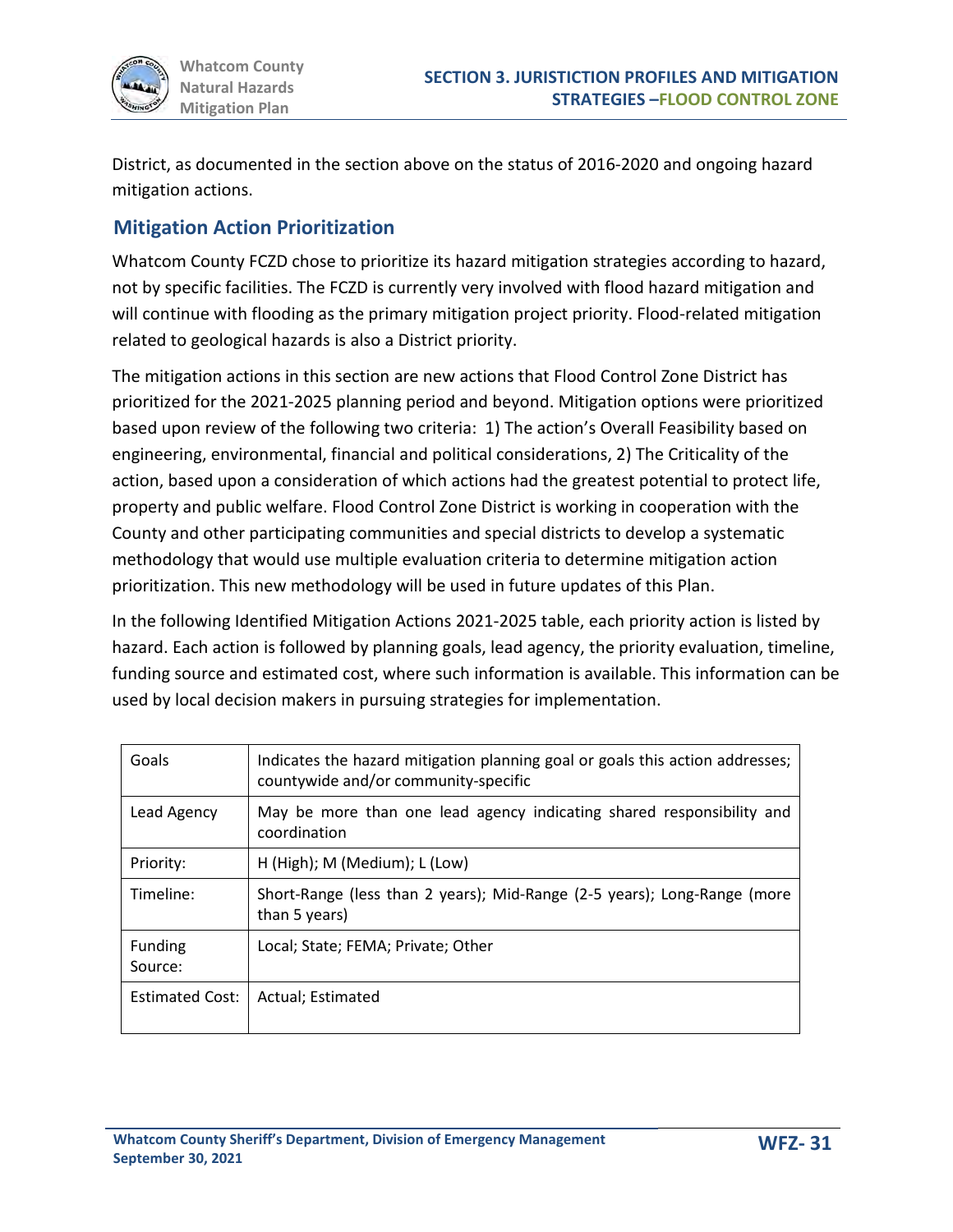

# **Flood Control District Identified Mitigation Actions 2021-2025**

| <b>FLOOD CONTROL ZONE DISTRICT</b><br><b>IDENTIFIED MITIGATION ACTIONS 2021-2025</b> |                  |                                                                                                                                                             |                  |                                                    |                 |                 |                                                              |                                                    |
|--------------------------------------------------------------------------------------|------------------|-------------------------------------------------------------------------------------------------------------------------------------------------------------|------------------|----------------------------------------------------|-----------------|-----------------|--------------------------------------------------------------|----------------------------------------------------|
| <b>MITIGATION ACTIONS</b>                                                            |                  | (1)                                                                                                                                                         | $(2)$ Lead       | (3)                                                | (4)             | (5)             | (6) Estimated                                                |                                                    |
| <b>Hazard</b>                                                                        |                  | <b>Action Items</b>                                                                                                                                         | <b>Goals</b>     | <b>Responsibility</b>                              | <b>Priority</b> | <b>Timeline</b> | <b>Funding</b><br><b>Source</b>                              | Cost                                               |
| <b>Education and</b><br><b>Outreach</b>                                              |                  | These are actions that inform and educate citizens, elected officials, and property owners<br>about hazards and ways to mitigate them.                      |                  |                                                    |                 |                 |                                                              |                                                    |
| <b>Education and</b><br>Awareness<br>Actions                                         | <b>Residents</b> | EO-a. Ensure Welfare and Safety of                                                                                                                          | 1                | <b>FCZD</b>                                        | M               | O               | Local,<br>State, and<br><b>FEMA</b>                          | <b>Staff</b>                                       |
|                                                                                      |                  | <b>EO-b. Public Service Announcements</b>                                                                                                                   | 1                | <b>FCZD and Public</b><br>Works River and<br>Flood | M               | O               | Local                                                        |                                                    |
|                                                                                      |                  | <b>EO-c. Newsletters</b>                                                                                                                                    | 2                | <b>FCZD and Public</b><br>Works River and<br>Flood | M               | O               | Local                                                        |                                                    |
|                                                                                      |                  | <b>EO-d. Direct Mailings</b>                                                                                                                                | 2                | <b>FCZD and Public</b><br>Works River and<br>Flood | M               | O               | Local                                                        |                                                    |
| <b>Hazard Specific</b><br>(Reference:<br><b>Whatcom County</b>                       |                  | Actions communities should consider to identify and evaluate<br>a range of potential mitigation actions for reducing risk to natural hazards and disasters. |                  |                                                    |                 |                 |                                                              |                                                    |
| <b>Priority:</b><br>H (High); M (Medium); L (Low)                                    |                  | Short-Range (less than 2 years); Mid-Range (2-5 years); Long-Range (more than 5 years); Ongoing                                                             | <b>Timeline:</b> |                                                    |                 |                 | <b>Funding Source:</b><br>Local; State; FEMA; Private; Other | <b>Estimated Cost:</b><br><b>Actual; Estimated</b> |
|                                                                                      |                  | <b>Whatcom County Sheriff's Department, Division of Emergency Management</b>                                                                                |                  |                                                    |                 |                 |                                                              | <b>FCZ-32</b>                                      |

 **September 30, 2021**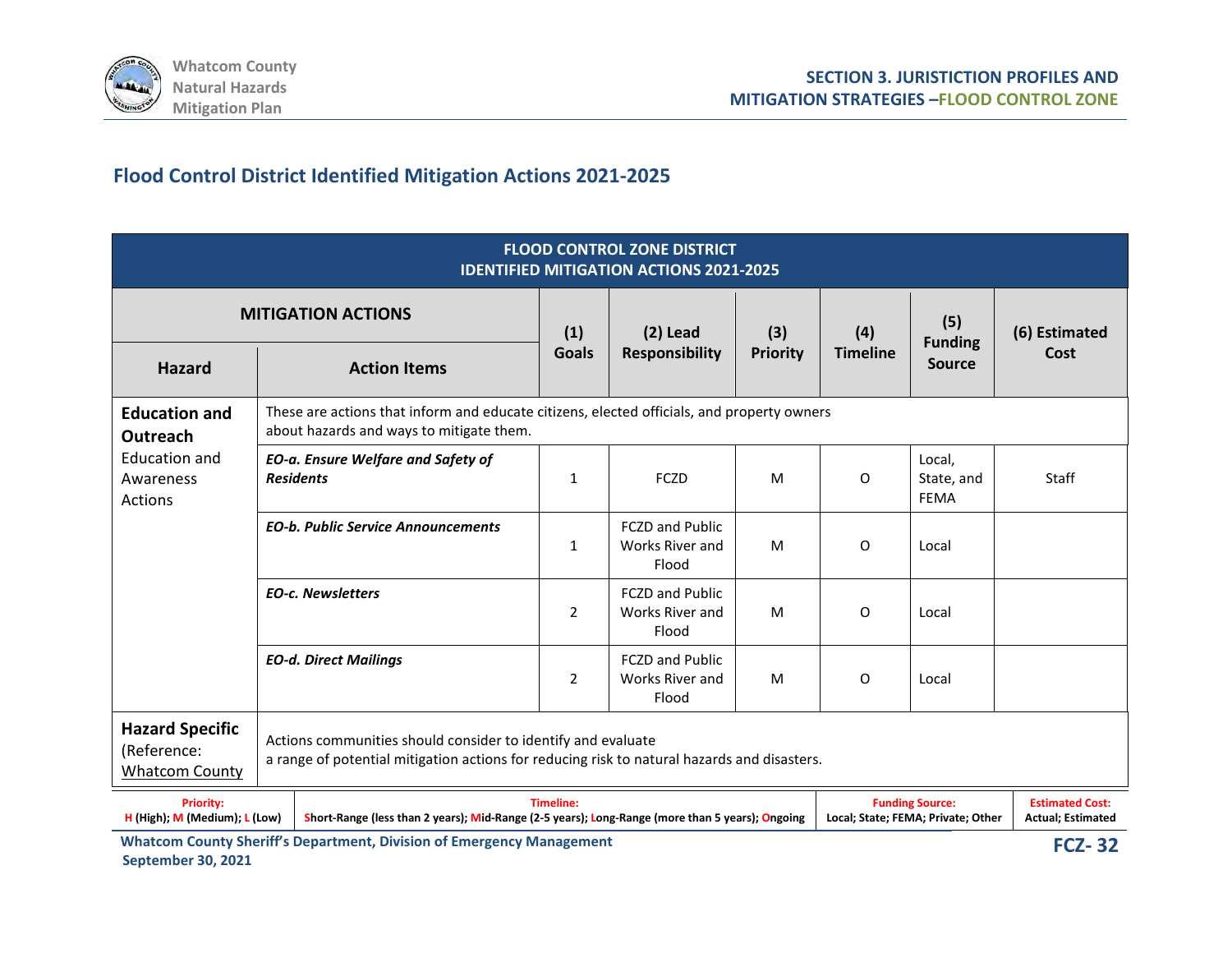

| <b>FLOOD CONTROL ZONE DISTRICT</b><br><b>IDENTIFIED MITIGATION ACTIONS 2021-2025</b> |                                                                                                                                                                   |              |                       |                 |                 |                                     |               |  |
|--------------------------------------------------------------------------------------|-------------------------------------------------------------------------------------------------------------------------------------------------------------------|--------------|-----------------------|-----------------|-----------------|-------------------------------------|---------------|--|
| <b>MITIGATION ACTIONS</b>                                                            |                                                                                                                                                                   | (1)          | $(2)$ Lead            | (3)             | (4)             | (5)                                 | (6) Estimated |  |
| <b>Hazard</b>                                                                        | <b>Action Items</b>                                                                                                                                               | <b>Goals</b> | <b>Responsibility</b> | <b>Priority</b> | <b>Timeline</b> | <b>Funding</b><br><b>Source</b>     | Cost          |  |
| Mitigation Ideas)                                                                    |                                                                                                                                                                   |              |                       |                 |                 |                                     |               |  |
| Dam/Levee<br><b>Failures</b><br>(See: Flooding)                                      | There are no new actions considered/all<br>actions ongoing, discontinued, or<br>completed                                                                         |              |                       |                 |                 |                                     |               |  |
| Droughts/Heat<br><b>Waves</b>                                                        | There are no new actions considered/all<br>actions ongoing, discontinued, or<br>completed                                                                         |              |                       |                 |                 |                                     |               |  |
| <b>Earthquakes</b>                                                                   | EQ-a. Support County EQ Recovery<br>The FCZD will support Whatcom<br>County in responding to any<br>flood-related impacts that could<br>result from an earthquake | 1, 3, 5      | <b>FCZD</b>           |                 | $\Omega$        | Local,<br>State, and<br><b>FEMA</b> | Unknown       |  |
| <b>Extreme</b><br><b>Temperatures</b>                                                | There are no new actions considered/all<br>actions ongoing, discontinued, or<br>completed                                                                         |              |                       |                 |                 |                                     |               |  |
| <b>Flooding</b>                                                                      | FL-a Ongoing -- Comprehensive Flood<br><b>Hazard Management Plan</b>                                                                                              | 1, 5         | <b>FCZD</b>           | M               | O               | Local,<br>State,<br>NOAA,<br>EPA    |               |  |

| <b>Priority:</b>              | Timeline:                                                                                       | <b>Funding Source:</b>             | <b>Estimated Cost:</b>    |
|-------------------------------|-------------------------------------------------------------------------------------------------|------------------------------------|---------------------------|
| H (High); M (Medium); L (Low) | Short-Range (less than 2 years); Mid-Range (2-5 years); Long-Range (more than 5 years); Ongoing | Local; State; FEMA; Private; Other | <b>Actual</b> ; Estimated |
| September 30, 2021            | Whatcom County Sheriff's Department, Division of Emergency Management                           |                                    | <b>FCZ-33</b>             |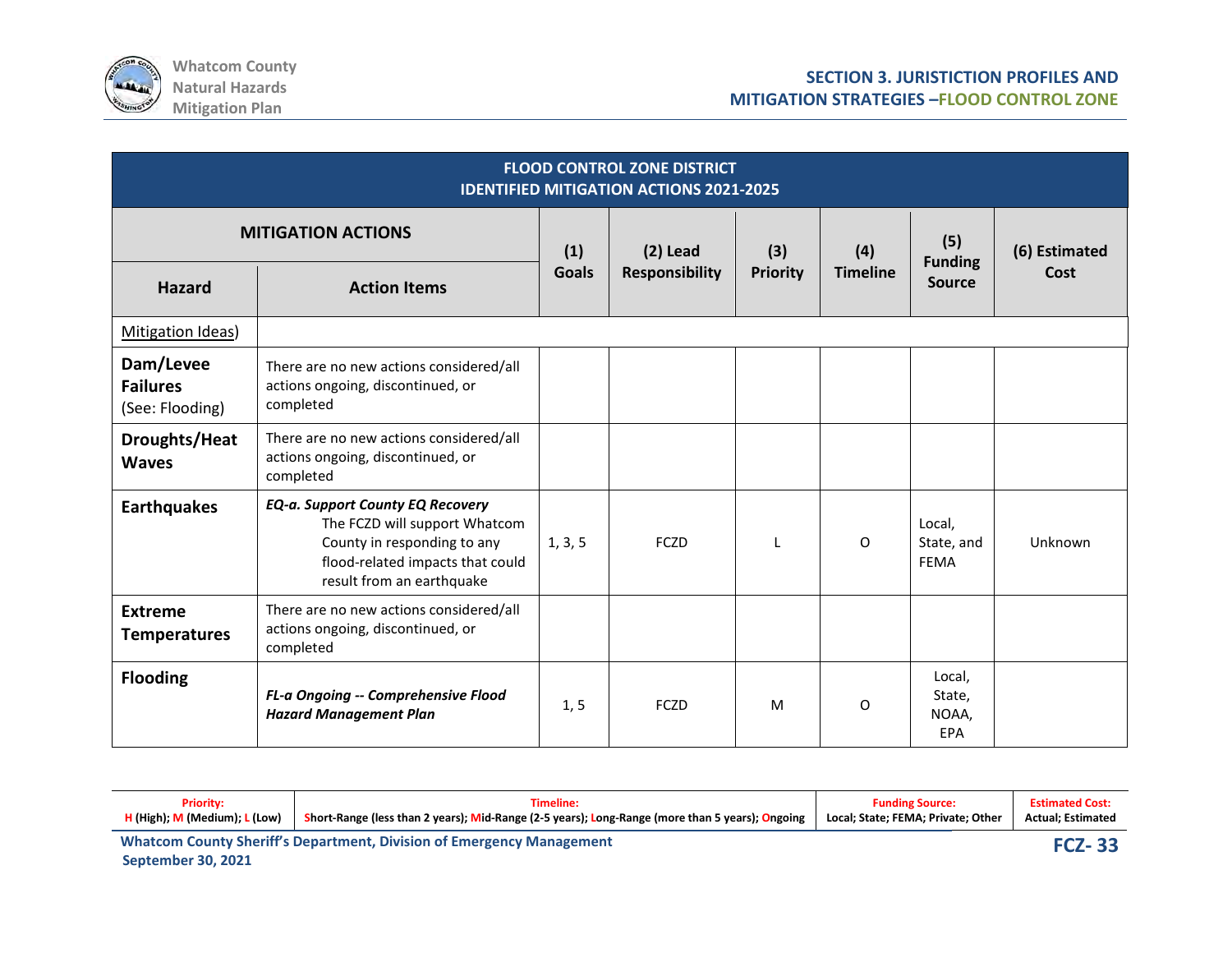

|                           | <b>FLOOD CONTROL ZONE DISTRICT</b><br><b>IDENTIFIED MITIGATION ACTIONS 2021-2025</b> |                                                                                                |                  |                                                                                                      |                 |                       |                                 |                        |  |
|---------------------------|--------------------------------------------------------------------------------------|------------------------------------------------------------------------------------------------|------------------|------------------------------------------------------------------------------------------------------|-----------------|-----------------------|---------------------------------|------------------------|--|
| <b>MITIGATION ACTIONS</b> |                                                                                      | (1)                                                                                            | $(2)$ Lead       | (3)                                                                                                  | (4)             | (5)<br><b>Funding</b> | (6) Estimated                   |                        |  |
| <b>Hazard</b>             |                                                                                      | <b>Action Items</b>                                                                            | <b>Goals</b>     | <b>Responsibility</b>                                                                                | <b>Priority</b> | <b>Timeline</b>       | <b>Source</b>                   | Cost                   |  |
|                           |                                                                                      | FL-b Ongoing -- Adopt and Enforce<br><b>Building Codes and Development</b><br><b>Standards</b> | $\mathbf{1}$     | Whatcom<br><b>County Public</b><br>Works River and<br>Flood and<br>Whatcom<br><b>County Planning</b> | M               | O                     | Local<br>State,<br><b>FEMA</b>  |                        |  |
|                           |                                                                                      | FL-c Ongoing -- Improve Flood Risk<br>Assessment                                               | $\mathbf{1}$     | Whatcom<br>County FCZD<br>and Public<br>Works River and<br>Flood                                     | M               | O                     | Local,<br>State,<br><b>FEMA</b> |                        |  |
|                           |                                                                                      | FL-d Ongoing -- Improve Compliance<br>with NFIP                                                | $\mathbf{1}$     | Whatcom<br><b>County Public</b><br>Works River and<br>Flood                                          | M               | O                     | Local,<br>Private               |                        |  |
|                           |                                                                                      | FL-e Ongoing -- Manage the Floodplain<br><b>Beyond Minimum Requirements</b>                    | $\mathbf{1}$     | Whatcom<br><b>County Public</b><br>Works River and<br>Flood                                          | M               | O                     | Local                           |                        |  |
|                           |                                                                                      | FL-f Ongoing -- Participate in the CRS                                                         | 1                | Whatcom<br><b>County Public</b>                                                                      | ${\sf M}$       | O                     | Local,<br>State,<br><b>FEMA</b> |                        |  |
| <b>Priority:</b>          |                                                                                      |                                                                                                | <b>Timeline:</b> |                                                                                                      |                 |                       | <b>Funding Source:</b>          | <b>Estimated Cost:</b> |  |

| <b>Priority:</b>                | <b>Timeline</b>                                                                                 | <b>Funding Source:</b>             | <b>Estimated Cost:</b>    |
|---------------------------------|-------------------------------------------------------------------------------------------------|------------------------------------|---------------------------|
| $H$ (High); M (Medium); L (Low) | Short-Range (less than 2 years); Mid-Range (2-5 years); Long-Range (more than 5 years); Ongoing | Local; State; FEMA; Private; Other | <b>Actual</b> ; Estimated |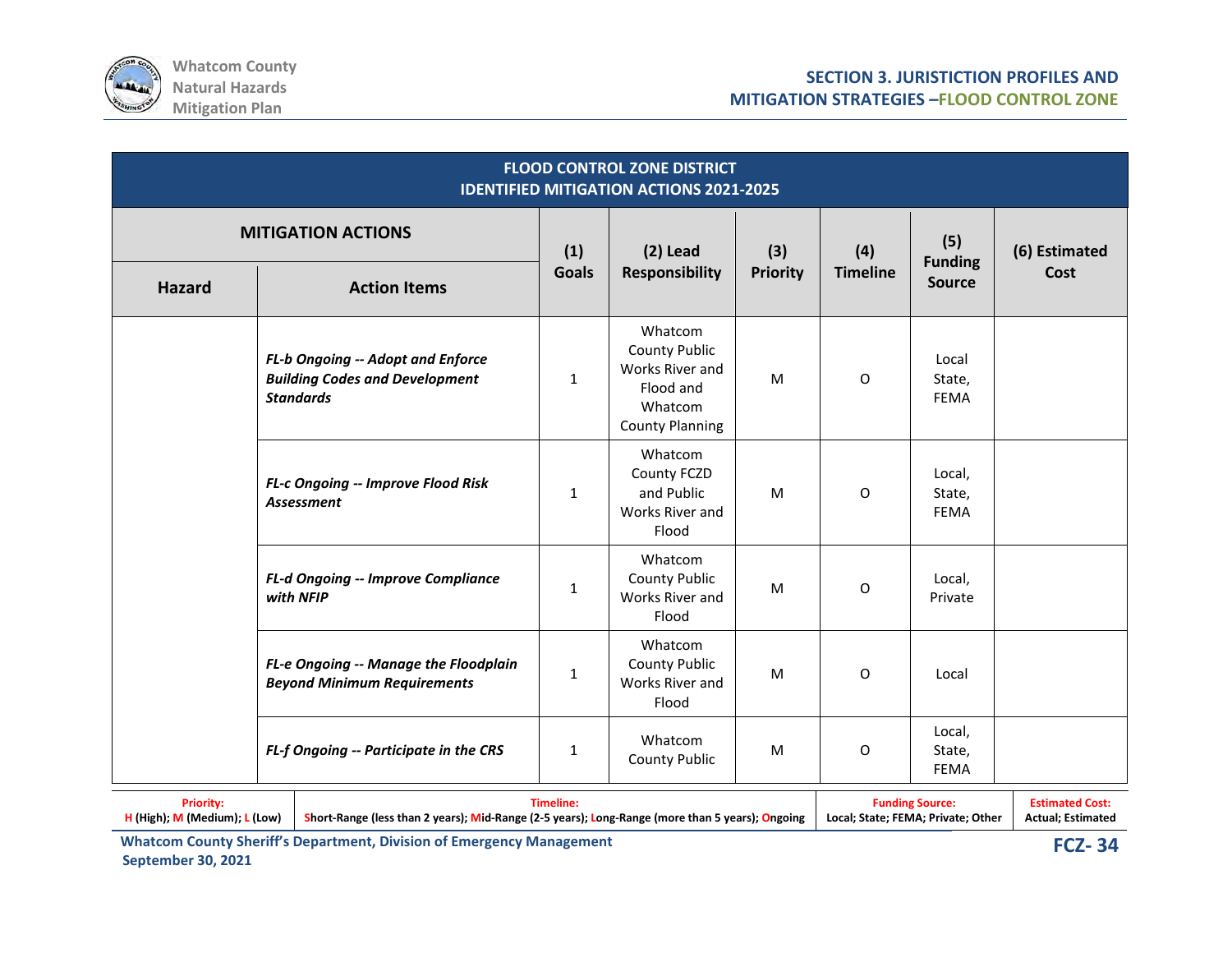

|                           | <b>FLOOD CONTROL ZONE DISTRICT</b><br><b>IDENTIFIED MITIGATION ACTIONS 2021-2025</b>                              |              |                                                                              |                 |                 |                                 |               |
|---------------------------|-------------------------------------------------------------------------------------------------------------------|--------------|------------------------------------------------------------------------------|-----------------|-----------------|---------------------------------|---------------|
| <b>MITIGATION ACTIONS</b> |                                                                                                                   | (1)          | $(2)$ Lead                                                                   | (3)             | (4)             | (5)<br><b>Funding</b>           | (6) Estimated |
| <b>Hazard</b>             | <b>Action Items</b>                                                                                               | <b>Goals</b> | <b>Responsibility</b>                                                        | <b>Priority</b> | <b>Timeline</b> | <b>Source</b>                   | Cost          |
|                           |                                                                                                                   |              | Works River and<br>Flood                                                     |                 |                 |                                 |               |
|                           | FL-g Ongoing -- Remove Existing<br><b>Structures from Flood Hazard Areas</b>                                      | 1, 3         | Whatcom<br>County<br>FCZD/Public<br>Works River and<br>Flood                 | M               | $\circ$         | Local,<br>State,<br><b>FEMA</b> |               |
|                           | FL-h Ongoing -- Improve Stormwater<br><b>Drainage System Capacity</b>                                             | $\mathbf{1}$ | Whatcom<br>County<br>FCZD/Public<br>Works<br>Stormwater and<br>Engineering   | M               | $\Omega$        | Local,<br>State                 |               |
|                           | FL-i Ongoing -- Conduct Regular<br><b>Maintenance for Drainage Systems and</b><br><b>Flood Control Structures</b> | $\mathbf{1}$ | Whatcom<br><b>County Public</b><br>Works<br>Maintenance<br>and<br>Operations | M               | $\circ$         | Local                           |               |

| <b>Priority:</b>                | Timeline:                                                                                       | <b>Funding Source:</b>             | <b>Estimated Cost:</b>    |
|---------------------------------|-------------------------------------------------------------------------------------------------|------------------------------------|---------------------------|
| $H$ (High); M (Medium); L (Low) | Short-Range (less than 2 years); Mid-Range (2-5 years); Long-Range (more than 5 years); Ongoing | Local; State; FEMA; Private; Other | <b>Actual</b> ; Estimated |
| <b>September 30, 2021</b>       | Whatcom County Sheriff's Department, Division of Emergency Management                           |                                    | <b>FCZ-35</b>             |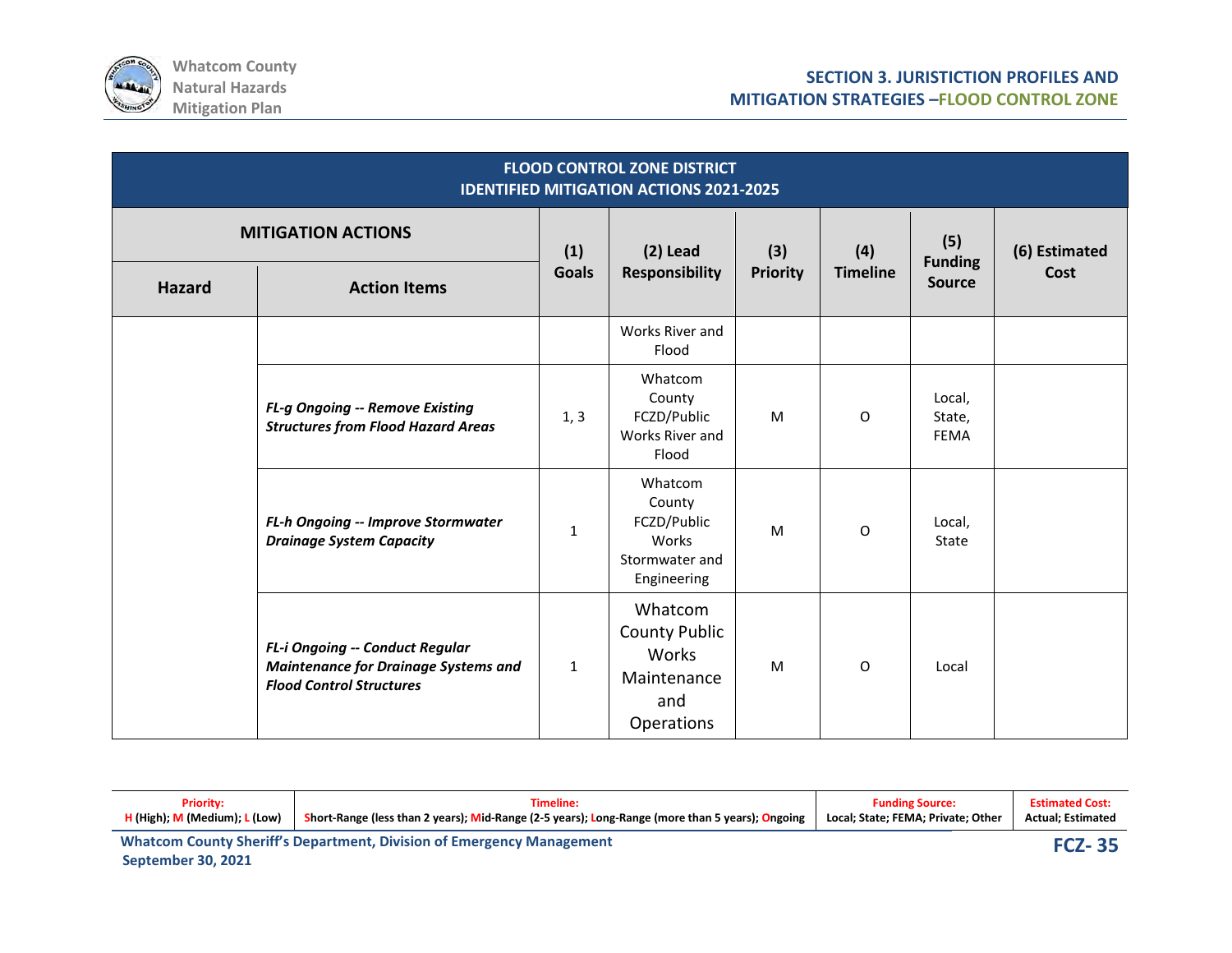

|                           | <b>FLOOD CONTROL ZONE DISTRICT</b><br><b>IDENTIFIED MITIGATION ACTIONS 2021-2025</b> |              |                                                                     |                 |                 |                                                   |               |  |
|---------------------------|--------------------------------------------------------------------------------------|--------------|---------------------------------------------------------------------|-----------------|-----------------|---------------------------------------------------|---------------|--|
| <b>MITIGATION ACTIONS</b> |                                                                                      | (1)          | $(2)$ Lead                                                          | (3)             | (4)             | (5)<br><b>Funding</b>                             | (6) Estimated |  |
| <b>Hazard</b>             | <b>Action Items</b>                                                                  | <b>Goals</b> | <b>Responsibility</b>                                               | <b>Priority</b> | <b>Timeline</b> | <b>Source</b>                                     | Cost          |  |
|                           | FL-j Ongoing -- Protect Infrastructure                                               | $\mathbf{1}$ | Whatcom<br>County<br>FCZD/Public<br><b>Works River</b><br>and Flood | M               | $\Omega$        | Local,<br>state, U<br>SACE, Pr<br>ivate,<br>Other |               |  |
|                           | FL-k Ongoing -- Protect Critical Facilities                                          | $\mathbf{1}$ | Whatcom<br>County<br>FCZD/Public<br><b>Works River</b><br>and Flood | M               | O               | Local,<br>state,<br>FEMA,<br>Private,<br>Other    |               |  |
|                           | FL-m. Protect and Restore Natural Flood<br><b>Mitigation Features</b>                | 1, 3         | Whatcom<br>County<br>FCZD/Public<br><b>Works River</b><br>and Flood | M               | O               | Local,<br>state,<br>FEMA,<br>Private,<br>Other    |               |  |
|                           | F-1 Incorporate Flood Mitigation in Local<br><b>Planning</b>                         | 1,2          | Whatcom<br>County<br>FCZD/Public<br>Works River and                 | H               | L               | Local,<br>state,<br><b>FEMA</b>                   |               |  |

| <b>Priority:</b>                    | Timeline:                                                                                       | <b>Funding Source:</b>             | <b>Estimated Cost:</b>   |
|-------------------------------------|-------------------------------------------------------------------------------------------------|------------------------------------|--------------------------|
| $H$ (High); $M$ (Medium); $L$ (Low) | Short-Range (less than 2 years); Mid-Range (2-5 years); Long-Range (more than 5 years); Ongoing | Local; State; FEMA; Private; Other | <b>Actual: Estimated</b> |
|                                     | Whatcom County Sheriff's Denartment, Division of Emergency Management                           |                                    | - 2                      |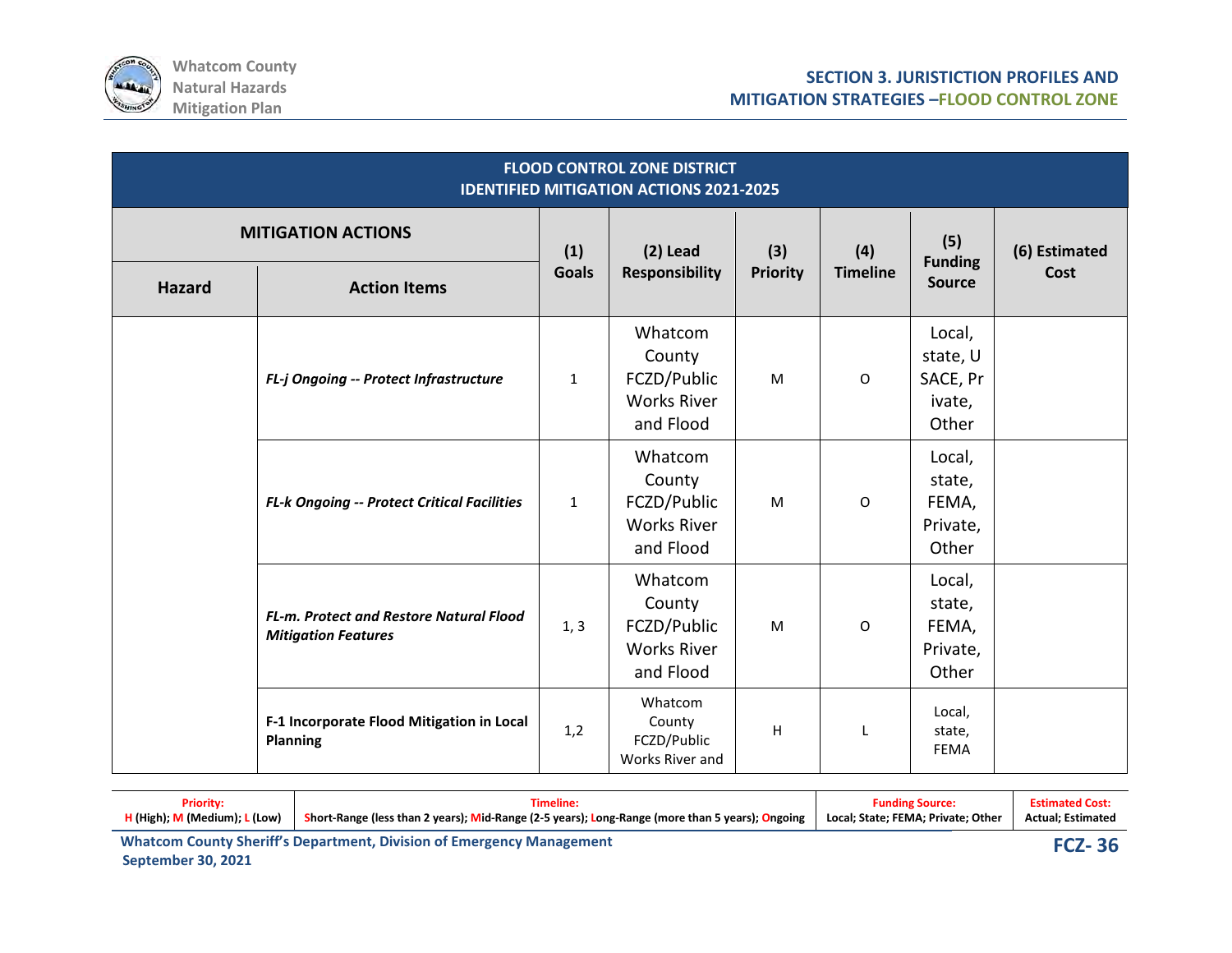

|               | <b>FLOOD CONTROL ZONE DISTRICT</b><br><b>IDENTIFIED MITIGATION ACTIONS 2021-2025</b> |              |                                                                                                      |                 |                 |                                      |               |  |
|---------------|--------------------------------------------------------------------------------------|--------------|------------------------------------------------------------------------------------------------------|-----------------|-----------------|--------------------------------------|---------------|--|
|               | <b>MITIGATION ACTIONS</b>                                                            | (1)          | $(2)$ Lead                                                                                           | (3)             | (4)             | (5)<br><b>Funding</b>                | (6) Estimated |  |
| <b>Hazard</b> | <b>Action Items</b>                                                                  | <b>Goals</b> | <b>Responsibility</b>                                                                                | <b>Priority</b> | <b>Timeline</b> | <b>Source</b>                        | Cost          |  |
|               |                                                                                      |              | Flood and<br>Whatcom<br><b>County Planning</b>                                                       |                 |                 |                                      |               |  |
|               | F-2 Form Partnerships to Support<br><b>Floodplain Management</b>                     | 1,4          | Whatcom<br>County<br>FCZD/Public<br>Works River and<br>Flood                                         | H               | L               | Local,<br>state,<br>NOAA,<br>Private |               |  |
|               | F-3 Limit or Restrict Development in<br><b>Floodplain Areas</b>                      | 1,3          | Whatcom<br><b>County Public</b><br>Works River and<br>Flood and<br>Whatcom<br><b>County Planning</b> | H               | L               | Local                                |               |  |
|               | FL-4 Improve Stormwater Management<br><b>Planning</b>                                | 1,5          | Whatcom<br>County<br>FCZD/Public<br>Works<br>Stormwater                                              | M               | L               | Local,<br>State                      |               |  |
|               | <b>FL-5 Adopt Polices to Reduce</b><br><b>Stormwater Runoff</b>                      | 3,5          | Whatcom<br><b>County Public</b><br>Works                                                             | L               | L               | Local,<br>State                      |               |  |

| <b>Priority:</b>              | imeline                                                                                         | <b>Funding Source:</b>             | <b>Estimated Cost.</b>   |
|-------------------------------|-------------------------------------------------------------------------------------------------|------------------------------------|--------------------------|
| H (High); M (Medium); L (Low) | Short-Range (less than 2 years); Mid-Range (2-5 years); Long-Range (more than 5 years); Ongoing | Local; State; FEMA; Private; Other | <b>Actual: Estimated</b> |

**Whatcom County Sheriff's Department, Division of Emergency Management September 30, 2021**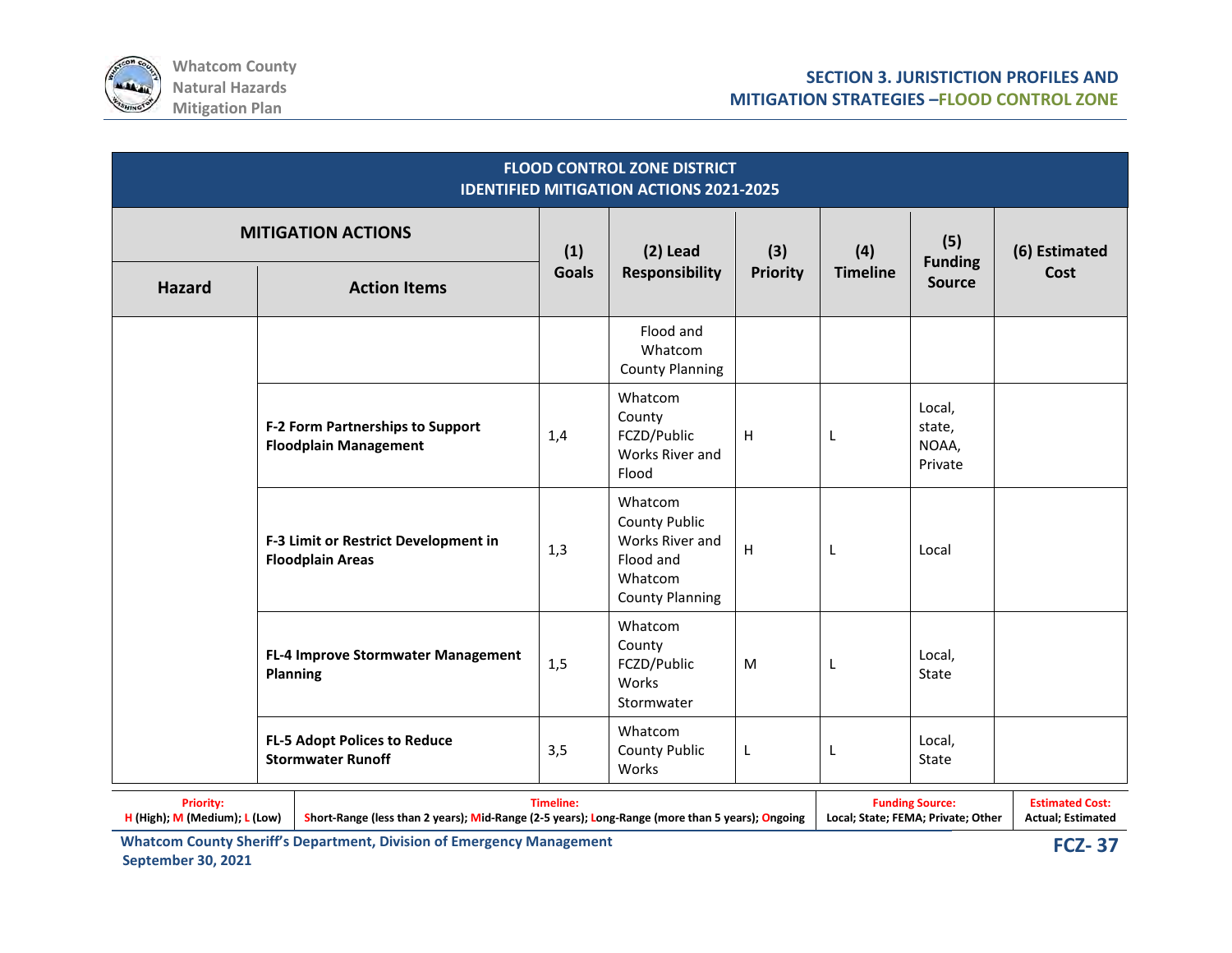

|                           |               | <b>FLOOD CONTROL ZONE DISTRICT</b><br><b>IDENTIFIED MITIGATION ACTIONS 2021-2025</b> |              |                                                                                                                                                                                                             |                 |                       |                                 |      |
|---------------------------|---------------|--------------------------------------------------------------------------------------|--------------|-------------------------------------------------------------------------------------------------------------------------------------------------------------------------------------------------------------|-----------------|-----------------------|---------------------------------|------|
| <b>MITIGATION ACTIONS</b> |               | (1)                                                                                  | $(2)$ Lead   | (3)                                                                                                                                                                                                         | (4)             | (5)<br><b>Funding</b> | (6) Estimated                   |      |
|                           | <b>Hazard</b> | <b>Action Items</b>                                                                  | <b>Goals</b> | <b>Responsibility</b>                                                                                                                                                                                       | <b>Priority</b> | <b>Timeline</b>       | <b>Source</b>                   | Cost |
|                           |               |                                                                                      |              | Engineering<br>Services                                                                                                                                                                                     |                 |                       |                                 |      |
|                           |               | FL-6 Establish Local Funding Mechanisms<br>for Flood Mitigation                      | 1, 4         | Whatcom<br>County FCZD                                                                                                                                                                                      | L               | Г                     | Local                           |      |
|                           |               | FL-7 Elevate or Retrofit Structures and<br><b>Utilities</b>                          | 1, 4         | Whatcom<br>County<br>Departments do<br>not engage in<br>this activity as<br>public funds are<br>not spent on<br>private<br>infrastructure.<br><b>But these</b><br>actions may be<br>taken in the<br>future. | L               | L                     | Local,<br>State,<br><b>FEMA</b> |      |
|                           |               | FL-8 Flood proof Residential and Non-<br><b>Residential Structures</b>               | 1, 4         | Whatcom<br>County<br>Departments do<br>not engage in<br>this activity as                                                                                                                                    | L               | L                     | Local,<br>State,<br><b>FEMA</b> |      |

| <b>Priority:</b>                                                      | Timeline:                                                                                       | <b>Funding Source:</b>             | <b>Estimated Cost:</b>   |  |  |
|-----------------------------------------------------------------------|-------------------------------------------------------------------------------------------------|------------------------------------|--------------------------|--|--|
| $H$ (High); M (Medium); L (Low)                                       | Short-Range (less than 2 years); Mid-Range (2-5 years); Long-Range (more than 5 years); Ongoing | Local: State: FEMA: Private: Other | <b>Actual: Estimated</b> |  |  |
| Whatcom County Sheriff's Department, Division of Emergency Management |                                                                                                 |                                    |                          |  |  |

 **September 30, 2021**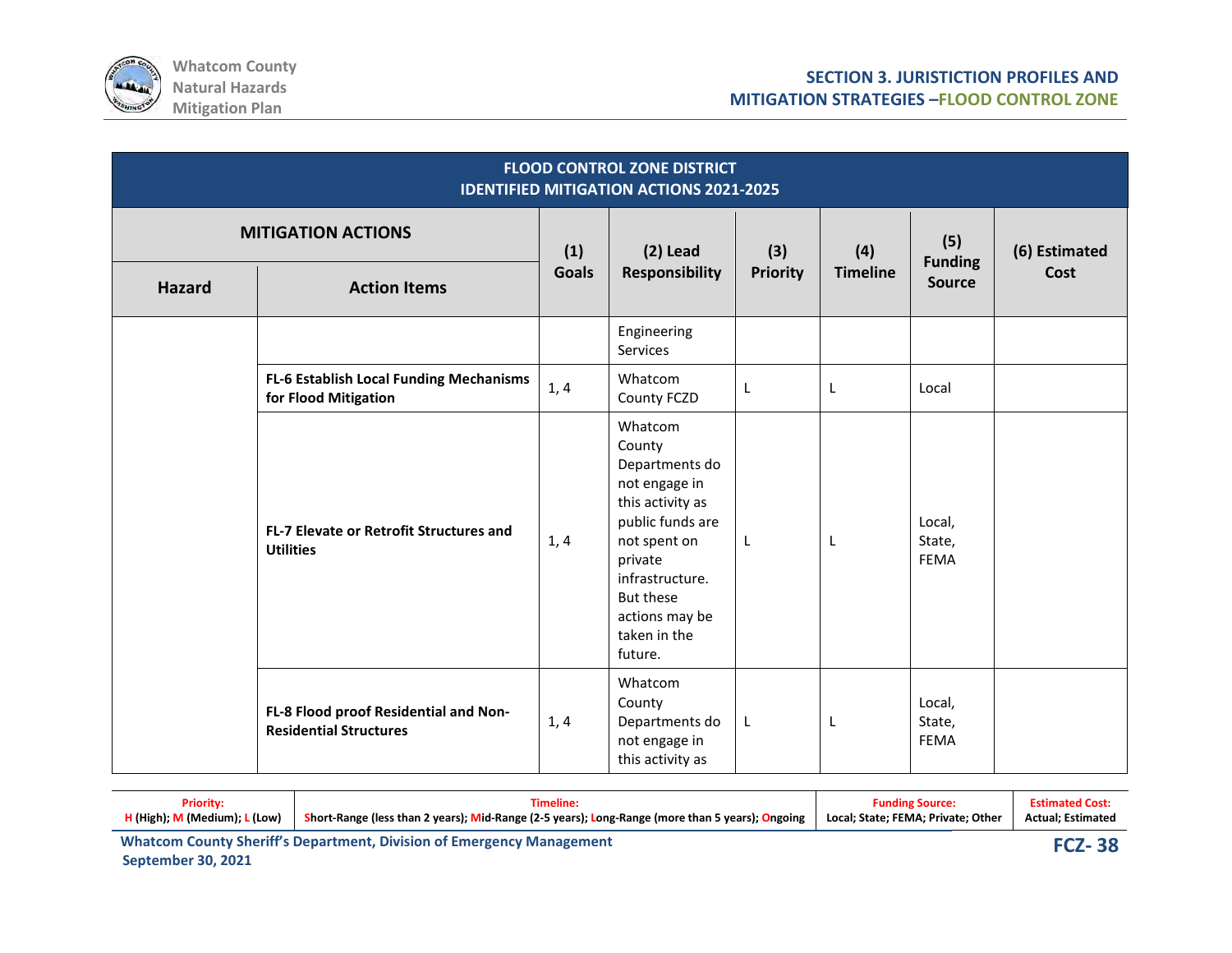

|               | <b>FLOOD CONTROL ZONE DISTRICT</b><br><b>IDENTIFIED MITIGATION ACTIONS 2021-2025</b> |                |                                                                                                                          |                 |                 |                                      |               |  |
|---------------|--------------------------------------------------------------------------------------|----------------|--------------------------------------------------------------------------------------------------------------------------|-----------------|-----------------|--------------------------------------|---------------|--|
|               | <b>MITIGATION ACTIONS</b>                                                            | (1)            | $(2)$ Lead                                                                                                               | (3)             | (4)             | (5)<br><b>Funding</b>                | (6) Estimated |  |
| <b>Hazard</b> | <b>Action Items</b>                                                                  | <b>Goals</b>   | <b>Responsibility</b>                                                                                                    | <b>Priority</b> | <b>Timeline</b> | <b>Source</b>                        | Cost          |  |
|               |                                                                                      |                | public funds are<br>not spent on<br>private<br>infrastructure.<br>But these<br>actions may be<br>taken in the<br>future. |                 |                 |                                      |               |  |
|               | FL-9 Preserve Floodplains as Open Space                                              | 1, 3           | Whatcom<br>County<br>FCZD/Public<br>Works River and<br>Flood and<br>Whatcom<br>County Planning.                          | H               | L               | Local,<br>State,<br>FEMA,<br>Private |               |  |
|               | <b>FL-10 Increase Awareness of Flood Risk</b><br>and Safety                          | $\overline{2}$ | Whatcom<br>Unified<br>Emergency<br>Management                                                                            | M               | L               | Local                                |               |  |
|               | FL-11 Educate Property Owners about<br><b>Flood Mitigation Techniques</b>            | $\overline{2}$ | Whatcom<br>County<br>FCZD/Public                                                                                         | M               | L               | Local                                |               |  |

| <b>Priority:</b>              | <b>Timeline</b>                                                                                                                                                                                                                                                                                                                                                                                                        | <b>Funding Source:</b>             | <b>Estimated Cost:</b>   |
|-------------------------------|------------------------------------------------------------------------------------------------------------------------------------------------------------------------------------------------------------------------------------------------------------------------------------------------------------------------------------------------------------------------------------------------------------------------|------------------------------------|--------------------------|
| H (High); M (Medium); L (Low) | Short-Range (less than 2 years); Mid-Range (2-5 years); Long-Range (more than 5 years); Ongoing                                                                                                                                                                                                                                                                                                                        | Local: State: FEMA: Private: Other | <b>Actual: Estimated</b> |
|                               | $\mathbf{A} \mathbf{A} \mathbf{A} \mathbf{A} \mathbf{A} \mathbf{A} \mathbf{A} \mathbf{A} \mathbf{A} \mathbf{A} \mathbf{A} \mathbf{A} \mathbf{A} \mathbf{A} \mathbf{A} \mathbf{A} \mathbf{A} \mathbf{A} \mathbf{A} \mathbf{A} \mathbf{A} \mathbf{A} \mathbf{A} \mathbf{A} \mathbf{A} \mathbf{A} \mathbf{A} \mathbf{A} \mathbf{A} \mathbf{A} \mathbf{A} \mathbf{A} \mathbf{A} \mathbf{A} \mathbf{A} \mathbf{A} \mathbf{$ |                                    | ____                     |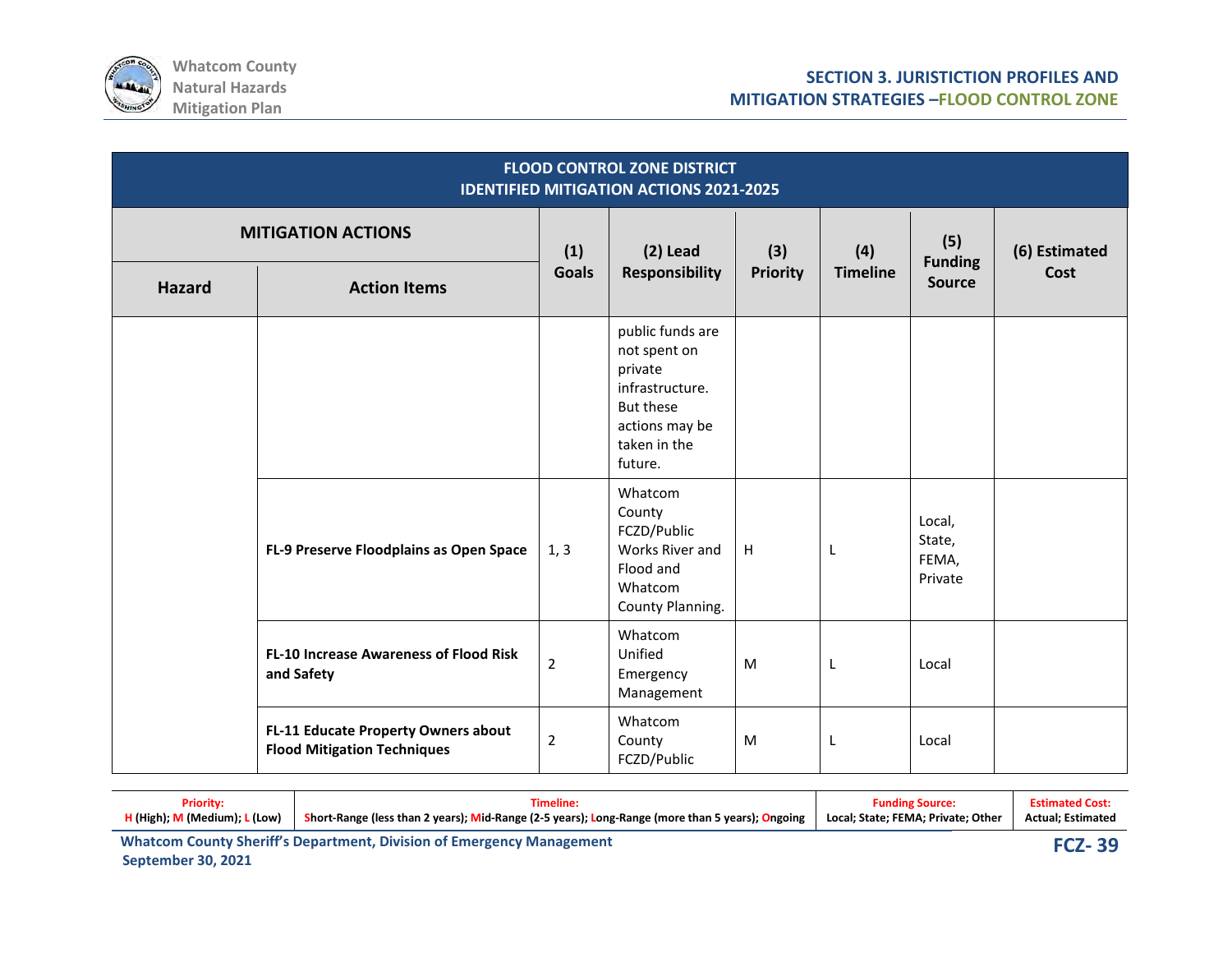

|                              |                                                                                           |                                                                                           |                  | <b>FLOOD CONTROL ZONE DISTRICT</b><br><b>IDENTIFIED MITIGATION ACTIONS 2021-2025</b> |                 |                                                  |                                     |              |
|------------------------------|-------------------------------------------------------------------------------------------|-------------------------------------------------------------------------------------------|------------------|--------------------------------------------------------------------------------------|-----------------|--------------------------------------------------|-------------------------------------|--------------|
| <b>MITIGATION ACTIONS</b>    |                                                                                           | (1)                                                                                       | $(2)$ Lead       | (3)                                                                                  | (4)             | (5)                                              | (6) Estimated                       |              |
| <b>Hazard</b>                |                                                                                           | <b>Action Items</b>                                                                       | <b>Goals</b>     | <b>Responsibility</b>                                                                | <b>Priority</b> | <b>Timeline</b>                                  | <b>Funding</b><br><b>Source</b>     | Cost         |
|                              |                                                                                           |                                                                                           |                  | Works River and<br>Flood.                                                            |                 |                                                  |                                     |              |
| Landslide/<br><b>Erosion</b> |                                                                                           | There are no new actions considered/all<br>actions ongoing, discontinued, or<br>completed |                  |                                                                                      |                 |                                                  |                                     |              |
| Land<br><b>Subsidence</b>    |                                                                                           | There are no new actions considered/all<br>actions ongoing, discontinued, or<br>completed |                  |                                                                                      |                 |                                                  |                                     |              |
| <b>Lightning</b>             | There are no new actions considered/all<br>actions ongoing, discontinued, or<br>completed |                                                                                           |                  |                                                                                      |                 |                                                  |                                     |              |
| <b>Severe Storms</b>         |                                                                                           | There are no new actions considered/all<br>actions ongoing, discontinued, or<br>completed |                  |                                                                                      |                 |                                                  |                                     |              |
| <b>Severe Wind</b>           |                                                                                           | There are no new actions considered/all<br>actions ongoing, discontinued, or<br>completed |                  |                                                                                      |                 |                                                  |                                     |              |
| <b>Volcanoes</b>             |                                                                                           | VOL-a. Reduce risk from volcanic activity                                                 | 1, 2, 5          | <b>FCZD</b>                                                                          | M               | 0                                                | Local,<br>State, and<br><b>FEMA</b> | <b>Staff</b> |
| <b>Priority:</b>             |                                                                                           |                                                                                           | <b>Timeline:</b> |                                                                                      |                 | <b>Estimated Cost:</b><br><b>Funding Source:</b> |                                     |              |

**H (High); M (Medium); L (Low) Short-Range (less than 2 years); Mid-Range (2-5 years); Long-Range (more than 5 years); Ongoing Local; State; FEMA; Private; Other Actual; Estimated**

**Whatcom County Sheriff's Department, Division of Emergency Management September 30, 2021**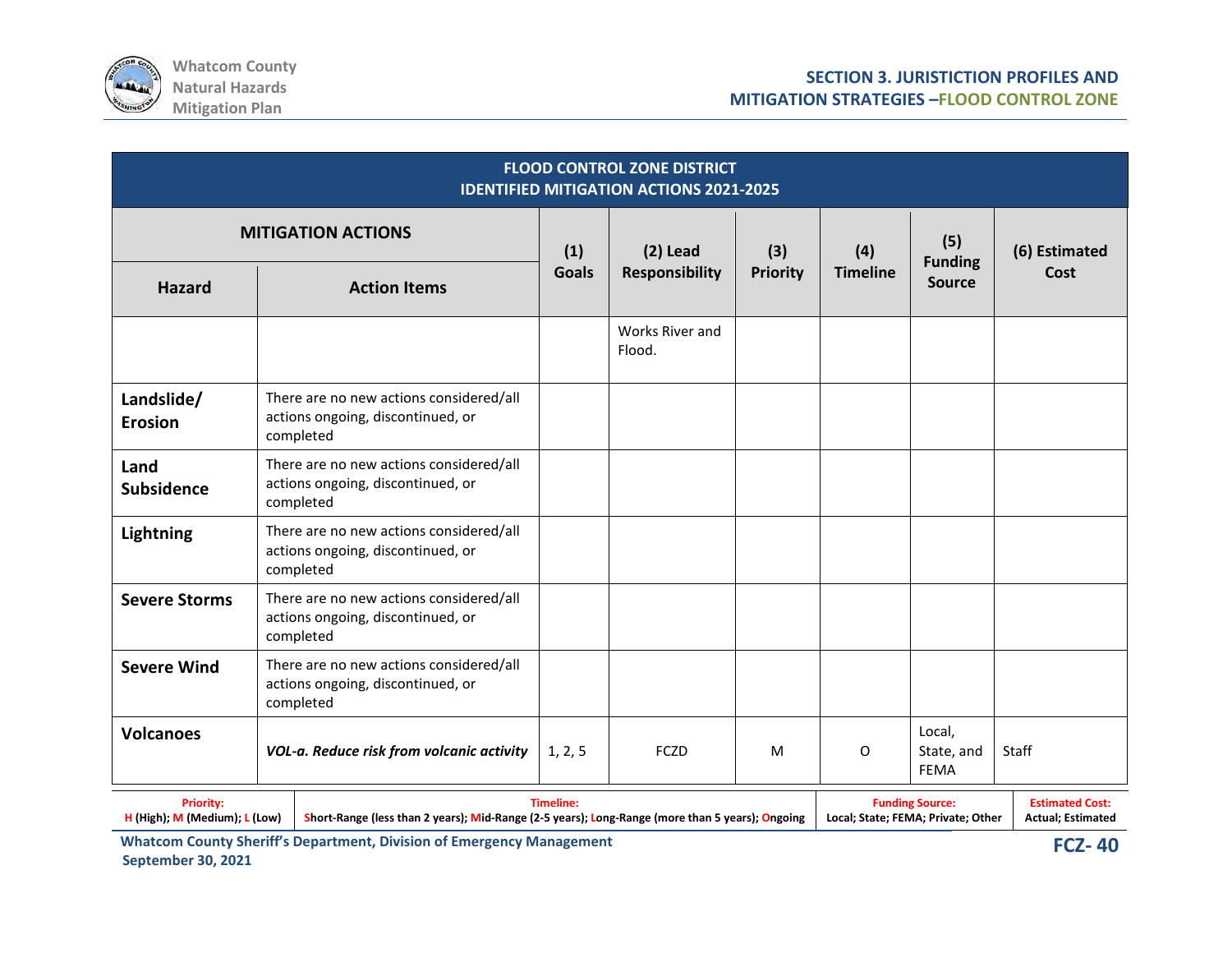

|                                                                         | <b>FLOOD CONTROL ZONE DISTRICT</b><br><b>IDENTIFIED MITIGATION ACTIONS 2021-2025</b>                     |              |                       |                 |                 |                                     |               |  |  |
|-------------------------------------------------------------------------|----------------------------------------------------------------------------------------------------------|--------------|-----------------------|-----------------|-----------------|-------------------------------------|---------------|--|--|
| <b>MITIGATION ACTIONS</b>                                               |                                                                                                          | (1)          | $(2)$ Lead            | (3)             | (4)             | (5)                                 | (6) Estimated |  |  |
| <b>Hazard</b>                                                           | <b>Action Items</b>                                                                                      | <b>Goals</b> | <b>Responsibility</b> | <b>Priority</b> | <b>Timeline</b> | <b>Funding</b><br><b>Source</b>     | Cost          |  |  |
| <b>Tsunami</b>                                                          | TSU-a. Ensure the welfare and safety of<br>residents.                                                    | $\mathbf{1}$ | FCZD                  | L               | 0               | Local,<br>State, and<br><b>FEMA</b> | Staff         |  |  |
| <b>Wildfires</b>                                                        | WF-a. Create Mitigation Strategies in<br><b>Cooperation with State and Federal</b><br><b>Departments</b> | 1, 5         | <b>FCZD</b>           | Complete        | Complete        | Local,<br>State,<br><b>FEMA</b>     |               |  |  |
| Winter Storms/<br><b>Freezes</b><br>(Severe Winter<br>Weather)          | There are no new actions considered/all<br>actions ongoing, discontinued, or<br>completed                |              |                       |                 |                 |                                     |               |  |  |
| <b>Multiple</b><br><b>Hazards</b>                                       | There are no new actions considered/all<br>actions ongoing, discontinued, or<br>completed                |              |                       |                 |                 |                                     |               |  |  |
| <b>Advanced</b><br><b>Mitigation</b><br><b>Projects</b><br>(Dream List) |                                                                                                          |              |                       |                 |                 |                                     |               |  |  |

| <b>Priority:</b>                | <b>Timeline:</b>                                                                                | <b>Funding Source:</b>             | <b>Estimated Cost:</b>    |
|---------------------------------|-------------------------------------------------------------------------------------------------|------------------------------------|---------------------------|
| $H$ (High); M (Medium); L (Low) | Short-Range (less than 2 years); Mid-Range (2-5 years); Long-Range (more than 5 years); Ongoing | Local; State; FEMA; Private; Other | <b>Actual</b> ; Estimated |
| <b>September 30, 2021</b>       | Whatcom County Sheriff's Department, Division of Emergency Management                           |                                    | <b>FCZ-41</b>             |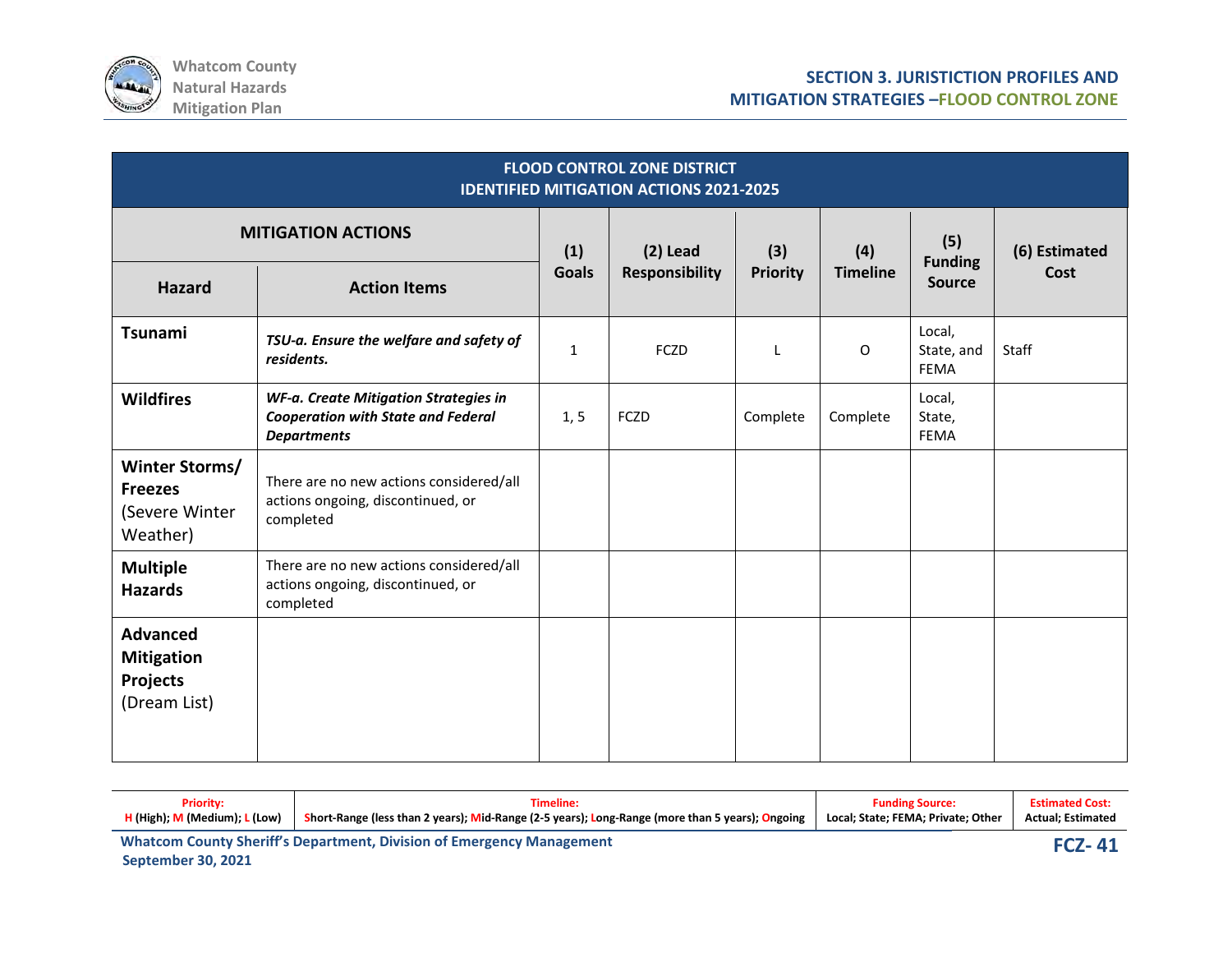

| <b>Priority:</b>                | Timeline:                                                                                       | <b>Funding Source:</b>             | <b>Estimated Cost:</b>    |
|---------------------------------|-------------------------------------------------------------------------------------------------|------------------------------------|---------------------------|
| $H$ (High); M (Medium); L (Low) | Short-Range (less than 2 years); Mid-Range (2-5 years); Long-Range (more than 5 years); Ongoing | Local; State; FEMA; Private; Other | <b>Actual</b> ; Estimated |
| September 30, 2021              | <b>Whatcom County Sheriff's Department, Division of Emergency Management</b>                    |                                    | <b>FCZ-42</b>             |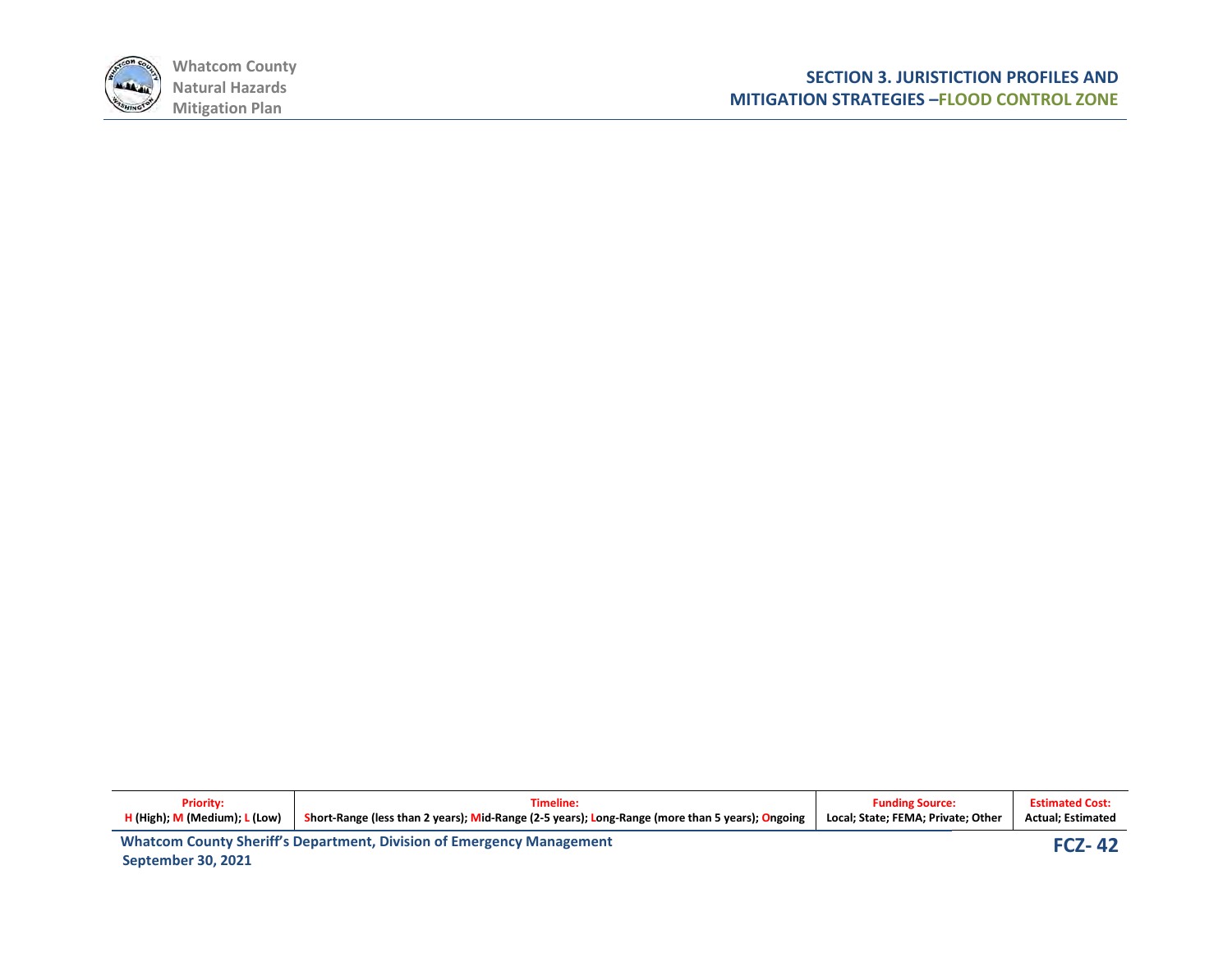# **Flood Control District Annual Review and Progress for Hazard-Specific Mitigation Actions 2021-2025**

Progress monitoring means tracking the implementation of the hazard specific mitigation actions over time. Each jurisdiction must identify how, when, and by whom action items will be monitored. The responsible agency assigned to each mitigation action is responsible for tracking and reporting on each of their actions.

Annual review and progress reporting includes the following:

- **Step One:** Identify mitigation actions that your planning team has identified for the annual review. The planning team has the option to address ALL action items, or only those that should be acted on during each review cycle.
- **Step Two**: Use the table below to track annual progress. For each action item selected for annual review insert the appropriate letter that indicates the status of that action item.
- **Step Three:** Complete a progress report form as illustrated in Appendix G for each mitigation action item selected for annual review
- **Step Four:** Submit the completed form(s) to the Whatcom County DEM.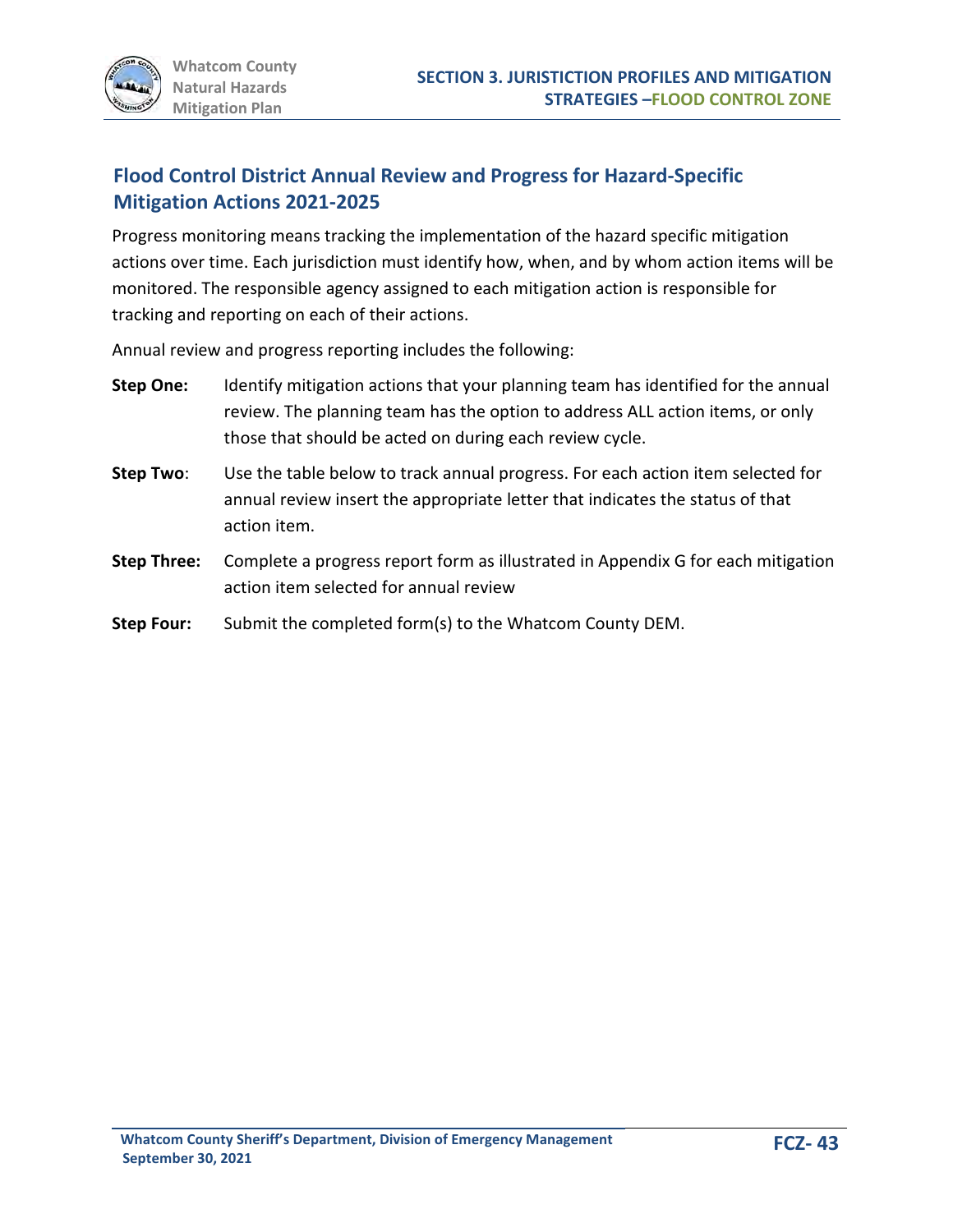

| <b>Flood Zone Control District</b><br>Hazard-Specific Action Items 2021-2025 - Annual Review and Progress |  |                                                                                                                                                                                 |      |      |      |                          |  |  |  |  |
|-----------------------------------------------------------------------------------------------------------|--|---------------------------------------------------------------------------------------------------------------------------------------------------------------------------------|------|------|------|--------------------------|--|--|--|--|
| <b>Action Items</b>                                                                                       |  | Status (Choose One & Enter Letter):<br>A. Completed;<br>B. In Progress (on schedule);<br>C. In Progress (delayed);<br><b>D.</b> Delayed Until Funding Available;<br>E. Canceled |      |      |      |                          |  |  |  |  |
|                                                                                                           |  | 2022                                                                                                                                                                            | 2023 | 2024 | 2025 | Notes on yearly progress |  |  |  |  |
| <b>EDUCATION AND OUTREACH</b>                                                                             |  |                                                                                                                                                                                 |      |      |      |                          |  |  |  |  |
| EO-a. Ensure Welfare and Safety of<br><b>Residents:</b>                                                   |  |                                                                                                                                                                                 |      |      |      |                          |  |  |  |  |
| <b>EO-b. Public service announcements</b>                                                                 |  |                                                                                                                                                                                 |      |      |      |                          |  |  |  |  |
| <b>EO-c. Newsletters</b>                                                                                  |  |                                                                                                                                                                                 |      |      |      |                          |  |  |  |  |
| <b>EO-d. Direct Mailings</b>                                                                              |  |                                                                                                                                                                                 |      |      |      |                          |  |  |  |  |
| Add New Action Items if Applicable                                                                        |  |                                                                                                                                                                                 |      |      |      |                          |  |  |  |  |
| <b>DAM/LEVEE FAILURES</b>                                                                                 |  |                                                                                                                                                                                 |      |      |      |                          |  |  |  |  |
| Add New Action Items if Applicable                                                                        |  |                                                                                                                                                                                 |      |      |      |                          |  |  |  |  |
| <b>DROUGHTS/HEAT WAVES</b>                                                                                |  |                                                                                                                                                                                 |      |      |      |                          |  |  |  |  |
| <b>EARTHQUAKES</b>                                                                                        |  |                                                                                                                                                                                 |      |      |      |                          |  |  |  |  |
| EQ-a. Support County EQ recovery                                                                          |  |                                                                                                                                                                                 |      |      |      |                          |  |  |  |  |
| Add New Action Items if Applicable                                                                        |  |                                                                                                                                                                                 |      |      |      |                          |  |  |  |  |
| <b>VOLCANOES</b>                                                                                          |  |                                                                                                                                                                                 |      |      |      |                          |  |  |  |  |
| VOL-a. Reduce Risk from Volcanic Activity                                                                 |  |                                                                                                                                                                                 |      |      |      |                          |  |  |  |  |
| Add New Action Items if Applicable                                                                        |  |                                                                                                                                                                                 |      |      |      |                          |  |  |  |  |
| <b>FLOODING</b>                                                                                           |  |                                                                                                                                                                                 |      |      |      |                          |  |  |  |  |
| Comprehensive<br><b>Flood</b><br><b>Hazard</b><br>FL-a.<br><b>Management Plan</b>                         |  |                                                                                                                                                                                 |      |      |      |                          |  |  |  |  |
| FL-b. Adopt and Enforce Building Codes and<br><b>Development Standards</b>                                |  |                                                                                                                                                                                 |      |      |      |                          |  |  |  |  |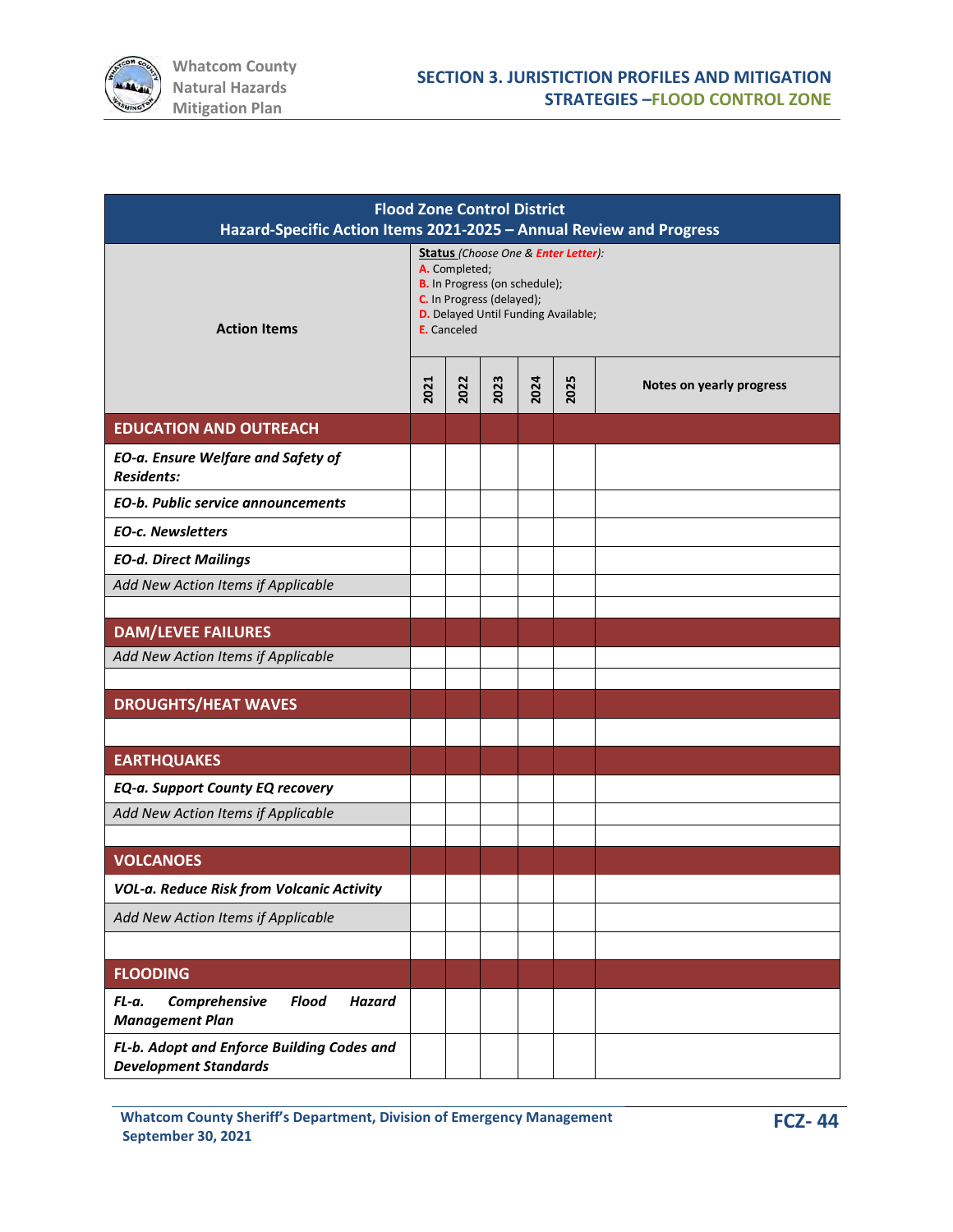

### **SECTION 3. JURISTICTION PROFILES AND MITIGATION STRATEGIES –FLOOD CONTROL ZONE**

| <b>Flood Zone Control District</b>                                                               |  |                                                                                                                                                                                 |      |      |      |                          |  |  |  |  |
|--------------------------------------------------------------------------------------------------|--|---------------------------------------------------------------------------------------------------------------------------------------------------------------------------------|------|------|------|--------------------------|--|--|--|--|
| Hazard-Specific Action Items 2021-2025 - Annual Review and Progress                              |  |                                                                                                                                                                                 |      |      |      |                          |  |  |  |  |
| <b>Action Items</b>                                                                              |  | Status (Choose One & Enter Letter):<br>A. Completed;<br>B. In Progress (on schedule);<br>C. In Progress (delayed);<br><b>D.</b> Delayed Until Funding Available;<br>E. Canceled |      |      |      |                          |  |  |  |  |
|                                                                                                  |  | 2022                                                                                                                                                                            | 2023 | 2024 | 2025 | Notes on yearly progress |  |  |  |  |
| FL-c. Improve Flood Risk Assessment                                                              |  |                                                                                                                                                                                 |      |      |      |                          |  |  |  |  |
| FL-d. Join or Improve Compliance with NFIP                                                       |  |                                                                                                                                                                                 |      |      |      |                          |  |  |  |  |
| FL-e. Manage the Floodplain Beyond<br><b>Minimum Requirements</b>                                |  |                                                                                                                                                                                 |      |      |      |                          |  |  |  |  |
| <b>FL-f. Participate in the CRS</b>                                                              |  |                                                                                                                                                                                 |      |      |      |                          |  |  |  |  |
| FL-g. Remove Existing Structures from Flood<br><b>Hazard Areas</b>                               |  |                                                                                                                                                                                 |      |      |      |                          |  |  |  |  |
| FL-h. Improve Stormwater Drainage System<br>Capacity                                             |  |                                                                                                                                                                                 |      |      |      |                          |  |  |  |  |
| FL-i. Conduct Regular Maintenance for<br>Drainage Systems and Flood Control<br><b>Structures</b> |  |                                                                                                                                                                                 |      |      |      |                          |  |  |  |  |
| FL-j. Protect Infrastructure                                                                     |  |                                                                                                                                                                                 |      |      |      |                          |  |  |  |  |
| <b>FL-k. Protect Critical Facilities</b>                                                         |  |                                                                                                                                                                                 |      |      |      |                          |  |  |  |  |
| <b>FL-I. Construct Flood Control Measures</b>                                                    |  |                                                                                                                                                                                 |      |      |      |                          |  |  |  |  |
| FL-m. Protect and Restore Natural Flood<br><b>Mitigation Features</b>                            |  |                                                                                                                                                                                 |      |      |      |                          |  |  |  |  |
| $F-1$<br>Incorporate Flood Mitigation in<br><b>Local Planning</b>                                |  |                                                                                                                                                                                 |      |      |      |                          |  |  |  |  |
| F-2 Form Partnerships to Support Floodplain<br>Management                                        |  |                                                                                                                                                                                 |      |      |      |                          |  |  |  |  |
| F-3 Limit or Restrict Development in<br><b>Floodplain Areas</b>                                  |  |                                                                                                                                                                                 |      |      |      |                          |  |  |  |  |
| FL-4 Improve Stormwater Management<br>Planning                                                   |  |                                                                                                                                                                                 |      |      |      |                          |  |  |  |  |
| FL-5 Adopt Polices to Reduce Stormwater<br><b>Runoff</b>                                         |  |                                                                                                                                                                                 |      |      |      |                          |  |  |  |  |
| FL-6 Establish Local Funding Mechanisms for<br><b>Flood Mitigation</b>                           |  |                                                                                                                                                                                 |      |      |      |                          |  |  |  |  |
| FL-7 Elevate or Retrofit Structures and                                                          |  |                                                                                                                                                                                 |      |      |      |                          |  |  |  |  |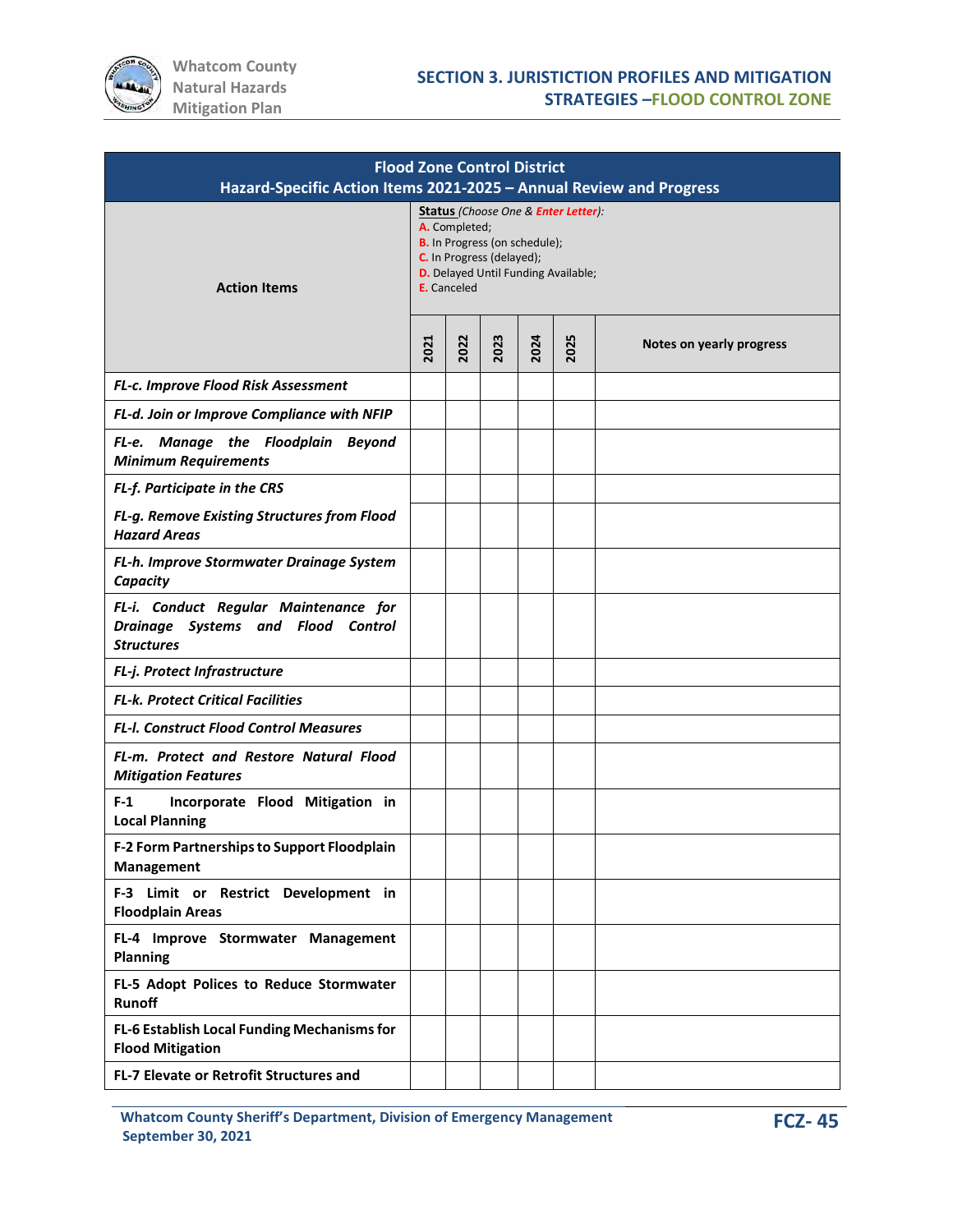

### **SECTION 3. JURISTICTION PROFILES AND MITIGATION STRATEGIES –FLOOD CONTROL ZONE**

| <b>Flood Zone Control District</b>                                                                                |  |                                                                                                                                                                                                                                                        |      |      |      |                          |  |  |  |
|-------------------------------------------------------------------------------------------------------------------|--|--------------------------------------------------------------------------------------------------------------------------------------------------------------------------------------------------------------------------------------------------------|------|------|------|--------------------------|--|--|--|
| <b>Action Items</b>                                                                                               |  | Hazard-Specific Action Items 2021-2025 - Annual Review and Progress<br>Status (Choose One & Enter Letter):<br>A. Completed;<br>B. In Progress (on schedule);<br>C. In Progress (delayed);<br><b>D.</b> Delayed Until Funding Available;<br>E. Canceled |      |      |      |                          |  |  |  |
|                                                                                                                   |  | 2022                                                                                                                                                                                                                                                   | 2023 | 2024 | 2025 | Notes on yearly progress |  |  |  |
| <b>Utilities</b>                                                                                                  |  |                                                                                                                                                                                                                                                        |      |      |      |                          |  |  |  |
| FL-8 Flood proof Residential and Non-<br><b>Residential Structures</b>                                            |  |                                                                                                                                                                                                                                                        |      |      |      |                          |  |  |  |
| FL-9 Preserve Floodplains as Open Space                                                                           |  |                                                                                                                                                                                                                                                        |      |      |      |                          |  |  |  |
| FL-10 Increase Awareness of Flood Risk and<br><b>Safety</b>                                                       |  |                                                                                                                                                                                                                                                        |      |      |      |                          |  |  |  |
| FL-11 Educate Property Owners about<br><b>Flood Mitigation Techniques</b>                                         |  |                                                                                                                                                                                                                                                        |      |      |      |                          |  |  |  |
| Add New Action Items if Applicable                                                                                |  |                                                                                                                                                                                                                                                        |      |      |      |                          |  |  |  |
|                                                                                                                   |  |                                                                                                                                                                                                                                                        |      |      |      |                          |  |  |  |
| <b>ALLUVIAL FANS</b>                                                                                              |  |                                                                                                                                                                                                                                                        |      |      |      |                          |  |  |  |
| AF-a. Map and Assess Alluvial Fans Hazards                                                                        |  |                                                                                                                                                                                                                                                        |      |      |      |                          |  |  |  |
| AF-b. Manage Development in Alluvial Fan<br><b>Hazard Areas</b>                                                   |  |                                                                                                                                                                                                                                                        |      |      |      |                          |  |  |  |
| AF-c. Promote or Require Site and Building<br><b>Design Standards to Minimize Risk on</b><br><b>Alluvial Fans</b> |  |                                                                                                                                                                                                                                                        |      |      |      |                          |  |  |  |
| AF-d. Remove Existing Buildings and<br>Infrastructure from Erosion/Alluvial Fan<br><b>Hazard Areas</b>            |  |                                                                                                                                                                                                                                                        |      |      |      |                          |  |  |  |
| AF-e. Develop Basin-Specific Plans for<br><b>Alluvial Fan Hazard Areas</b>                                        |  |                                                                                                                                                                                                                                                        |      |      |      |                          |  |  |  |
| AF-f. Construct Mitigation Measures on<br><b>Alluvial Fan Hazard Areas</b>                                        |  |                                                                                                                                                                                                                                                        |      |      |      |                          |  |  |  |
| AF-g. Increase Awareness of Alluvial Fan<br><b>Hazards</b>                                                        |  |                                                                                                                                                                                                                                                        |      |      |      |                          |  |  |  |
| Add New Action Items if Applicable                                                                                |  |                                                                                                                                                                                                                                                        |      |      |      |                          |  |  |  |
|                                                                                                                   |  |                                                                                                                                                                                                                                                        |      |      |      |                          |  |  |  |
| <b>LANDSLIDES/EROSION</b>                                                                                         |  |                                                                                                                                                                                                                                                        |      |      |      |                          |  |  |  |
| Add New Action Items if Applicable                                                                                |  |                                                                                                                                                                                                                                                        |      |      |      |                          |  |  |  |
|                                                                                                                   |  |                                                                                                                                                                                                                                                        |      |      |      |                          |  |  |  |

**Whatcom County Sheriff's Department, Division of Emergency Management September 30, 2021 FCZ- <sup>46</sup>**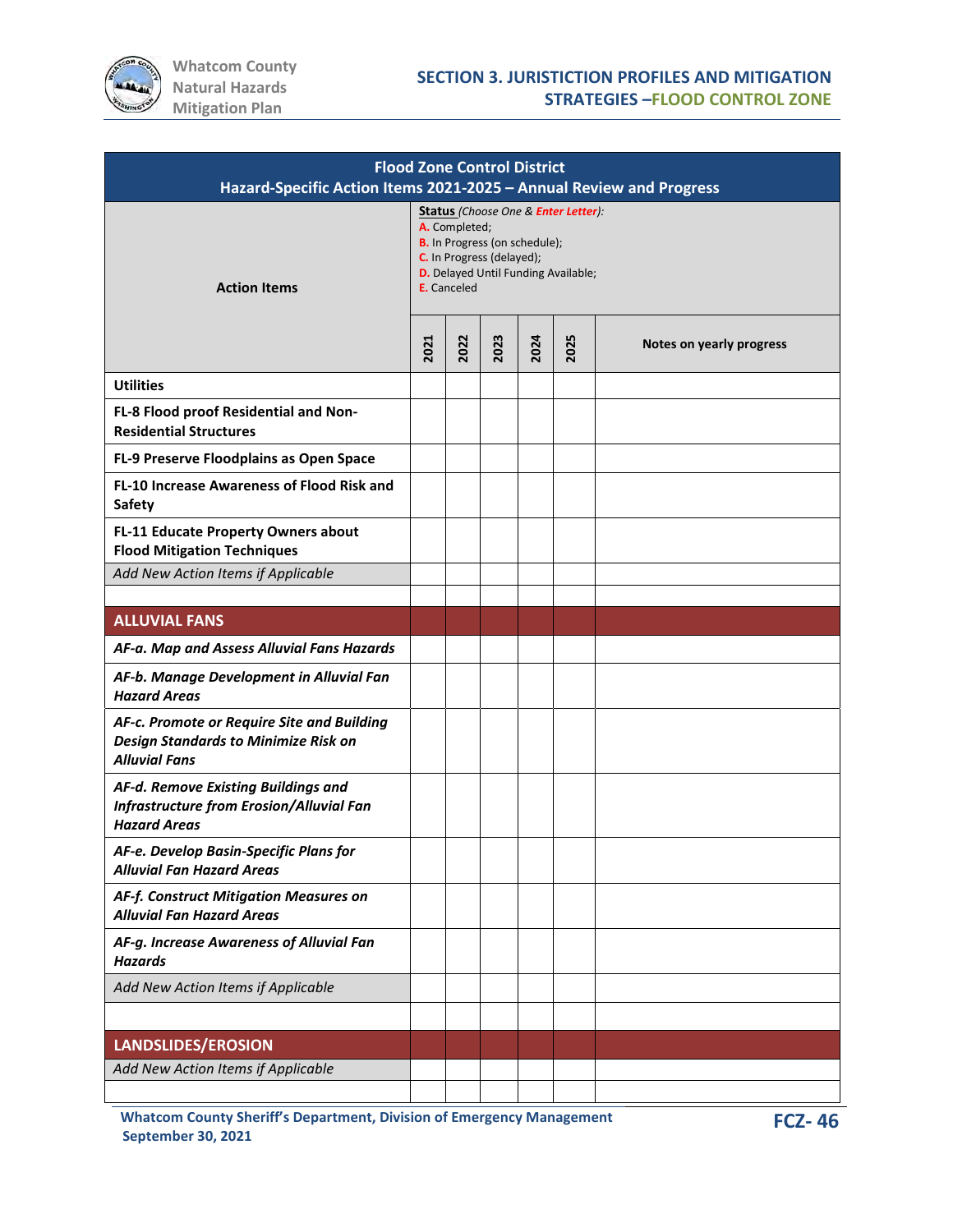

### **SECTION 3. JURISTICTION PROFILES AND MITIGATION STRATEGIES –FLOOD CONTROL ZONE**

| <b>Flood Zone Control District</b><br>Hazard-Specific Action Items 2021-2025 - Annual Review and Progress                  |                                                                                                                                                                                 |      |      |      |      |                          |  |  |
|----------------------------------------------------------------------------------------------------------------------------|---------------------------------------------------------------------------------------------------------------------------------------------------------------------------------|------|------|------|------|--------------------------|--|--|
| <b>Action Items</b>                                                                                                        | Status (Choose One & Enter Letter):<br>A. Completed;<br>B. In Progress (on schedule);<br>C. In Progress (delayed);<br><b>D.</b> Delayed Until Funding Available;<br>E. Canceled |      |      |      |      |                          |  |  |
|                                                                                                                            |                                                                                                                                                                                 | 2022 | 2023 | 2024 | 2025 | Notes on yearly progress |  |  |
| <b>LAND SUBSIDENCE</b>                                                                                                     |                                                                                                                                                                                 |      |      |      |      |                          |  |  |
| Add New Action Items if Applicable                                                                                         |                                                                                                                                                                                 |      |      |      |      |                          |  |  |
|                                                                                                                            |                                                                                                                                                                                 |      |      |      |      |                          |  |  |
| <b>TSUNAMI</b>                                                                                                             |                                                                                                                                                                                 |      |      |      |      |                          |  |  |
| TSU-a. Ensure the Welfare and Safety of<br><b>Residents</b>                                                                |                                                                                                                                                                                 |      |      |      |      |                          |  |  |
| Add New Action Items if Applicable                                                                                         |                                                                                                                                                                                 |      |      |      |      |                          |  |  |
|                                                                                                                            |                                                                                                                                                                                 |      |      |      |      |                          |  |  |
| <b>WILDFIRES</b>                                                                                                           |                                                                                                                                                                                 |      |      |      |      |                          |  |  |
| WF-a. Create Mitigation Strategies in<br><b>Cooperation with State and Federal</b><br><b>Departments</b>                   |                                                                                                                                                                                 |      |      |      |      |                          |  |  |
| Add New Action Items if Applicable                                                                                         |                                                                                                                                                                                 |      |      |      |      |                          |  |  |
| <b>WINTER STORMS/FREEZES (SEVERE</b><br><b>WINTER WEATHER)</b>                                                             |                                                                                                                                                                                 |      |      |      |      |                          |  |  |
| Add New Action Items if Applicable                                                                                         |                                                                                                                                                                                 |      |      |      |      |                          |  |  |
| <b>EXTREME TEMPERATURES</b>                                                                                                |                                                                                                                                                                                 |      |      |      |      |                          |  |  |
| Add New Action Items if Applicable                                                                                         |                                                                                                                                                                                 |      |      |      |      |                          |  |  |
| <b>LANDSLIDE</b>                                                                                                           |                                                                                                                                                                                 |      |      |      |      |                          |  |  |
| Add New Action Items if Applicable                                                                                         |                                                                                                                                                                                 |      |      |      |      |                          |  |  |
| <b>LIGHTNING</b>                                                                                                           |                                                                                                                                                                                 |      |      |      |      |                          |  |  |
| Add New Action Items if Applicable                                                                                         |                                                                                                                                                                                 |      |      |      |      |                          |  |  |
| <b>SEVERE WIND</b>                                                                                                         |                                                                                                                                                                                 |      |      |      |      |                          |  |  |
| Add New Action Items if Applicable                                                                                         |                                                                                                                                                                                 |      |      |      |      |                          |  |  |
| <b>MULTIPLE HAZARDS</b>                                                                                                    |                                                                                                                                                                                 |      |      |      |      |                          |  |  |
| <b>Whatcom County Sheriff's Department, Division of Emergency Management</b><br><b>FCZ-47</b><br><b>September 30, 2021</b> |                                                                                                                                                                                 |      |      |      |      |                          |  |  |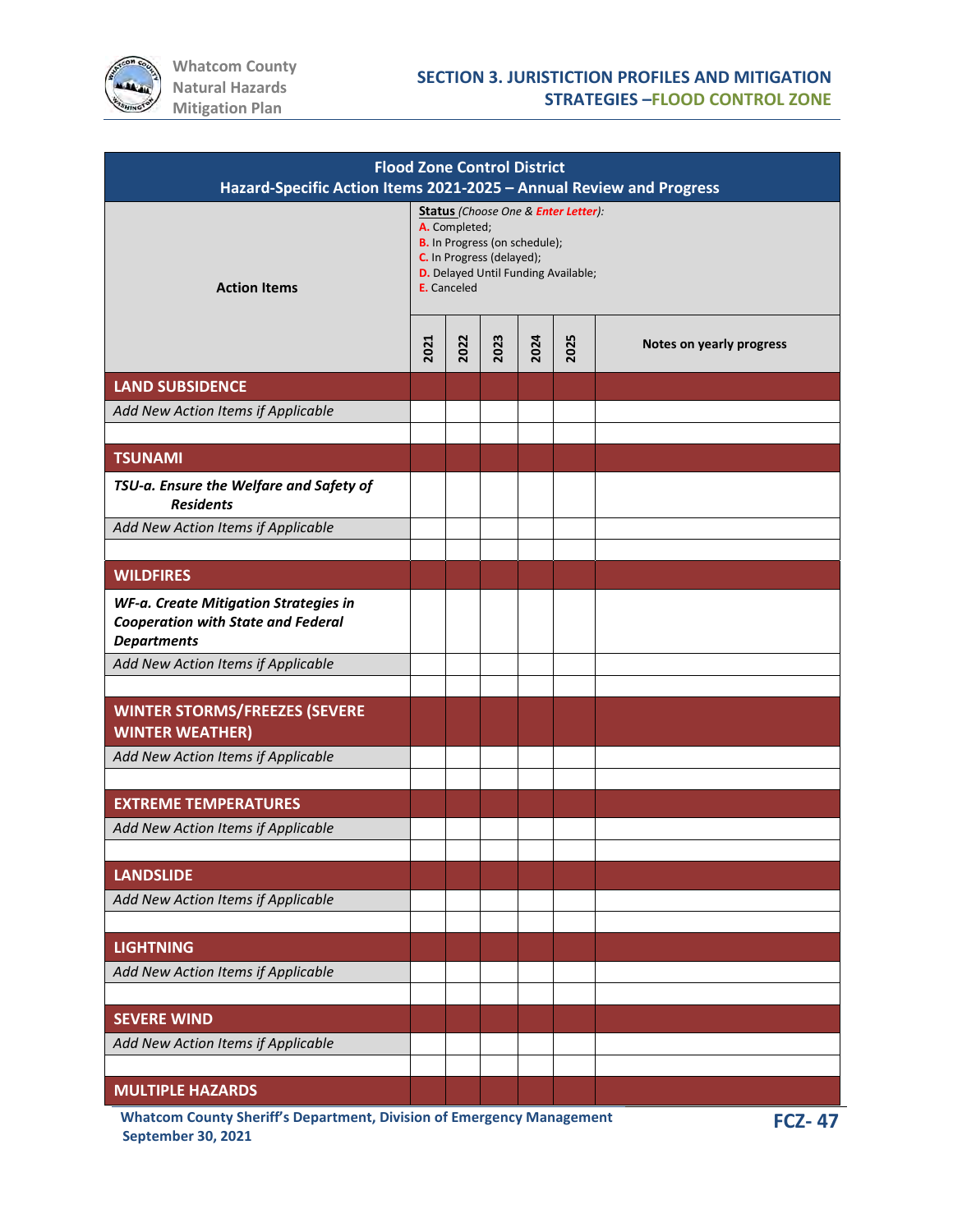

| <b>Flood Zone Control District</b><br>Hazard-Specific Action Items 2021-2025 - Annual Review and Progress |                                                                                                                                                                                                      |      |      |      |      |                          |  |
|-----------------------------------------------------------------------------------------------------------|------------------------------------------------------------------------------------------------------------------------------------------------------------------------------------------------------|------|------|------|------|--------------------------|--|
| <b>Action Items</b>                                                                                       | Status (Choose One & Enter Letter):<br>A. Completed;<br><b>B.</b> In Progress (on schedule);<br><b>C.</b> In Progress (delayed);<br><b>D.</b> Delayed Until Funding Available;<br><b>E.</b> Canceled |      |      |      |      |                          |  |
|                                                                                                           | 2021                                                                                                                                                                                                 | 2022 | 2023 | 2024 | 2025 | Notes on yearly progress |  |
| Add New Action Items if Applicable                                                                        |                                                                                                                                                                                                      |      |      |      |      |                          |  |
|                                                                                                           |                                                                                                                                                                                                      |      |      |      |      |                          |  |